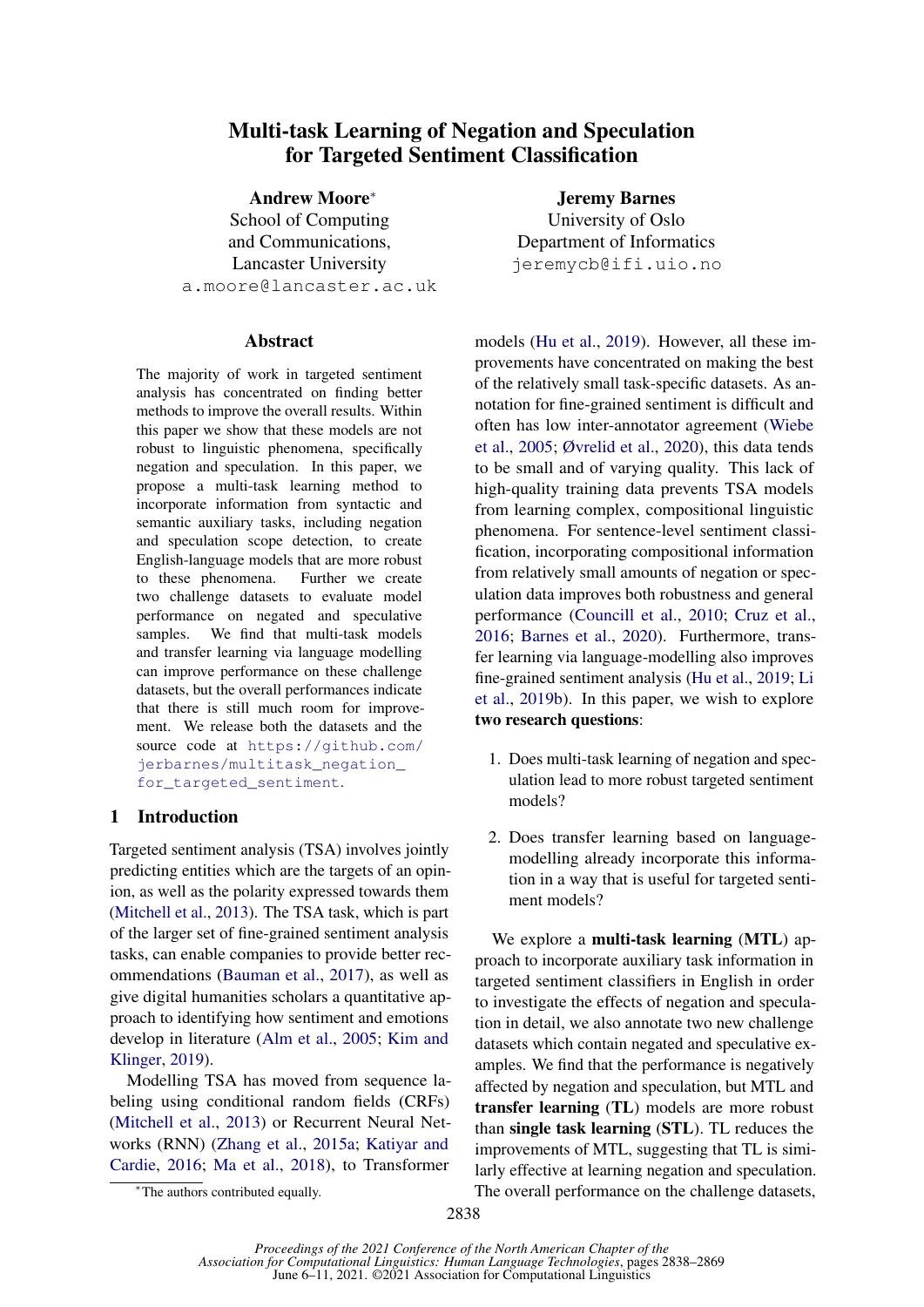however, confirms that there is still room for improvement.

The contributions of the paper are the following: i) we introduce two English challenge datasets annotated for negation and speculation, ii) we propose a multi-task model to incorporate negation and speculation information and evaluate it across four English datasets, iii) Finally, using the challenge datasets, we show the quantitative effect of negation and speculation on TSA.

#### 2 Background and related work

Fine-grained sentiment analysis is a complex task which can be broken into four subtasks [\(Liu,](#page-10-3) [2015\)](#page-10-3): i) opinion holder extraction, ii) opinion target extraction, iii) opinion expression extraction, iv) and resolving the polarity relationship between the holder, target, and expression. From these four subtasks, targeted sentiment analysis (TSA) [\(Jin](#page-9-4) [and Ho,](#page-9-4) [2009;](#page-9-4) [Chen et al.,](#page-8-5) [2012;](#page-8-5) [Mitchell et al.,](#page-10-0) [2013\)](#page-10-0) reduces the fine-grained task to only the second and final subtasks, namely extracting the opinion target and the polarity towards it.

English TSA datasets include MPQA [\(Wiebe](#page-11-1) [et al.,](#page-11-1) [2005\)](#page-11-1), the SemEval Laptop and Restaurant reviews [\(Pontiki et al.,](#page-10-4) [2014,](#page-10-4) [2016\)](#page-10-5), and Twitter datasets [\(Mitchell et al.,](#page-10-0) [2013;](#page-10-0) [Wang et al.,](#page-11-2) [2017\)](#page-11-2). Further annotation projects have led to review datasets for Arabic, Dutch, French, Russian, and Spanish [\(Pontiki et al.,](#page-10-5) [2016\)](#page-10-5) and Twitter datasets for Spanish [\(Mitchell et al.,](#page-10-0) [2013\)](#page-10-0) and Turkish [\(Pontiki et al.,](#page-10-5) [2016\)](#page-10-5). Prior work has also explored the effects of different phenomena on TSA through error analysis and challenge datasets. [Wang et al.](#page-11-2) [\(2017\)](#page-11-2), [Xue and Li](#page-11-3) [\(2018\)](#page-11-3), and [Jiang et al.](#page-9-5) [\(2019\)](#page-9-5) showed the difficulties of polarity classification of targets on texts with multiple different polarities through the distinct sentiment error splits, the hard split, and the MAMS challenge dataset respectively. Both [Kaushik et al.](#page-9-6) [\(2020\)](#page-9-6) and [Gardner et al.](#page-9-7) [\(2020\)](#page-9-7) augment document sentiment datasets by asking annotators to create counterfactual examples for the IMDB dataset. More recently, [Ribeiro et al.](#page-11-4) [\(2020\)](#page-11-4) showed how sentence-level sentiment models are affected by various linguistic phenomena including negation, semantic role labelling, temporal changes, and name entity recognition. Previous approaches to modelling TSA have often relied on general sequence labelling models, *e. g.* CRFs [\(Mitchell et al.,](#page-10-0) [2013\)](#page-10-0), probabilistic graphical models [\(Klinger and Cimiano,](#page-9-8) [2013\)](#page-9-8), RNNs [\(Zhang](#page-11-5)

[et al.,](#page-11-5) [2015b;](#page-11-5) [Ma et al.,](#page-10-1) [2018\)](#page-10-1), and more recently pretrained Transformer models [\(Li et al.,](#page-9-3) [2019b\)](#page-9-3).

Multi-task and transfer learning The main idea of MTL [\(Caruana,](#page-8-6) [1993\)](#page-8-6) is that a model which receives signal from two or more correlated tasks will more quickly develop a useful inductive bias, allowing it to generalize better. This approach has gained traction in NLP, where several benchmark datasets have been created [\(Wang et al.,](#page-11-6) [2019b,](#page-11-6)[a\)](#page-11-7). Under some circumstances, MTL can also be seen as a kind of data augmentation, where a model takes advantage of extra training data available in an auxiliary task to improve the main task [\(Kshirsagar et al.,](#page-9-9) [2015;](#page-9-9) [Plank,](#page-10-6) [2016\)](#page-10-6). Much of MTL uses *hard parameter sharing* [\(Caruana,](#page-8-6) [1993\)](#page-8-6), which shares all parameters across some layers of a neural network. When the main task and auxiliary task are closely related, this approach can be an effective way to improve model performance [\(Collobert et al.,](#page-8-7) [2011;](#page-8-7) [Peng and Dredze,](#page-10-7) [2017;](#page-10-7) [Martínez Alonso and Plank,](#page-10-8) [2017;](#page-10-8) [Augen](#page-8-8)[stein et al.,](#page-8-8) [2018\)](#page-8-8), although it is often preferable to make predictions for low-level auxiliary tasks at lower layers of a multi-layer MTL setup [\(Sø](#page-11-8)[gaard and Goldberg,](#page-11-8) [2016\)](#page-11-8), which we refer to as *hierarchical MTL*.

Transfer learning methods [\(Mikolov et al.,](#page-10-9) [2013;](#page-10-9) [Peters et al.,](#page-10-10) [2018a;](#page-10-10) [Devlin et al.,](#page-8-9) [2019\)](#page-8-9) can leverage unlabeled data, but require training large models on large amounts of data. However, it seems even these models can be sensitive to negation [\(Ettinger,](#page-9-10) [2020;](#page-9-10) [Ribeiro et al.,](#page-11-4) [2020;](#page-11-4) [Kassner and](#page-9-11) [Schütze,](#page-9-11) [2020\)](#page-9-11)

Specific to TSA, previous research has used MTL to incorporate document-level sentiment [\(He](#page-9-12) [et al.,](#page-9-12) [2019\)](#page-9-12), or to jointly learn to extract opinion expressions [\(Li et al.,](#page-9-3) [2019b;](#page-9-3) [Chen and Qian,](#page-8-10) [2020\)](#page-8-10).

Negation and Speculation Detection As negation is such a common linguistic phenomenon and one that has a direct impact on sentiment, previous work has shown that incorporating negation information is crucial for accurate sentiment prediction. Feature-based approaches did this by including features from negation detection modules [\(Das and](#page-8-11) [Chen,](#page-8-11) [2007;](#page-8-11) [Councill et al.,](#page-8-2) [2010;](#page-8-2) [Lapponi et al.,](#page-9-13) [2012\)](#page-9-13), while it has now become more common to assume that neural models learn negation features in an end-to-end fashion [\(Socher et al.,](#page-11-9) [2013\)](#page-11-9). However, recent research suggests that end-to-end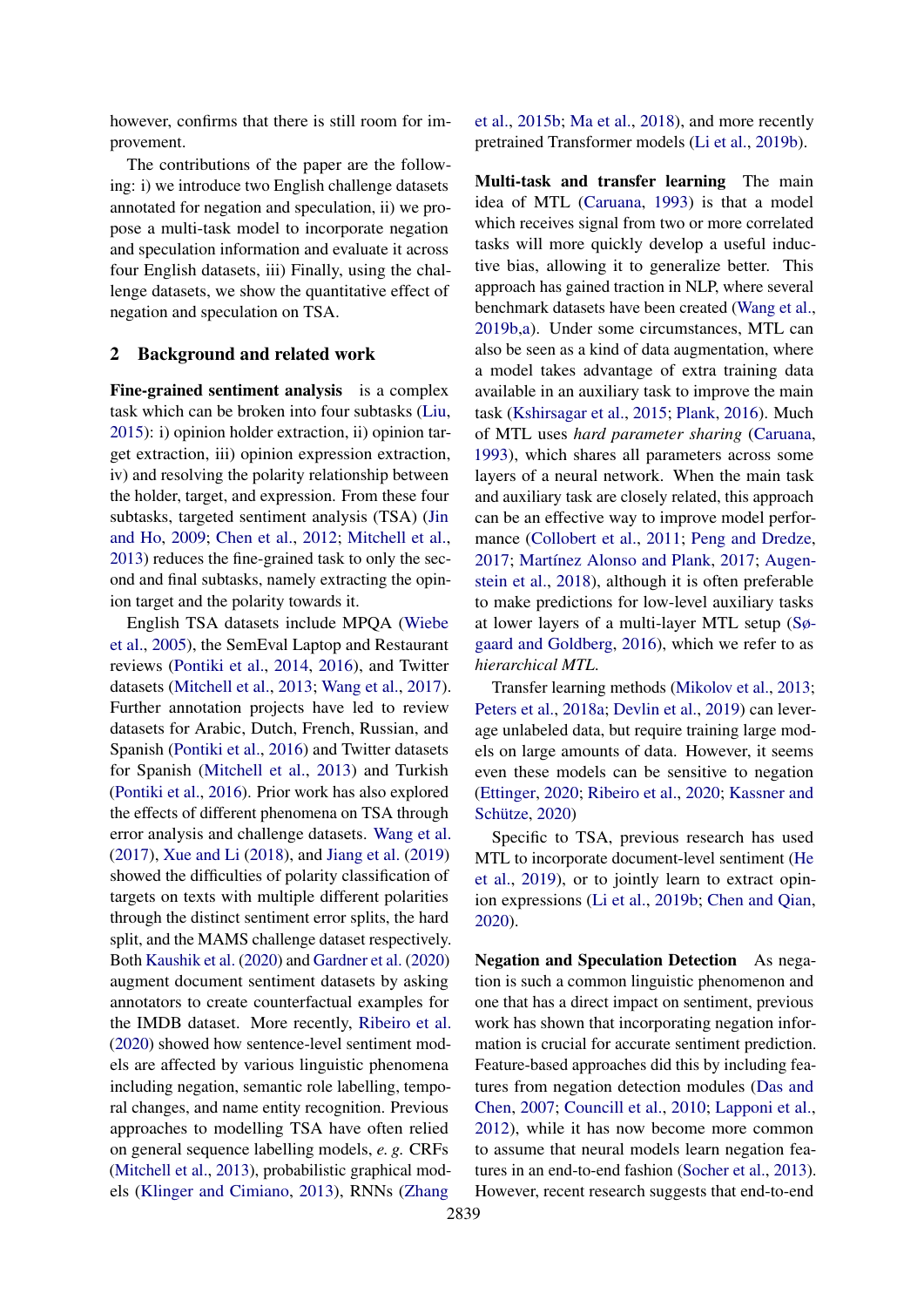models are not able to robustly interpret the effect of negation on sentiment [\(Barnes et al.,](#page-8-12) [2019\)](#page-8-12), and that explicitly learning negation can improve sentiment results [\(Barnes,](#page-8-13) [2019;](#page-8-13) [Barnes et al.,](#page-8-4) [2020\)](#page-8-4).

On the other hand, speculation refers to whether a statement is described as a fact, a possibility, or a counterfact [\(Saurí and Pustejovsky,](#page-11-10) [2009\)](#page-11-10). Although there are fewer speculation annotated corpora available [\(Vincze et al.,](#page-11-11) [2008;](#page-11-11) [Kim et al.,](#page-9-14) [2013;](#page-9-14) [Konstantinova et al.,](#page-9-15) [2012\)](#page-9-15), including speculation information has shown promise for improving sentiment analysis at document-level [\(Cruz et al.,](#page-8-3) [2016\)](#page-8-3).

There has, however, been little research on how these phenomena specifically affect fine-grained approaches to sentiment analysis. This is important because, compared to document- or sentence-level tasks where there is often a certain redundancy in sentiment signal, for fine-grained tasks negation and speculation often completely change the sentiment (see Table [2\)](#page-4-0), making their identification and integration within a fine-grained sentiment models essential to resolve.

#### 3 Data

We perform the main experiments on four English language datasets: The Laptop dataset from SemEval 2014 [\(Pontiki et al.,](#page-10-4) [2014\)](#page-10-4), the Restaurant dataset which combines the SemEval 2014 [\(Pon](#page-10-4)[tiki et al.,](#page-10-4) [2014\)](#page-10-4), 2015 [\(Pontiki et al.,](#page-10-11) [2015\)](#page-10-11), and 2016 [\(Pontiki et al.,](#page-10-5) [2016\)](#page-10-5), the Multi-aspect Multisentiment (MAMS) dataset [\(Jiang et al.,](#page-9-5) [2019\)](#page-9-5), and finally the Multi-perspective Question Answering  $(MPQA)$  dataset [\(Wiebe et al.,](#page-11-1) [2005\)](#page-11-1)<sup>[1](#page-2-0)</sup> shows the distribution of the sentiment classes . We take the pre-processed Laptop and Restaurant datasets from [Li et al.](#page-9-16) [\(2019a\)](#page-9-16), and use the train, dev, and test splits that they provide. We use the NLTK word tokenizer to tokenise the Laptop, Restaurant, and MPQA datasets and Spacy for the MAMS dataset.

We choose datasets that differ largely in their domain, size, and annotation style in order to determine if any trends we see are robust to these data characteristics or whether they are instead correlated. We convert all datasets to a targeted setup by extracting only the aspect targets and their polarity. We use the unified tagging scheme<sup>[2](#page-2-1)</sup> following recent work [\(Li et al.,](#page-9-16) [2019a,](#page-9-16)[b\)](#page-9-3) and convert all data

to BIOUL format<sup>[3](#page-2-2)</sup> with unified sentiment tags,  $e$ ,  $g$ . *B-POS* for a beginning tag with a positive sentiment, so that we can cast the TSA problem as a sequence labeling task.

The statistics for these datasets are shown in Table [1.](#page-3-0) MAMS has the largest number of training targets (11,162), followed by Restaurant (3,896), Laptop (2,044) and finally MPQA has the fewest (1,264). MPQA, however, has the longest average targets (6.3 tokens) compared to 1.3-1.5 for the other datasets. This derives from the fact that entire phrases are often targets in MPQA. Finally, due to the annotation criteria, the MAMS data also has the highest number of sentences with multiple aspects with multiple polarities – nearly 100% in train, compared to less than 10% for Restaurant.

#### 3.1 Annotation for negation and speculation

Although negation and speculation are prevalent in the original data – negation and speculation occur in 13-25% and 9-20% of the sentences, respectively – it is difficult to pry apart improvement on the original data with improvement on these two phenomena. Therefore, we further annotate the dev and test set for the Laptop and Restaurant datasets<sup>[4](#page-2-3)</sup>, and when possible<sup>[5](#page-2-4)</sup>, insert negation and speculation cues into sentences lacking them, which we call Laptop $_{Neg}$ , Laptop $_{Spec}$ , Restaurant $_{Neg}$ , and Restaurant $_{Spec}$ . Inserting negation and speculation cues often leads to a change in polarity from the original annotation, as shown in the example in Table [2.](#page-4-0) We finally keep all sentences that contain a negation or speculation cue, including those that occur naturally in the data. As this process could introduce errors regarding the polarity expressed towards the targets, we doubly annotate the polarity for 50 sentences from the original dev data, the negated dev data, and the speculation dev data and calculate Cohen's Kappa scores. The statistics and inter-annotator agreement scores (IAA) are shown in Table  $1<sup>6</sup>$  $1<sup>6</sup>$  $1<sup>6</sup>$  $1<sup>6</sup>$ . The new annotations have similarly high IAA scores (0.66-0.70) to the original data

<span id="page-2-0"></span><sup>&</sup>lt;sup>1</sup>All datasets contain the following three sentiment classes positive, neutral, and negative. The MPQA dataset also includes a fourth rare class, both. Table [7](#page-13-0) of Appendix [A.](#page-12-0)

<span id="page-2-1"></span> $2^2$ This is also known as collapsed tagging scheme [\(Hu et al.,](#page-9-2) [2019\)](#page-9-2)

<span id="page-2-2"></span> $3$ BIOUL format tags each token as either **B**: beginning token, I: inside token, O: outside token, U: unit (single token), or L: last token.

<span id="page-2-3"></span><sup>&</sup>lt;sup>4</sup> For clarification this is the SemEval 2014 Laptop dataset and the 2014, 2015, and 2016 combined Restaurant dataset.

<span id="page-2-4"></span><sup>5</sup>While inserting negation into new sentences is quite trivial, as one can always negate full clauses, *e. g.* It's good  $\rightarrow$ It's not true that it's good, adding speculation often requires rewording of the sentence. We did not include sentences that speculation made unnatural.

<span id="page-2-5"></span> $6T$ able [7](#page-13-0) of [A](#page-12-0)ppendix A shows the distribution of the sentiment classes.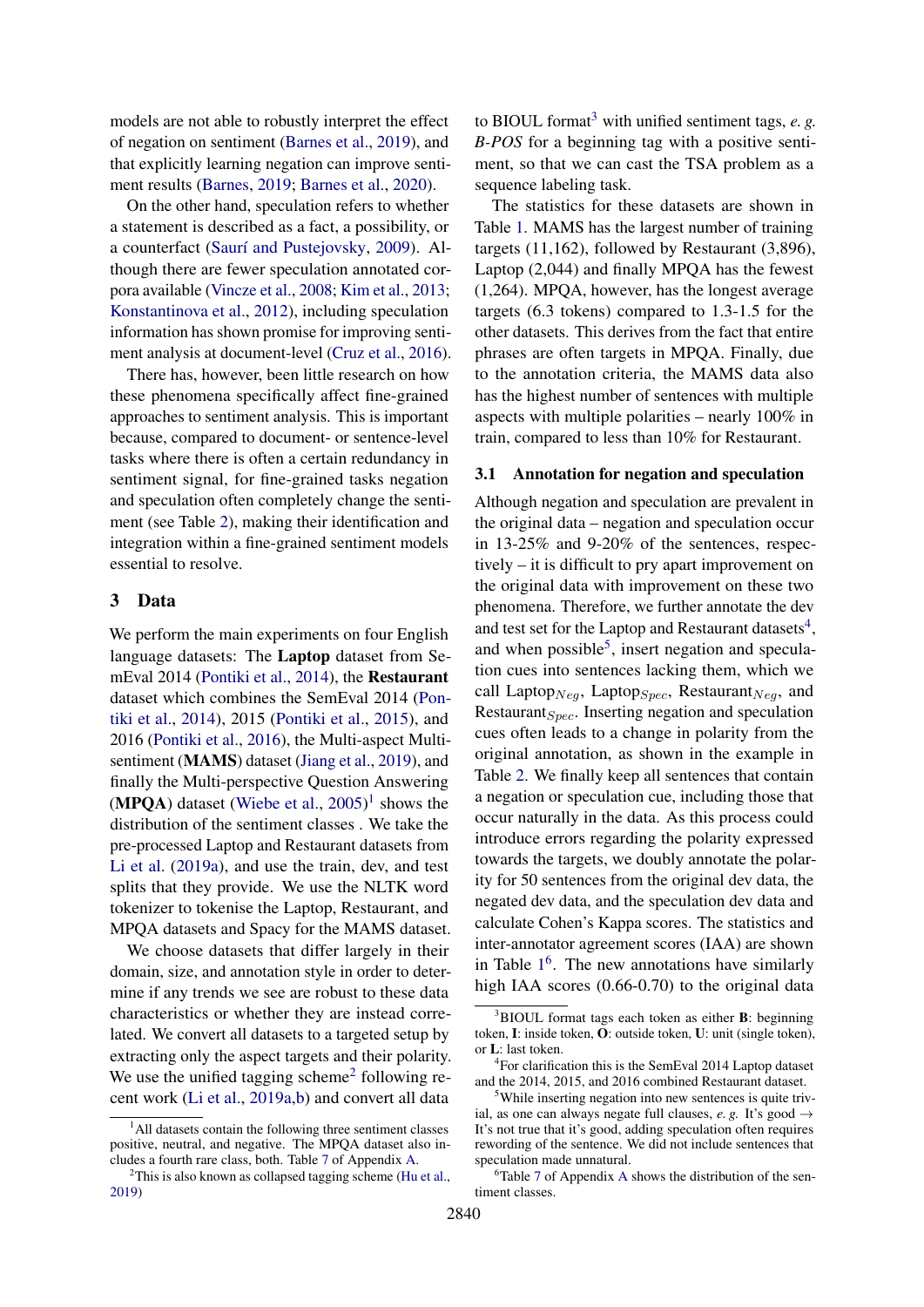<span id="page-3-0"></span>

|                     | Train  |        |      |       |        | Dev    |      |       | <b>Test</b> |        |      |       |      |
|---------------------|--------|--------|------|-------|--------|--------|------|-------|-------------|--------|------|-------|------|
|                     | sents. | targs. | len. | mult. | sents. | targs. | len. | mult. | sents.      | targs. | len. | mult. | IAA  |
| Laptop              | 2,741  | 2.044  | 1.5  | 36    | 304    | 256    | 1.5  | 18    | 800         | 634    | 1.6  | 38    | 0.67 |
| Laptop $_{Neq}$     |        |        |      |       | 147    | 181    | 1.5  | 41    | 403         | 470    | 1.6  | 79    | 0.70 |
| $L$ aptop $_{Spec}$ |        |        |      | —     | 110    | 142    | 1.4  | 10    | 208         | 220    | 1.5  | 19    | 0.64 |
| Restaurant          | 3,490  | 3,896  | 1.4  | 312   | 387    | 414    | 1.4  | 34    | 2,158       | 2,288  | 1.4  | 136   | 0.71 |
| $Restaurant_{Neq}$  |        |        |      | —     | 198    | 274    | 1.4  | 61    | 818         | 1,013  | 1.4  | 161   | 0.66 |
| $Restaurant_{Spec}$ |        |        |      |       | 138    | 200    | 1.3  | 35    | 400         | 451    | 1.4  | 49    | 0.66 |
| <b>MAMS</b>         | 4.297  | 11.162 | 1.3  | 4.287 | 500    | 1,329  | 1.3  | 498   | 500         | 1,332  | 1.3  | 500   |      |
| <b>MPQA</b>         | 4,195  | 1,264  | 6.3  | 94    | 1,389  | 400    | 5.4  | 29    | 1.620       | 365    | 6.7  | 22    |      |

Table 1: Statistics for the sentiment datasets used in the experiments. The table indicates the number of sentences in each split (sents.), the number of targets (targs.), the average length of the targets (len.), as well as how many sentences in each have multiple targets with differing polarity (mult.). IAA scores are reported on a subset of the data.

(0.67-0.71), confirming the quality of the annotations.

#### 3.2 Auxiliary task data

For the multi-task learning experiments, we use six auxiliary tasks: negation scope detection using the Conan Doyle (NEG<sub>CD</sub>) [\(Morante and Daelemans,](#page-10-12) [2012\)](#page-10-12), both negation detection (NEG<sub>SFU</sub>) and speculation detection (SPEC) on the SFU $_{NeqSpec}$ dataset [\(Konstantinova et al.,](#page-9-15) [2012\)](#page-9-15), and Universal Part-of-Speech tagging (UPOS), Dependency Relation prediction (DR) and prediction of full lexical analysis (LEX) on the Streusle dataset [\(Schnei](#page-11-12)[der and Smith,](#page-11-12) [2015\)](#page-11-12). We show the train, dev, test splits, as well as the number of labels, label entropy and label kurtosis [\(Martínez Alonso and](#page-10-8) [Plank,](#page-10-8) [2017\)](#page-10-8) in Table [3.](#page-4-1) An example sentence with auxiliary labels is shown in Appendix [B.](#page-14-0) Although it may appear that the SFU dataset is an order of magnitude larger than the Conan Doyle dataset, in reality, most of the training sentences do not contain annotations, leaving similar sized data if these are filtered. Similar to the sentiment data, we convert the auxiliary tasks to BIO format and treat them as sequence labelling tasks.

#### 4 Experiments

We experiment with a single task baseline (STL) and a hierarchical multi-task model with a skipconnection (MTL), both of which are shown in Figure [1.](#page-3-1) For the STL model, we first embed a sentence and then pass the embeddings to a Bidirectional LSTM (Bi-LSTM). These features are then concatenated to the input embeddings and fed to the second Bi-LSTM layer, ending with the token-wise sentiment predictions from the CRF tagger. For

the MTL model, we additionally use the output of the first Bi-LSTM layer as features for the separate auxiliary task CRF tagger. As seen from Figure [1,](#page-3-1) the STL model and the MTL main task model use the same the green layers. The MTL additionally uses the pink layer for the auxiliary task, adding less than  $3.4\%$  trainable parameters<sup>[7](#page-3-2)</sup> for all auxiliary tasks except LEX, which adds 221.4% due to the large label set (see Table [3\)](#page-4-1). Furthermore, at inference time the MTL model is as efficient as STL, given that it only uses the green layers when predicting the targeted sentiment, of which this is empirically shown in Table [20](#page-31-0) of Appendix [F.](#page-29-0)

<span id="page-3-1"></span>

Figure 1: The overall architecture where the STL model contains all of the green layers and the MTL uses the additional pink auxiliary CRF tagger. The second Bi-LSTM has a skip connection from the embedding layer which concatenates the word embeddings with the output from the first Bi-LSTM.

Embeddings: For the embedding layer, we perform experiments using 300 dimensional GloVe

<span id="page-3-2"></span><sup>&</sup>lt;sup>7</sup>The STL model had 1,785,967 parameters of which 364,042 were trainable as the embedding layer was frozen.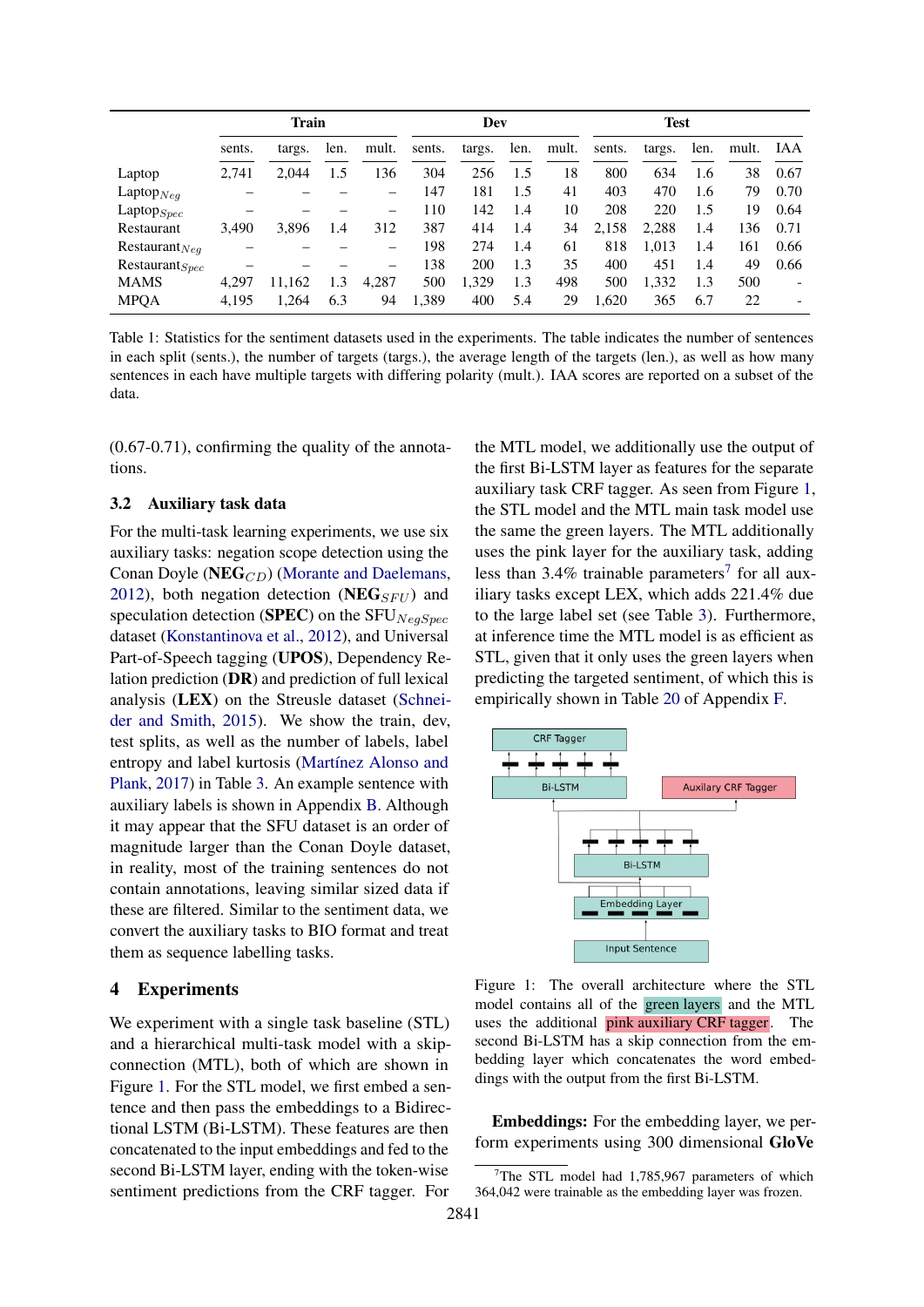| original | this is good, inexpensive sushi.                             |
|----------|--------------------------------------------------------------|
| negated  | this is <b>not</b> good, inexpensive sushi.                  |
|          | speculative I'm not sure if this is good, inexpensive sushi. |

<span id="page-4-1"></span><span id="page-4-0"></span>Table 2: Example of how adding negation and speculation can change the polarity of a target (added tokens are shown in bold). While in the original, the target "sushi" has a positive polarity, in the negated example it is negative, and in the speculative example it is neutral.

|             | train  | dev   | test  | # labels | label entropy | label kurtosis |
|-------------|--------|-------|-------|----------|---------------|----------------|
| $NEG_{CD}$  | 842    | 144   | 235   |          | 1.0           | $-0.8$         |
| $NEG_{SFU}$ | 13,712 | 1,713 | 1.703 |          | 0.2           | 0.2            |
| <b>SPEC</b> | 13,712 | 1,713 | 1,703 |          | 0.1           | 0.2            |
| <b>UPOS</b> | 2,723  | 554   | 535   | 17       | 2.5           | $-0.6$         |
| DR          | 2,723  | 554   | 535   | 49       | 3.1           | 1.3            |
| <b>LEX</b>  | 2,723  | 554   | 535   | 570      | 39            | 75.7           |

Table 3: Statistics for the auxiliary datasets.

embeddings [\(Pennington et al.,](#page-10-13) [2014\)](#page-10-13), as well as TL from Transformer ELMo embeddings [\(Peters](#page-10-14) [et al.,](#page-10-14) [2018b\)](#page-10-14)<sup>[8](#page-4-2)</sup>. The GloVe embeddings are publicly available and trained on English Wikipedia and Gigaword data. For the MPQA dataset we use the Transformer ELMo from [Peters et al.](#page-10-14)  $(2018b)^9$  $(2018b)^9$  $(2018b)^9$ which was trained on the 1 billion word benchmark [\(Chelba et al.,](#page-8-14) [2014\)](#page-8-14). For the MAMS and Restaurant datasets we tuned a Transformer ELMo on 27 million (M) sentences from the 2019 Yelp re-view dataset<sup>[10](#page-4-4)</sup>, and for the Laptop dataset on  $28M$ sentences<sup>[11](#page-4-5)</sup> from the Amazon electronics reviews dataset [\(McAuley et al.,](#page-10-15)  $2015$ <sup>[12](#page-4-6)</sup>. Training these models on large amounts of in-domain data gives superior performance to models trained on more generic data, *e. g.* BERT [\(Devlin et al.,](#page-8-9) [2019\)](#page-8-9). For all experiments we freeze the embedding layer in order to make the results between GloVe and TL more comparable with respect to the number of trainable parameters. For TL, we learn a summed weighting of all layers<sup>[13](#page-4-7)</sup>, as this is more effective

than using the last layer [\(Peters et al.,](#page-10-10) [2018a\)](#page-10-10). For more details on the number of parameters used for each model see Table [19](#page-30-0) in Appendix [F.](#page-29-0)

Training: For the STL and the MTL models, we tune hyperparameters using *AllenTune* [\(Dodge](#page-8-15) [et al.,](#page-8-15) [2019\)](#page-8-15) on the Laptop development dataset. We then use the best hyperparameters on the Laptop dataset for all the STL and MTL experiments, in order to reduce hyperparameter search. We follow the result checklist for hyperparameter searches from [\(Dodge et al.,](#page-8-15) [2019\)](#page-8-15) (details found in Tables [17](#page-26-0) and [18](#page-27-0) of Appendix [E](#page-25-0) along with Figure [2](#page-28-0) showing the expected validation scores from the hyperparameter tuning). For the MTL model, a single epoch involves training for one epoch on the auxiliary task and then an epoch on the main task, as previous work has shown training the lower-level task first improves overall results [\(Hashimoto et al.,](#page-9-17) [2017\)](#page-9-17). In this work, we assume all of the auxiliary training tasks are conceptually lower than TSA.

Evaluation: For all experiments, we run each model five times [\(Reimers and Gurevych,](#page-10-16) [2017\)](#page-10-16) and report the mean and standard derivation. We also take the distribution of the five runs to perform significance testing [\(Reimers and Gurevych,](#page-10-17) [2018\)](#page-10-17), eliminating the need for Bonferroni correction. Following [Dror et al.](#page-8-16) [\(2018\)](#page-8-16), we use the nonparametric Wilcoxon signed-rank test [\(Wilcoxon,](#page-11-13) [1945\)](#page-11-13) for the  $F_1$  metrics and a more powerful parametric Welch's t-test [\(Welch,](#page-11-14) [1947\)](#page-11-14) for the accu-

<span id="page-4-2"></span><sup>&</sup>lt;sup>3</sup>This is a 6 layer transformer model with a bi-directional language model objective that contains 56 million parameters excluding the softmax. In comparison BERT uses a masked language modelling objective and contains 110 and 340 million parameters for the base and large versions [\(Devlin et al.,](#page-8-9) [2019\)](#page-8-9).

<span id="page-4-3"></span><sup>9</sup> Found at <https://allennlp.org/elmo> under Transformer ELMo.

<span id="page-4-5"></span><span id="page-4-4"></span><sup>10</sup><https://www.yelp.com/dataset>

<sup>&</sup>lt;sup>11</sup>More specifically there was 9M unique sentences and the model was trained for 3 epochs.

<span id="page-4-6"></span><sup>&</sup>lt;sup>12</sup>For full details of on how the fine tuned Transformer ELMo models were trained see [https://github.com/](https://github.com/apmoore1/language-model) [apmoore1/language-model](https://github.com/apmoore1/language-model).

<span id="page-4-7"></span><sup>&</sup>lt;sup>13</sup>For this Transformer ELMo it uses the output from the 6

transformer layers and the output from the non-contextualised character encoder, thus in total 7 layers are weighted and summed.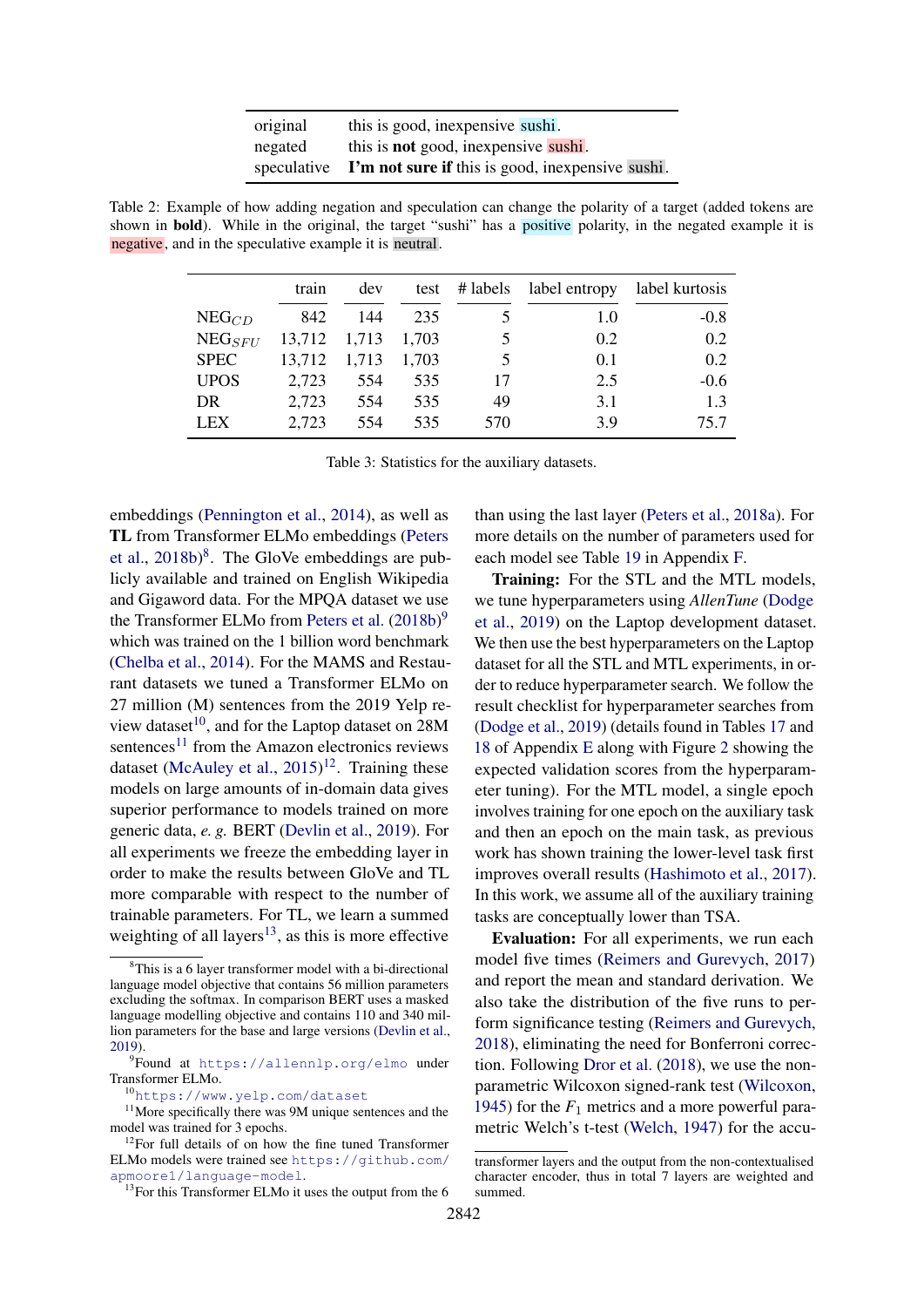<span id="page-5-0"></span>

|            |              | Laptop          |                 |                    | <b>MAMS</b>        | Restaurant      |                 | <b>MPQA</b>     |                    |
|------------|--------------|-----------------|-----------------|--------------------|--------------------|-----------------|-----------------|-----------------|--------------------|
|            | Aux.         | GloVe           | TL              | GloVe              | TL                 | GloVe           | TL              | GloVe           | TL                 |
|            | $NEG_{CD}$   | 54.65<br>(1.37) | 62.89<br>(1.18) | 62.50<br>(0.42)    | 65.17<br>(0.35)    | 65.06<br>(2.66) | 71.04<br>(1.13) | 18.88<br>(1.17) | $22.25*$<br>(2.00) |
|            | DR           | 53.67<br>(0.94) | 62.29<br>(1.32) | $62.05*$<br>(0.32) | 65.10<br>(0.63)    | 66.06<br>(2.63) | 71.45<br>(1.47) | 17.03<br>(1.12) | $22.09*$<br>(0.70) |
| <b>MTL</b> | <b>LEX</b>   | 54.85<br>(0.99) | 62.55<br>(1.66) | $62.14*$<br>(0.83) | $64.65*$<br>(0.88) | 65.89<br>(1.32) | 71.77<br>(1.88) | 18.66<br>(1.22) | 22.74<br>(1.68)    |
|            | $NEG_{SFII}$ | 53.73<br>(1.93) | 62.61<br>(1.79) | $62.34*$<br>(0.54) | $65.00*$<br>(0.48) | 65.82<br>(1.31) | 71.63<br>(1.64) | 17.60<br>(0.57) | $22.30*$<br>(1.19) |
|            | <b>SPEC</b>  | 51.65<br>(2.32) | 62.03<br>(1.14) | 62.16<br>(0.71)    | $64.50*$<br>(0.79) | 65.16<br>(1.50) | 71.51<br>(1.16) | 16.70<br>(2.26) | $22.86*$<br>(0.98) |
|            | <b>UPOS</b>  | 54.17<br>(2.26) | 62.35<br>(0.77) | 62.79<br>(0.37)    | 64.88<br>(0.46)    | 65.73<br>(1.46) | 70.38<br>(1.63) | 18.70<br>(0.25) | $23.05*$<br>(0.88) |
| <b>STL</b> |              | 54.37<br>(2.56) | 63.70<br>(1.14) | 63.20<br>(0.65)    | 65.70<br>(0.55)    | 65.60<br>(1.06) | 70.68<br>(1.53) | 18.11<br>(2.83) | 24.66<br>(1.07)    |

Table 4: The  $F_1$ -*i* results for the test split, where the values represent the mean (standard deviation) of five runs with a different random seed. The **bold** values represent the best performing model for that dataset and embedding. The \* represent the models that perform statistically significantly worse than the STL model for that dataset and embedding at a 95% confidence level.

racy metric.

#### 4.1 Results

We report the  $F_1$  score for the target extraction  $(F_1-a)$ , macro  $F_1$   $(F_1-s)$  and accuracy score  $(ac-s)$ for the sentiment classification for all targets that have been correctly identified by the model, and finally the  $F_1$  score for the full targeted task  $(F_1 - i)$ , following [He et al.](#page-9-12) [\(2019\)](#page-9-12). Unlike [He et al.](#page-9-12) [\(2019\)](#page-9-12), we do not use any of the samples that contain the *conflict* label on Laptop or Restaurant. The test results for the main *F*1*-i* metric are reported in Table [4,](#page-5-0) and the other metrics for the test split are reported in Tables [9](#page-17-0) and [10](#page-18-0) of Appendix [C.](#page-16-0)

The MTL models outperform STL on four of the eight experiments (see Table [4\)](#page-5-0), although the STL TL model is significantly better than the majority of MTL models on MPQA. Of the MTL models,  $NEG_{CD}$  + GloVe performs best on MPQA (18.88), DR + GloVe is best on Restaurant (66.06), and LEX is the best model on Laptop (54.85) with GloVe and Restaurant (71.77) with TL. The TL models consistently outperform the GloVe models – by an average of 5.4 percentage points (pp) across all experiments – and give the best performance on all datasets.

The results suggest that transfer learning reduces the beneficial effects of MTL. At the same time, the results suggest that MTL does not hurt the STL models, as no STL model is significantly better than all of the MTL models across the datasets and

embeddings for the  $F_1$ -*i* metric. <sup>[14](#page-5-1)</sup>

#### 5 Challenge Dataset Results

In order to isolate the effects of negation and speculation on the results, we test all models trained on the original Laptop and Restaurant datasets on the Laptop<sub>Neg</sub>, Restaurant<sub>Neg</sub>, Laptop<sub>Spec</sub>, and Restaurant $_{Spec}$  test splits. Tables [5](#page-6-0) and [6](#page-7-0) show the results for negation and speculation, respectively. The results for the dev split and the  $F_1$ -s of the test split are shown in Appendix [D.](#page-21-0)

Firstly, all models perform comparatively worse on the challenge datasets, dropping an average of 24 and 25 pp on  $F_1$ -*i* on the negation and speculation data, respectively. Nearly all of this drop comes from poorer classification (*acc-s*, *F*1 *s*), while target extraction  $(F_1-a)$  is relatively stable. This demonstrates the importance of resolving negation and speculation for TSA and the usefulness of the annotated data to determine these effects.

On Laptop $_{Neq}$  and Restaurant $_{Neq}$  incorporating negation auxiliary tasks gives an average improvement of 3.8 pp on the  $F_1$ -*i* metric when using GloVe embeddings. More specifically, MTL with negation improves the sentiment classification scores, but does not help extraction. This makes sense conceptually, as negation has little effect on whether or not a word is part of a sentiment target. Instead,

<span id="page-5-1"></span><sup>&</sup>lt;sup>14</sup>These findings also generalise to the results on the development splits, shown in Tables [11](#page-19-0) and [12](#page-20-0) within Appendix [C.](#page-16-0)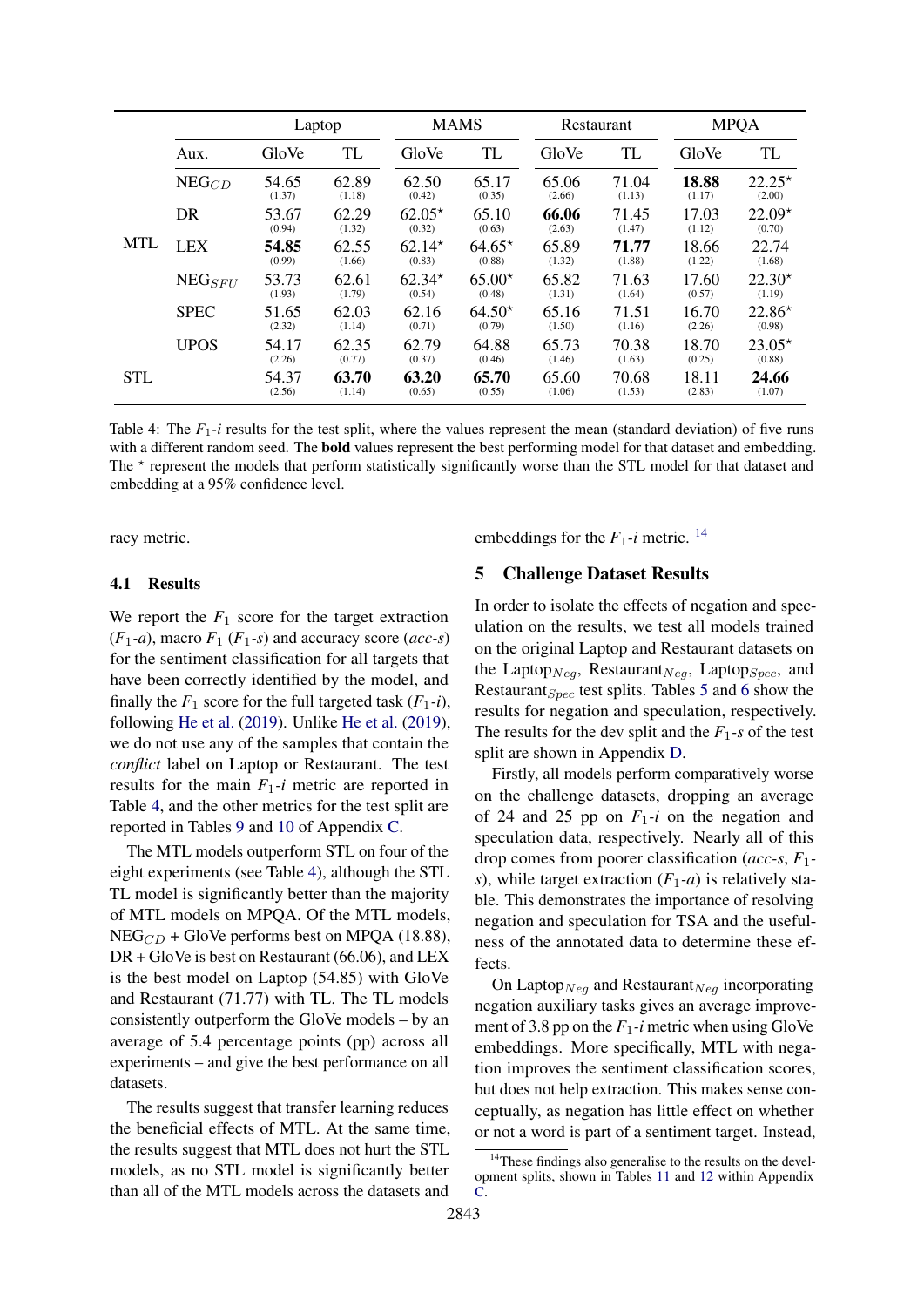<span id="page-6-0"></span>

|                                   |            |           | $\mathrm{NEG}_{CD}$ | DR                 | <b>LEX</b>         | $NEG_{SFU}$        | <b>SPEC</b>        | <b>UPOS</b>        | <b>STL</b>         |
|-----------------------------------|------------|-----------|---------------------|--------------------|--------------------|--------------------|--------------------|--------------------|--------------------|
|                                   | sentiment  | GloVe     | 42.80<br>(2.48)     | $38.54*$<br>(0.98) | $38.72*$<br>(3.00) | 45.26<br>(1.45)    | $41.23*$<br>(2.90) | 38.92*<br>(1.74)   | 38.32*<br>(1.73)   |
|                                   |            | TL        | 48.49<br>(2.32)     | 45.90<br>(3.54)    | 45.93<br>(2.13)    | 47.04<br>(2.93)    | 45.71<br>(2.19)    | 46.29<br>(2.03)    | 46.50<br>(3.30)    |
| $\text{Laptop}_{Neg}$             | extraction | GloVe     | $75.36*$<br>(0.91)  | $76.05*$<br>(1.20) | 78.68<br>(0.97)    | $75.04*$<br>(1.92) | 76.14<br>(2.06)    | 77.98<br>(1.41)    | $76.52*$<br>(1.24) |
|                                   |            | TL        | 82.39<br>(1.34)     | 82.95<br>(1.36)    | 83.47<br>(1.26)    | 83.25<br>(1.80)    | $82.24*$<br>(1.39) | 82.58<br>(1.58)    | 82.10<br>(1.11)    |
|                                   | targeted   | GloVe     | 32.28<br>(2.23)     | $29.30*$<br>(0.54) | $30.47*$<br>(2.45) | 33.96<br>(1.30)    | $31.36*$<br>(1.78) | $30.36*$<br>(1.56) | 29.33*<br>(1.47)   |
|                                   |            | TL        | 39.95<br>(2.02)     | 38.08<br>(3.13)    | 38.35<br>(2.01)    | 39.18<br>(2.88)    | 37.59<br>(1.99)    | 38.23<br>(1.89)    | 38.14<br>(2.23)    |
|                                   | sentiment  | GloVe     | 53.41<br>(4.28)     | 49.78*<br>(2.10)   | $47.69*$<br>(1.19) | 56.01<br>(1.07)    | 48.86*<br>(3.94)   | $50.58*$<br>(2.18) | 49.86*<br>(1.77)   |
|                                   |            | TL        | 60.69<br>(1.91)     | 62.61<br>(2.11)    | 60.80<br>(3.20)    | 60.45<br>(2.04)    | 61.70<br>(1.42)    | 60.06<br>(2.13)    | 60.66<br>(2.24)    |
| $\operatorname{Restaurant}_{Neg}$ | extraction | GloVe     | 80.97<br>(1.47)     | 82.22<br>(1.29)    | 82.15<br>(0.74)    | 80.74<br>(1.58)    | 81.53<br>(0.32)    | 81.92<br>(0.91)    | 80.97<br>(1.14)    |
|                                   |            | TL        | 83.04<br>(1.26)     | 82.94*<br>(0.97)   | 84.10<br>(0.86)    | 83.94<br>(1.67)    | 83.48<br>(1.59)    | $82.33*$<br>(1.37) | 83.50<br>(1.16)    |
|                                   | targeted   | GloVe     | 43.28<br>(3.95)     | $40.95*$<br>(2.31) | $39.19*$<br>(1.23) | 45.22<br>(0.80)    | $39.85*$<br>(3.35) | $41.43*$<br>(1.87) | $40.38*$<br>(1.82) |
|                                   |            | <b>TL</b> | 50.40<br>(2.03)     | 51.92<br>(1.64)    | 51.15<br>(3.04)    | 50.75<br>(2.10)    | 51.49<br>(0.86)    | 49.45<br>(2.01)    | 50.68<br>(2.52)    |

Table 5: Sentiment (*acc-s*), extraction ( $F_1$ -*a*) and full targeted ( $F_1$ -*i*) results for Laptop<sub>Neg</sub> and Restaurant<sub>Neg</sub> test split, where the values represent the mean (standard deviation) of five runs with a different random seeds. The bold values represent the best model, while highlighted models are those that perform better than the single task baseline. The  $*$  represents the models that are significantly worse ( $p < 0.05$ ) than the best performing model on the respective dataset, metric, and embedding.

jointly learning dependency relations (DR) and full lexical analysis (LEX) improve extraction results. Furthermore, when using TL instead of GloVe embeddings, the best MTL model (NEG<sub>SFU</sub>) does marginally beat the STL TL equivalent on average, indicating that multi-task learning is still able to contribute something to transfer learning.

On Laptop $_{Spec}$  and Restaurant $_{Spec}$  MTL models improve results when using GloVe embeddings, with the additional speculation (SPEC) and dependency relation (DR) data improving the  $F_1$ -*i* metric by 0.5 pp and 0.49 pp respectively on average. However, with TL, MTL only leads to benefits on the Restaurant dataset. Unlike the negation data results, the speculation results appear to be helped more by syntactic auxiliary tasks like DR than semantic tasks like  $NEG_{CD}$  and to some extent NEG $_{SFU}$ .

The best MTL GloVe models on the original datasets ( $LEX^{15}$  $LEX^{15}$  $LEX^{15}$  and DR, respectively) also outperform the STL GloVe models on the challenge data, indicating that MTL leads to greater robustness. When comparing the STL model using GloVe and TL on average the model improves by 9.55 pp on the negation dataset compared to 3.65 pp for the speculation suggesting that transfer learning is less effective for speculation.

#### 6 Conclusion

In this paper, we have compared the effects of MTL using various auxiliary tasks for TSA and have created a negation and speculation annotated challenge dataset<sup>[16](#page-6-2)</sup> for TSA in order to isolate the effects of MTL. We show that TSA methods are drastically affected by negation and speculation effects in the data. These effects can be similarly reduced by either incorporating auxiliary task information into the model through MTL or through transfer learning. Additionally, MTL of negation

<span id="page-6-1"></span><sup>&</sup>lt;sup>15</sup>The development  $F_1$ -*i* result for LEX on the Laptop

dataset is worse than STL by 0.05 but for all other *F*1*-i* Laptop results LEX is better than STL.

<span id="page-6-2"></span><sup>16</sup><https://bit.ly/312kwpP>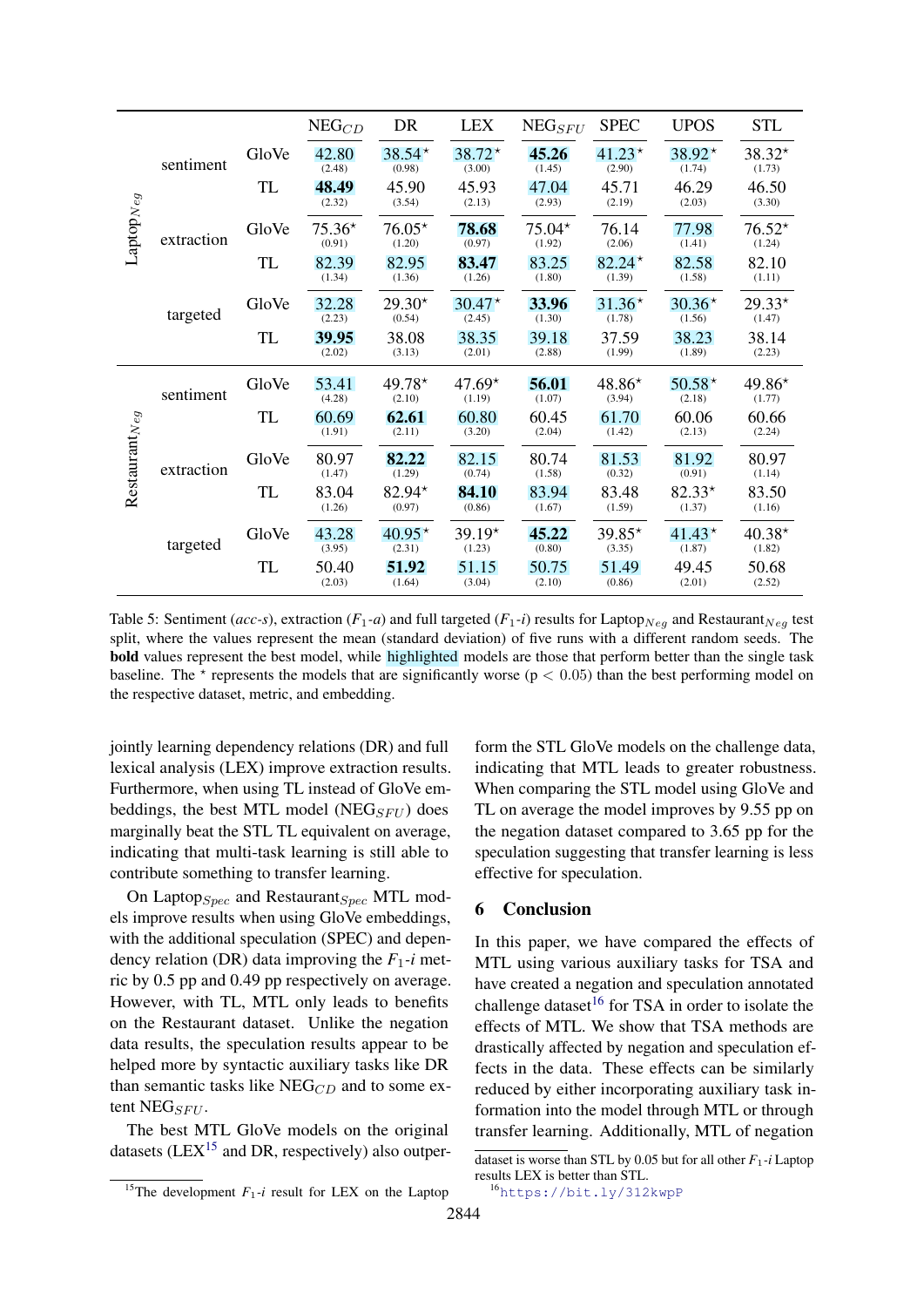<span id="page-7-0"></span>

|                            |            |       | $\mathrm{NEG}_{CD}$ | DR                 | <b>LEX</b>         | $NEG_{SFU}$        | <b>SPEC</b>        | <b>UPOS</b>     | <b>STL</b>         |
|----------------------------|------------|-------|---------------------|--------------------|--------------------|--------------------|--------------------|-----------------|--------------------|
|                            | sentiment  | GloVe | 34.32<br>(1.86)     | 35.67<br>(1.00)    | 36.75<br>(1.91)    | 35.98<br>(2.05)    | 36.74<br>(1.64)    | 35.57<br>(1.31) | 34.67<br>(1.40)    |
|                            |            | TL    | 35.42<br>(3.54)     | 34.76<br>(1.63)    | 35.06<br>(1.97)    | $34.08*$<br>(0.40) | 35.03<br>(2.36)    | 35.01<br>(1.04) | 35.97<br>(1.45)    |
| $\text{Laptop}_{Spec}$     | extraction | GloVe | $74.77*$<br>(1.54)  | $74.01*$<br>(1.93) | 77.80<br>(1.34)    | 75.99<br>(2.48)    | $73.39*$<br>(1.74) | 76.80<br>(0.99) | 75.01<br>(1.93)    |
|                            |            | TL    | $80.11*$<br>(1.40)  | 80.77<br>(1.23)    | $81.47*$<br>(0.50) | 83.14<br>(2.22)    | 81.49<br>(1.24)    | 81.07<br>(1.38) | 79.84*<br>(0.58)   |
|                            | targeted   | GloVe | $25.67*$<br>(1.62)  | $26.39*$<br>(0.60) | 28.59<br>(1.42)    | 27.33<br>(1.70)    | 26.95<br>(1.07)    | 27.31<br>(0.82) | $26.01*$<br>(1.26) |
|                            |            | TL    | 28.36<br>(2.81)     | 28.09<br>(1.68)    | 28.56<br>(1.60)    | 28.33<br>(0.52)    | 28.54<br>(1.83)    | 28.37<br>(0.77) | 28.72<br>(1.20)    |
|                            | sentiment  | GloVe | 62.38<br>(3.75)     | 64.01<br>(2.72)    | 63.44<br>(2.21)    | 63.33<br>(1.87)    | 64.30<br>(3.14)    | 63.15<br>(3.38) | 63.94<br>(1.84)    |
|                            |            | TL    | 67.23<br>(1.08)     | 68.98<br>(1.17)    | 69.70<br>(2.51)    | 67.62<br>(1.58)    | 66.93<br>(1.79)    | 68.13<br>(1.25) | 68.17<br>(2.44)    |
| Restaurant <sub>Spec</sub> | extraction | GloVe | 75.53<br>(1.03)     | 76.40<br>(1.90)    | 75.75<br>(1.18)    | 75.66<br>(1.65)    | 75.29<br>(0.77)    | 75.87<br>(0.97) | 75.58<br>(1.48)    |
|                            |            | TL    | 77.92<br>(1.36)     | 77.84<br>(0.84)    | 79.10<br>(1.48)    | 78.76<br>(1.27)    | 78.20<br>(1.80)    | 77.15<br>(1.92) | 77.61<br>(1.87)    |
|                            | targeted   | GloVe | 47.14<br>(3.24)     | 48.94<br>(3.06)    | 48.07<br>(2.22)    | 47.90<br>(1.25)    | 48.41<br>(2.48)    | 47.94<br>(3.14) | 48.35<br>(2.32)    |
|                            |            | TL    | 52.39<br>(1.18)     | 53.69<br>(0.69)    | 55.15<br>(2.70)    | 53.25<br>(1.10)    | 52.34<br>(1.85)    | 52.55<br>(1.22) | 52.94<br>(2.99)    |

Table 6: Sentiment (*acc-s*), extraction ( $F_1$ -*a*) and full targeted ( $F_1$ -*i*) results for Laptop<sub>Spec</sub> and Restaurant<sub>Spec</sub> test split, where the values represent the mean (standard deviation) of five runs with a different random seeds. The bold values represent the best model, while highlighted models are those that perform better than the single task baseline. The  $*$  represents the models that are significantly worse ( $p < 0.05$ ) than the best performing model on the respective dataset, metric, and embedding.

can lead to small improvements when combined with transfer learning. Returning to the two original research questions, we can conclude that in general 1) MTL using negation (speculation) as an auxiliary task does make TSA models more robust to negated (speculative) samples and 2) transfer learning seems to incorporate much of the same knowledge. Additionally, incorporating syntactic information as an auxiliary task within MTL creates models that are more robust to both negation and speculation.

Neither MTL nor TL are currently guarantees for improved performance $17$ . Additionally, the results from the challenge datasets indicate that different auxiliary tasks improve the performance of different subtasks of TSA. This may suggest that the target extraction and sentiment classification tasks should not be treated as a collapsed labelling task, as the sentiment and extraction tasks are too dissimilar [\(Hu et al.,](#page-9-2) [2019\)](#page-9-2). Future work should consider using pipeline or joint approaches, where each subtask can be paired with the most beneficial auxiliary tasks. This decoupling could also allow MTL and transfer learning to compliment each other more.

Finally, in order to improve reproducibility and to encourage further work, we release the  $code^{18}$  $code^{18}$  $code^{18}$ , dataset, and trained models associated with this paper, hyperparameter search details with compute infrastructure (Appendix [E\)](#page-25-0), number of parameters and runtime details (Appendix [F\)](#page-29-0), and further detailed dev and test results (appendices [C](#page-16-0) and [D\)](#page-21-0), in line with the result checklist from [Dodge et al.](#page-8-15) [\(2019\)](#page-8-15).

#### Acknowledgements

This work has been carried out as part of the SANT project (Sentiment Analysis for Norwegian Text), funded by the Research Council of Norway (grant number 270908). Andrew has been funded by Lan-

<span id="page-7-1"></span><sup>&</sup>lt;sup>17</sup>Compare the performance of LEX using GloVe  $(28.59)$ to when it uses TL (28.56) in Table [6](#page-7-0) for the Laptop dataset.

<span id="page-7-2"></span><sup>18</sup>[https://github.com/jerbarnes/](https://github.com/jerbarnes/multitask_negation_for_targeted_sentiment) [multitask\\_negation\\_for\\_targeted\\_](https://github.com/jerbarnes/multitask_negation_for_targeted_sentiment) [sentiment](https://github.com/jerbarnes/multitask_negation_for_targeted_sentiment)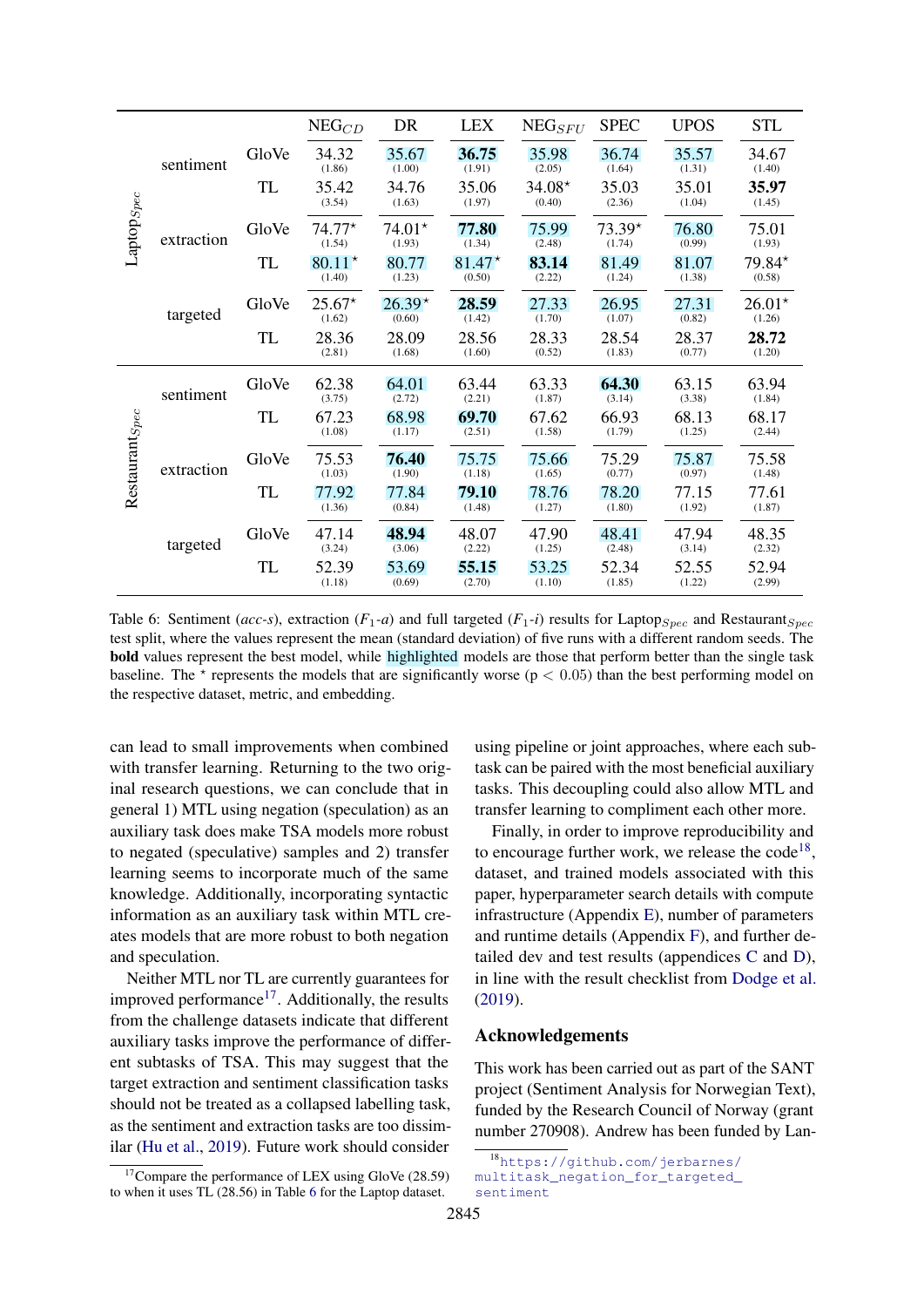caster University by an EPSRC Doctoral Training Grant. The authors thank the UCREL research centre for hosting the models created from this research.

#### References

- <span id="page-8-1"></span>Cecilia Ovesdotter Alm, Dan Roth, and Richard Sproat. 2005. Emotions from text: Machine learning for text-based emotion prediction. In *Proceedings of Human Language Technology Conference and Conference on Empirical Methods in Natural Language Processing*, pages 579–586, Vancouver, BC, Canada.
- <span id="page-8-8"></span>Isabelle Augenstein, Sebastian Ruder, and Anders [Multi-task learning of pairwise](https://doi.org/10.18653/v1/N18-1172) [sequence classification tasks over disparate label](https://doi.org/10.18653/v1/N18-1172) [spaces.](https://doi.org/10.18653/v1/N18-1172) In *Proceedings of the 2018 Conference of the North American Chapter of the Association for Computational Linguistics: Human Language Technologies*, pages 1896–1906, New Orleans, USA.
- <span id="page-8-13"></span>Jeremy Barnes. 2019. [Ltg-oslo hierarchical multi-task](http://ceur-ws.org/Vol-2421/NEGES_paper_5.pdf) [network: The importance of negation for document](http://ceur-ws.org/Vol-2421/NEGES_paper_5.pdf)[level sentiment in spanish.](http://ceur-ws.org/Vol-2421/NEGES_paper_5.pdf) In *Proceedings of the Iberian Languages Evaluation Forum co-located with 35th Conference of the Spanish Society for Natural Language Processing, IberLEF@SEPLN 2019, Bilbao, Spain, September 24th, 2019.*, pages 378– 389.
- <span id="page-8-12"></span>Jeremy Barnes, Lilja Øvrelid, and Erik Velldal. 2019. [Sentiment analysis is not solved! Assessing and](https://www.aclweb.org/anthology/W19-4802) [probing sentiment classification.](https://www.aclweb.org/anthology/W19-4802) In *Proceedings of the 2019 ACL Workshop BlackboxNLP: Analyzing and Interpreting Neural Networks for NLP*, pages 12–23, Florence, Italy.
- <span id="page-8-4"></span>Jeremy Barnes, Erik Velldal, and Lilja Øvrelid. 2020. [Improving sentiment analysis with multitask learn](https://arxiv.org/abs/1906.07610)[ing of negation.](https://arxiv.org/abs/1906.07610) *Natural Language Engineering*, 27.
- <span id="page-8-0"></span>Konstantin Bauman, Bing Liu, and Alexander Tuzhilin. 2017. Aspect based recommendations: Recommending items with the most valuable aspects based on user reviews. In *Proceedings of the 23rd ACM SIGKDD International Conference on Knowledge Discovery and Data Mining*, pages 717–725. ACM.
- <span id="page-8-6"></span>Richard Caruana. 1993. Multitask learning: A knowledge-based source of inductive bias. In *Proceedings of the Tenth International Conference on Machine Learning*, pages 41–48. Morgan Kaufmann.
- <span id="page-8-14"></span>Ciprian Chelba, Tomas Mikolov, Mike Schuster, Qi Ge, Thorsten Brants, Phillipp Koehn, and Tony Robinson. 2014. [One billion word benchmark for mea](https://www.isca-speech.org/archive/archive_papers/interspeech_2014/i14_2635.pdf)[suring progress in statistical language modeling.](https://www.isca-speech.org/archive/archive_papers/interspeech_2014/i14_2635.pdf) In *Fifteenth Annual Conference of the International Speech Communication Association*.
- <span id="page-8-5"></span>Lu Chen, Wenbo Wang, Meenakshi Nagarajan, Shaojun Wang, and Amit Sheth. 2012. [Extracting diverse](https://www.aaai.org/ocs/index.php/ICWSM/ICWSM12/paper/view/4609) [sentiment expressions with target-dependent polar](https://www.aaai.org/ocs/index.php/ICWSM/ICWSM12/paper/view/4609)[ity from twitter.](https://www.aaai.org/ocs/index.php/ICWSM/ICWSM12/paper/view/4609) In *Proceedings of the International AAAI Conference on Web and Social Media*.
- <span id="page-8-10"></span>Zhuang Chen and Tieyun Qian. 2020. [Relation-aware](https://doi.org/10.18653/v1/2020.acl-main.340) [collaborative learning for unified aspect-based sen](https://doi.org/10.18653/v1/2020.acl-main.340)[timent analysis.](https://doi.org/10.18653/v1/2020.acl-main.340) In *Proceedings of the 58th Annual Meeting of the Association for Computational Linguistics*, pages 3685–3694, Online. Association for Computational Linguistics.
- <span id="page-8-7"></span>Ronan Collobert, Jason Weston, Léon Bottou, Michael Karlen, Koray Kavukcuoglu, and Pavel Kuksa. 2011. Natural language processing (almost) from scratch. *Journal of Machine Learning Research*, 12:2493– 2537.
- <span id="page-8-2"></span>Isaac Councill, Ryan McDonald, and Leonid Velikovich. 2010. [What's great and what's not: learn](https://www.aclweb.org/anthology/W10-3110)[ing to classify the scope of negation for improved](https://www.aclweb.org/anthology/W10-3110) [sentiment analysis.](https://www.aclweb.org/anthology/W10-3110) In *Proceedings of the Workshop on Negation and Speculation in Natural Language Processing*, pages 51–59, Uppsala, Sweden.
- <span id="page-8-3"></span>Noa P. Cruz, Maite Taboada, and Ruslan Mitkov. 2016. [A machine-learning approach to negation and spec](https://doi.org/10.1002/asi.23533)[ulation detection for sentiment analysis.](https://doi.org/10.1002/asi.23533) *Journal of the Association for Information Science and Technology*, 67(9):2118–2136.
- <span id="page-8-11"></span>Sanjiv R. Das and Mike Y. Chen. 2007. [Yahoo! for](https://doi.org/10.1287/mnsc.1070.0704) [Amazon: Sentiment extraction from small talk on](https://doi.org/10.1287/mnsc.1070.0704) [the web.](https://doi.org/10.1287/mnsc.1070.0704) *Management Science*, 53(9):1375–1388.
- <span id="page-8-9"></span>Jacob Devlin, Ming-Wei Chang, Kenton Lee, and Kristina Toutanova. 2019. [BERT: Pre-training of](https://doi.org/10.18653/v1/N19-1423) [deep bidirectional transformers for language under](https://doi.org/10.18653/v1/N19-1423)[standing.](https://doi.org/10.18653/v1/N19-1423) In *Proceedings of the 2019 Conference of the North American Chapter of the Association for Computational Linguistics: Human Language Technologies, Volume 1 (Long and Short Papers)*, pages 4171–4186, Minneapolis, Minnesota. Association for Computational Linguistics.
- <span id="page-8-15"></span>Jesse Dodge, Suchin Gururangan, Dallas Card, Roy Schwartz, and Noah A. Smith. 2019. [Show your](https://doi.org/10.18653/v1/D19-1224) [work: Improved reporting of experimental results.](https://doi.org/10.18653/v1/D19-1224) In *Proceedings of the 2019 Conference on Empirical Methods in Natural Language Processing and the 9th International Joint Conference on Natural Language Processing (EMNLP-IJCNLP)*, pages 2185– 2194, Hong Kong, China. Association for Computational Linguistics.
- <span id="page-8-16"></span>Rotem Dror, Gili Baumer, Segev Shlomov, and Roi Reichart. 2018. [The hitchhiker's guide to testing statis](https://doi.org/10.18653/v1/P18-1128)[tical significance in natural language processing.](https://doi.org/10.18653/v1/P18-1128) In *Proceedings of the 56th Annual Meeting of the Association for Computational Linguistics (Volume 1: Long Papers)*, pages 1383–1392, Melbourne, Australia. Association for Computational Linguistics.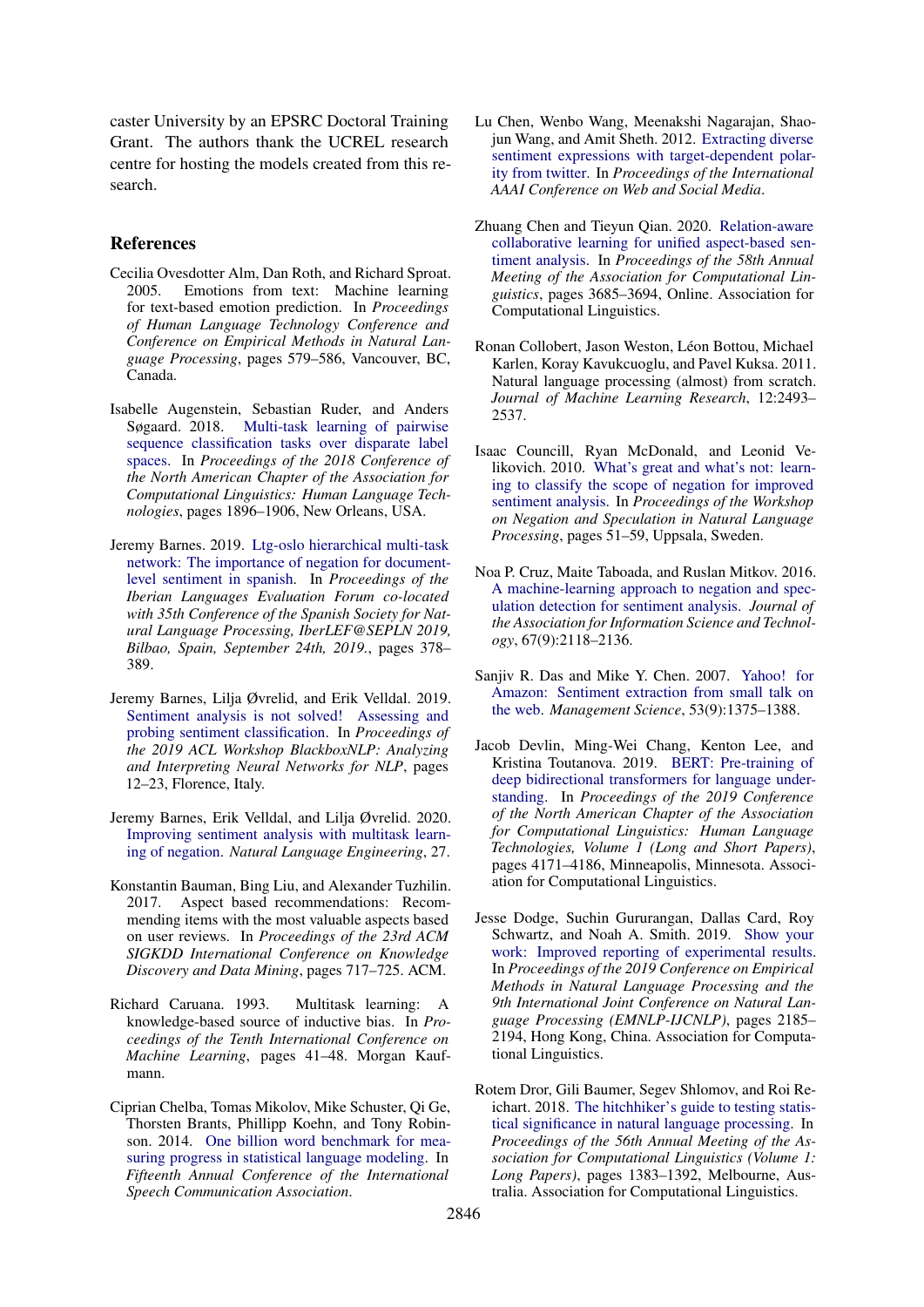- <span id="page-9-10"></span>Allyson Ettinger. 2020. [What BERT is not: Lessons](https://doi.org/10.1162/tacl_a_00298) [from a new suite of psycholinguistic diagnostics for](https://doi.org/10.1162/tacl_a_00298) [language models.](https://doi.org/10.1162/tacl_a_00298) *Transactions of the Association for Computational Linguistics*, 8:34–48.
- <span id="page-9-7"></span>Matt Gardner, Yoav Artzi, Victoria Basmova, Jonathan Berant, Ben Bogin, Sihao Chen, Pradeep Dasigi, Dheeru Dua, Yanai Elazar, Ananth Gottumukkala, Nitish Gupta, Hanna Hajishirzi, Gabriel Ilharco, Daniel Khashabi, Kevin Lin, Jiangming Liu, Nelson F. Liu, Phoebe Mulcaire, Qiang Ning, Sameer Singh, Noah A. Smith, Sanjay Subramanian, Reut Tsarfaty, Eric Wallace, Ally Zhang, and Ben Zhou. 2020. [Evaluating nlp models via contrast sets.](http://arxiv.org/abs/2004.02709)
- <span id="page-9-17"></span>Kazuma Hashimoto, Caiming Xiong, Yoshimasa Tsuruoka, and Richard Socher. 2017. [A joint many-task](https://doi.org/10.18653/v1/D17-1206) [model: Growing a neural network for multiple NLP](https://doi.org/10.18653/v1/D17-1206) [tasks.](https://doi.org/10.18653/v1/D17-1206) In *Proceedings of the 2017 Conference on Empirical Methods in Natural Language Processing*, pages 1923–1933, Copenhagen, Denmark. Association for Computational Linguistics.
- <span id="page-9-12"></span>Ruidan He, Wee Sun Lee, Hwee Tou Ng, and Daniel Dahlmeier. 2019. [An interactive multi-task learn](https://doi.org/10.18653/v1/P19-1048)[ing network for end-to-end aspect-based sentiment](https://doi.org/10.18653/v1/P19-1048) [analysis.](https://doi.org/10.18653/v1/P19-1048) In *Proceedings of the 57th Annual Meeting of the Association for Computational Linguistics*, pages 504–515, Florence, Italy. Association for Computational Linguistics.
- <span id="page-9-2"></span>Minghao Hu, Yuxing Peng, Zhen Huang, Dongsheng Li, and Yiwei Lv. 2019. [Open-domain targeted sen](https://doi.org/10.18653/v1/P19-1051)[timent analysis via span-based extraction and classi](https://doi.org/10.18653/v1/P19-1051)[fication.](https://doi.org/10.18653/v1/P19-1051) In *Proceedings of the 57th Annual Meeting of the Association for Computational Linguistics*, pages 537–546, Florence, Italy. Association for Computational Linguistics.
- <span id="page-9-5"></span>Qingnan Jiang, Lei Chen, Ruifeng Xu, Xiang Ao, and Min Yang. 2019. [A challenge dataset and effec](https://doi.org/10.18653/v1/D19-1654)[tive models for aspect-based sentiment analysis.](https://doi.org/10.18653/v1/D19-1654) In *Proceedings of the 2019 Conference on Empirical Methods in Natural Language Processing and the 9th International Joint Conference on Natural Language Processing (EMNLP-IJCNLP)*, pages 6279– 6284, Hong Kong, China. Association for Computational Linguistics.
- <span id="page-9-4"></span>Wei Jin and Hung Hay Ho. 2009. [A novel lexical](https://doi.org/10.1145/1553374.1553435)[ized hmm-based learning framework for web opin](https://doi.org/10.1145/1553374.1553435)[ion mining.](https://doi.org/10.1145/1553374.1553435) In *Proceedings of the 26th Annual International Conference on Machine Learning*, ICML '09, page 465–472, New York, NY, USA. Association for Computing Machinery.
- <span id="page-9-11"></span>Nora Kassner and Hinrich Schütze. 2020. [Negated and](https://doi.org/10.18653/v1/2020.acl-main.698) [misprimed probes for pretrained language models:](https://doi.org/10.18653/v1/2020.acl-main.698) [Birds can talk, but cannot fly.](https://doi.org/10.18653/v1/2020.acl-main.698) In *Proceedings of the 58th Annual Meeting of the Association for Computational Linguistics*, pages 7811–7818, Online. Association for Computational Linguistics.
- <span id="page-9-1"></span>Arzoo Katiyar and Claire Cardie. 2016. [Investigating](https://doi.org/10.18653/v1/P16-1087) [LSTMs for joint extraction of opinion entities and](https://doi.org/10.18653/v1/P16-1087)

[relations.](https://doi.org/10.18653/v1/P16-1087) In *Proceedings of the 54th Annual Meeting of the Association for Computational Linguistics (Volume 1: Long Papers)*, pages 919–929, Berlin, Germany. Association for Computational Linguistics.

- <span id="page-9-6"></span>Divyansh Kaushik, Eduard Hovy, and Zachary Lipton. 2020. [Learning the difference that makes a differ](https://openreview.net/forum?id=Sklgs0NFvr)[ence with counterfactually-augmented data.](https://openreview.net/forum?id=Sklgs0NFvr) In *International Conference on Learning Representations*.
- <span id="page-9-0"></span>Evgeny Kim and Roman Klinger. 2019. [Frowning](https://doi.org/10.18653/v1/N19-1067) [Frodo, wincing Leia, and a seriously great friend](https://doi.org/10.18653/v1/N19-1067)[ship: Learning to classify emotional relationships of](https://doi.org/10.18653/v1/N19-1067) [fictional characters.](https://doi.org/10.18653/v1/N19-1067) In *Proceedings of the 2019 Conference of the North American Chapter of the Association for Computational Linguistics: Human Language Technologies, Volume 1 (Long and Short Papers)*, pages 647–653, Minneapolis, Minnesota. Association for Computational Linguistics.
- <span id="page-9-14"></span>Jin-Dong Kim, Yue Wang, and Yamamoto Yasunori. 2013. [The Genia event extraction shared task, 2013](https://www.aclweb.org/anthology/W13-2002) [edition - overview.](https://www.aclweb.org/anthology/W13-2002) In *Proceedings of the BioNLP Shared Task 2013 Workshop*, pages 8–15, Sofia, Bulgaria. Association for Computational Linguistics.
- <span id="page-9-8"></span>Roman Klinger and Philipp Cimiano. 2013. [Bi](http://www.aclweb.org/anthology/P13-2147)[directional inter-dependencies of subjective expres](http://www.aclweb.org/anthology/P13-2147)[sions and targets and their value for a joint model.](http://www.aclweb.org/anthology/P13-2147) In *Proceedings of the 51st Annual Meeting of the Association for Computational Linguistics (Volume 2: Short Papers)*, pages 848–854.
- <span id="page-9-15"></span>Natalia Konstantinova, Sheila C.M. de Sousa, Noa P. Cruz, Manuel J. Maña, Maite Taboada, and Ruslan Mitkov. 2012. [A review corpus annotated for nega](http://www.lrec-conf.org/proceedings/lrec2012/pdf/533_Paper.pdf)[tion, speculation and their scope.](http://www.lrec-conf.org/proceedings/lrec2012/pdf/533_Paper.pdf) In *Proceedings of the 8th International Conference on Language Resources and Evaluation*, pages 3190–3195, Istanbul, Turkey.
- <span id="page-9-9"></span>Meghana Kshirsagar, Sam Thomson, Nathan Schneider, Jaime Carbonell, Noah A. Smith, and Chris Dyer. 2015. [Frame-semantic role labeling with het](https://doi.org/10.3115/v1/P15-2036)[erogeneous annotations.](https://doi.org/10.3115/v1/P15-2036) In *Proceedings of the 53rd Annual Meeting of the Association for Computational Linguistics and the 7th International Joint Conference on Natural Language Processing*, pages 218–224, Beijing, China.
- <span id="page-9-13"></span>Emanuele Lapponi, Jonathon Read, and Lilja Øvrelid. 2012. [Representing and resolving negation for](https://doi.org/10.1109/ICDMW.2012.23) [sentiment analysis.](https://doi.org/10.1109/ICDMW.2012.23) In *Proceedings of the 2012 IEEE 12th International Conference on Data Mining Workshops*, pages 687–692, Washington, DC, USA.
- <span id="page-9-16"></span>Xin Li, Lidong Bing, Piji Li, and Wai Lam. 2019a. [A](https://doi.org/10.1609/aaai.v33i01.33016714) [unified model for opinion target extraction and target](https://doi.org/10.1609/aaai.v33i01.33016714) [sentiment prediction.](https://doi.org/10.1609/aaai.v33i01.33016714) In *Proceedings of the AAAI Conference on Artificial Intelligence*, volume 33, pages 6714–6721.
- <span id="page-9-3"></span>Xin Li, Lidong Bing, Wenxuan Zhang, and Wai Lam. 2019b. [Exploiting BERT for end-to-end aspect](https://doi.org/10.18653/v1/D19-5505)[based sentiment analysis.](https://doi.org/10.18653/v1/D19-5505) In *Proceedings of the 5th*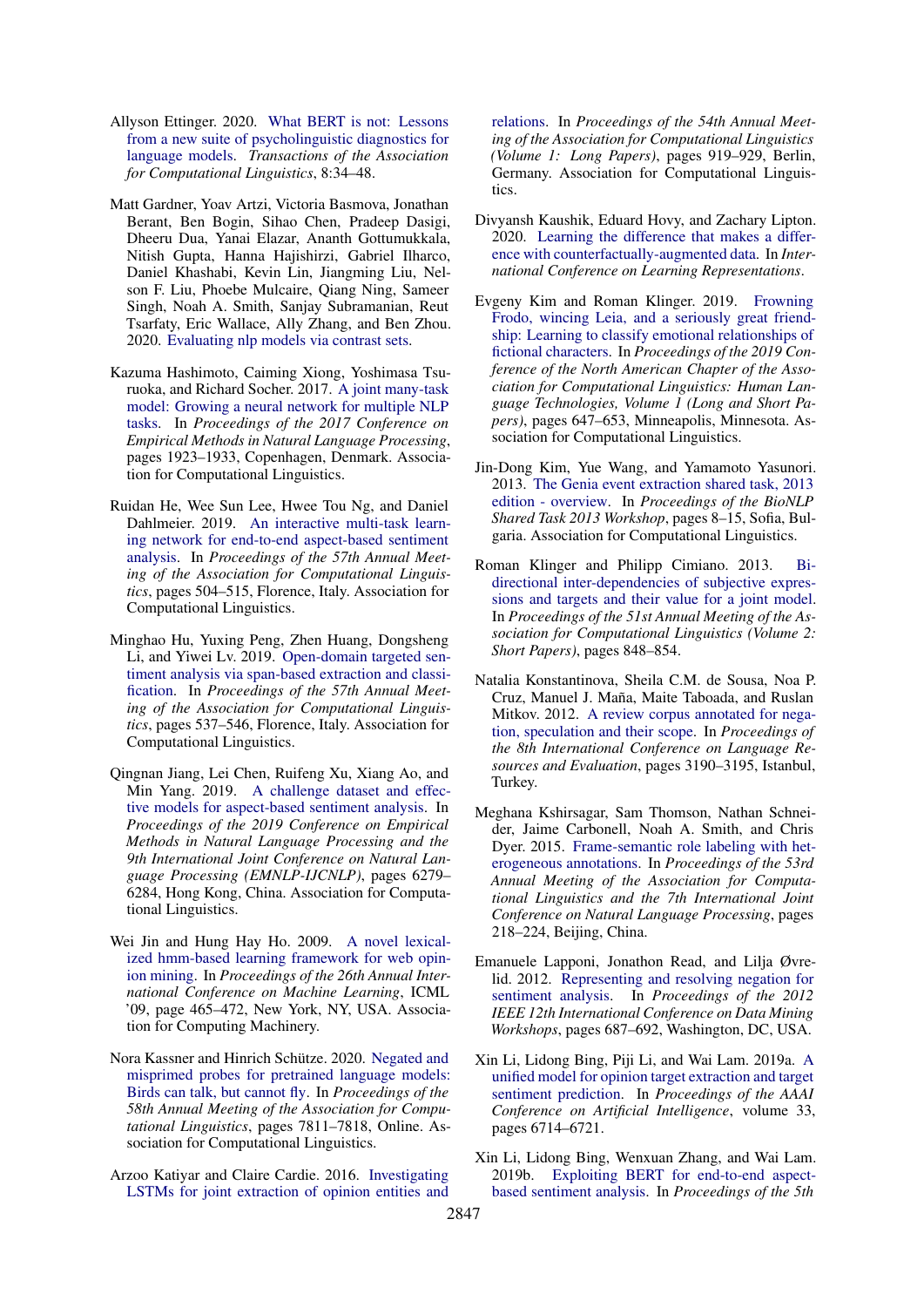*Workshop on Noisy User-generated Text (W-NUT 2019)*, pages 34–41, Hong Kong, China. Association for Computational Linguistics.

- <span id="page-10-3"></span>Bing Liu. 2015. *Sentiment analysis: Mining Opinions, Sentiments, and Emotions*. Cambridge University Press, Cambridge, United Kingdom.
- <span id="page-10-1"></span>Dehong Ma, Sujian Li, and Houfeng Wang. 2018. [Joint](https://doi.org/10.18653/v1/D18-1504) [learning for targeted sentiment analysis.](https://doi.org/10.18653/v1/D18-1504) In *Proceedings of the 2018 Conference on Empirical Methods in Natural Language Processing*, pages 4737–4742, Brussels, Belgium. Association for Computational Linguistics.
- <span id="page-10-8"></span>Héctor Martínez Alonso and Barbara Plank. 2017. [When is multitask learning effective? Semantic se](http://aclweb.org/anthology/E17-1005)[quence prediction under varying data conditions.](http://aclweb.org/anthology/E17-1005) In *Proceedings of the 15th Conference of the European Chapter of the Association for Computational Linguistics*, pages 44–53, Valencia, Spain.
- <span id="page-10-15"></span>Julian McAuley, Christopher Targett, Qinfeng Shi, and Anton van den Hengel. 2015. [Image-based recom](https://doi.org/10.1145/2766462.2767755)[mendations on styles and substitutes.](https://doi.org/10.1145/2766462.2767755) In *Proceedings of the 38th International ACM SIGIR Conference on Research and Development in Information Retrieval*, SIGIR '15, page 43–52, New York, NY, USA. Association for Computing Machinery.
- <span id="page-10-9"></span>Tomas Mikolov, Greg Corrado, Kai Chen, and Jeffrey Dean. 2013. Efficient estimation of word representations in vector space. *Proceedings of the International Conference on Learning Representations*, pages 1–12.
- <span id="page-10-0"></span>Margaret Mitchell, Jacqui Aguilar, Theresa Wilson, and Benjamin Van Durme. 2013. [Open domain tar](https://www.aclweb.org/anthology/D13-1171)[geted sentiment.](https://www.aclweb.org/anthology/D13-1171) In *Proceedings of the 2013 Conference on Empirical Methods in Natural Language Processing*, pages 1643–1654, Seattle, Washington, USA. Association for Computational Linguistics.
- <span id="page-10-12"></span>Roser Morante and Walter Daelemans. 2012. ConanDoyle-neg: Annotation of negation cues and their scope in Conan Doyle stories. In *Proceedings of the 8th International Conference on Language Resources and Evaluation*, Istanbul, Turkey.
- <span id="page-10-2"></span>Lilja Øvrelid, Petter Mæhlum, Jeremy Barnes, and Erik Velldal. 2020. [A fine-grained sentiment dataset for](https://www.aclweb.org/anthology/2020.lrec-1.618) [norwegian.](https://www.aclweb.org/anthology/2020.lrec-1.618) In *Proceedings of The 12th Language Resources and Evaluation Conference*, pages 5025– 5033, Marseille, France. European Language Resources Association.
- <span id="page-10-7"></span>Nanyun Peng and Mark Dredze. 2017. [Multi-task do](https://doi.org/10.18653/v1/W17-2612)[main adaptation for sequence tagging.](https://doi.org/10.18653/v1/W17-2612) In *Proceedings of the 2nd Workshop on Representation Learning for NLP*, pages 91–100, Vancouver, Canada.
- <span id="page-10-13"></span>Jeffrey Pennington, Richard Socher, and Christopher D Manning. 2014. Glove: Global vectors for word representation. In *Proceedings of the 2014 Conference on Empirical Methods in Natural Language Processing*, pages 1532–1543, Doha, Qatar.
- <span id="page-10-10"></span>Matthew Peters, Mark Neumann, Mohit Iyyer, Matt Gardner, Christopher Clark, Kenton Lee, and Luke Zettlemoyer. 2018a. [Deep contextualized word rep](https://doi.org/10.18653/v1/N18-1202)[resentations.](https://doi.org/10.18653/v1/N18-1202) In *Proceedings of the 2018 Conference of the North American Chapter of the Association for Computational Linguistics: Human Language Technologies, Volume 1 (Long Papers)*, pages 2227–2237, New Orleans, Louisiana. Association for Computational Linguistics.
- <span id="page-10-14"></span>Matthew Peters, Mark Neumann, Luke Zettlemoyer, and Wen-tau Yih. 2018b. [Dissecting contextual](https://doi.org/10.18653/v1/D18-1179) [word embeddings: Architecture and representation.](https://doi.org/10.18653/v1/D18-1179) In *Proceedings of the 2018 Conference on Empirical Methods in Natural Language Processing*, pages 1499–1509, Brussels, Belgium. Association for Computational Linguistics.
- <span id="page-10-6"></span>Barbara Plank. 2016. [Keystroke dynamics as signal](https://www.aclweb.org/anthology/C16-1059) [for shallow syntactic parsing.](https://www.aclweb.org/anthology/C16-1059) In *Proceedings of the 26th International Conference on Computational Linguistics*, pages 609–619, Osaka, Japan.
- <span id="page-10-5"></span>Maria Pontiki, Dimitris Galanis, Haris Papageorgiou, Ion Androutsopoulos, Suresh Manandhar, Mohammad AL-Smadi, Mahmoud Al-Ayyoub, Yanyan Zhao, Bing Qin, Orphée De Clercq, Véronique Hoste, Marianna Apidianaki, Xavier Tannier, Natalia Loukachevitch, Evgeniy Kotelnikov, Nuria Bel, Salud María Jiménez-Zafra, and Gülşen Eryiğit. 2016. [SemEval-2016 task 5: Aspect based senti](https://doi.org/10.18653/v1/S16-1002)[ment analysis.](https://doi.org/10.18653/v1/S16-1002) In *Proceedings of the 10th International Workshop on Semantic Evaluation (SemEval-2016)*, pages 19–30, San Diego, California. Association for Computational Linguistics.
- <span id="page-10-11"></span>Maria Pontiki, Dimitris Galanis, Haris Papageorgiou, Suresh Manandhar, and Ion Androutsopoulos. 2015. [SemEval-2015 task 12: Aspect based sentiment](https://doi.org/10.18653/v1/S15-2082) [analysis.](https://doi.org/10.18653/v1/S15-2082) In *Proceedings of the 9th International Workshop on Semantic Evaluation (SemEval 2015)*, pages 486–495, Denver, Colorado. Association for Computational Linguistics.
- <span id="page-10-4"></span>Maria Pontiki, Dimitris Galanis, John Pavlopoulos, Harris Papageorgiou, Ion Androutsopoulos, and Suresh Manandhar. 2014. [SemEval-2014 task 4: As](https://doi.org/10.3115/v1/S14-2004)[pect based sentiment analysis.](https://doi.org/10.3115/v1/S14-2004) In *Proceedings of the 8th International Workshop on Semantic Evaluation (SemEval 2014)*, pages 27–35, Dublin, Ireland. Association for Computational Linguistics.
- <span id="page-10-16"></span>Nils Reimers and Iryna Gurevych. 2017. [Reporting](https://doi.org/10.18653/v1/D17-1035) [score distributions makes a difference: Performance](https://doi.org/10.18653/v1/D17-1035) [study of LSTM-networks for sequence tagging.](https://doi.org/10.18653/v1/D17-1035) In *Proceedings of the 2017 Conference on Empirical Methods in Natural Language Processing*, pages 338–348, Copenhagen, Denmark. Association for Computational Linguistics.
- <span id="page-10-17"></span>Nils Reimers and Iryna Gurevych. 2018. [Why com](https://arxiv.org/pdf/1803.09578.pdf)[paring single performance scores does not allow](https://arxiv.org/pdf/1803.09578.pdf) [to draw conclusions about machine learning ap](https://arxiv.org/pdf/1803.09578.pdf)[proaches.](https://arxiv.org/pdf/1803.09578.pdf) *arXiv preprint arXiv:1803.09578*.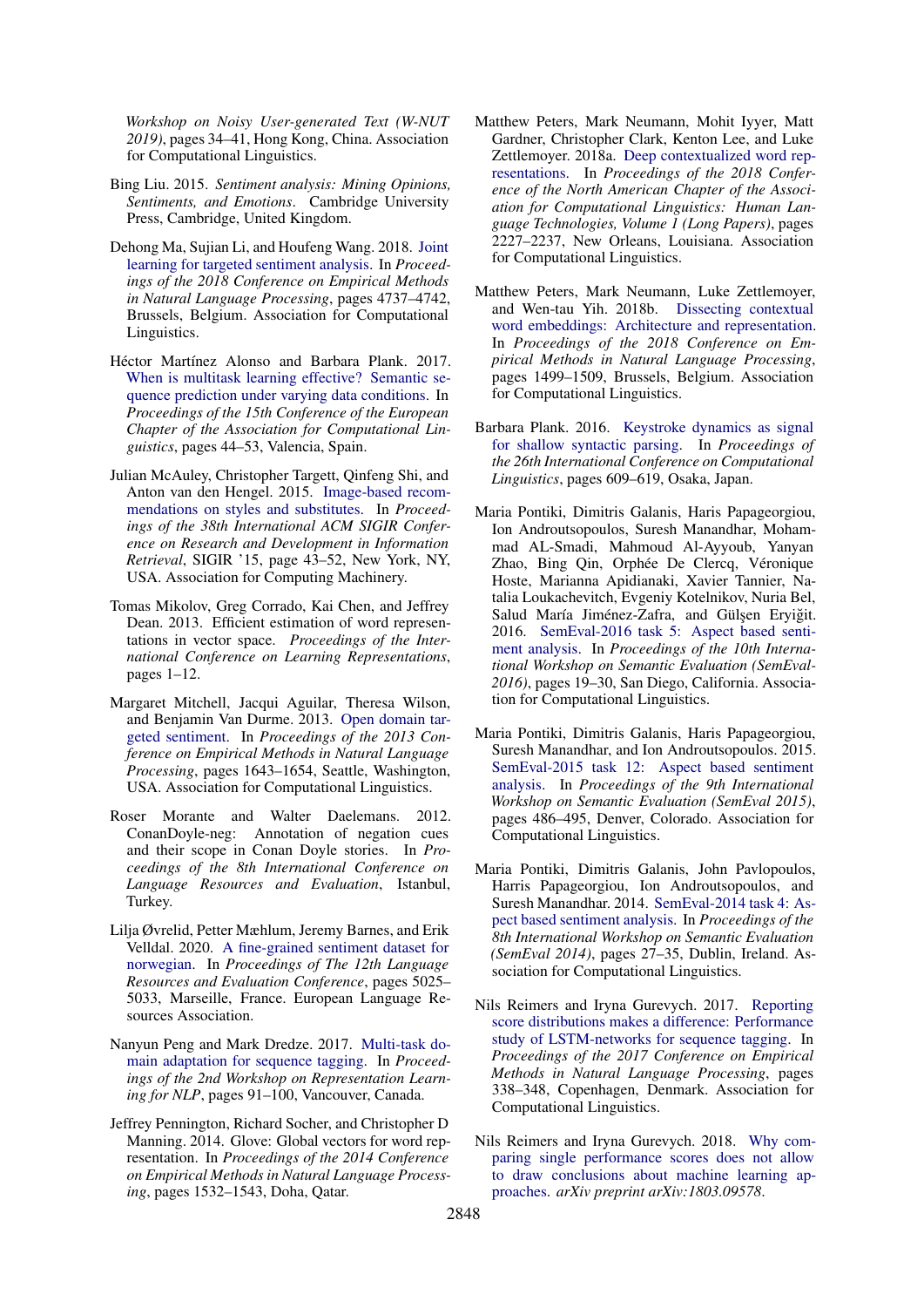- <span id="page-11-4"></span>Marco Tulio Ribeiro, Tongshuang Wu, Carlos Guestrin, and Sameer Singh. 2020. [Beyond accuracy: Be](https://doi.org/10.18653/v1/2020.acl-main.442)[havioral testing of NLP models with CheckList.](https://doi.org/10.18653/v1/2020.acl-main.442) In *Proceedings of the 58th Annual Meeting of the Association for Computational Linguistics*, pages 4902– 4912, Online. Association for Computational Linguistics.
- <span id="page-11-10"></span>Roser Saurí and James Pustejovsky. 2009. Factbank: a corpus annotated with event factuality. *Language Resources and Evaluation*, 43:227–268.
- <span id="page-11-12"></span>Nathan Schneider and Noah A. Smith. 2015. [A corpus](https://doi.org/10.3115/v1/N15-1177) [and model integrating multiword expressions and su](https://doi.org/10.3115/v1/N15-1177)[persenses.](https://doi.org/10.3115/v1/N15-1177) In *Proceedings of the 2015 Conference of the North American Chapter of the Association for Computational Linguistics: Human Language Technologies*, pages 1537–1547, Denver, Colorado. Association for Computational Linguistics.
- <span id="page-11-9"></span>Richard Socher, Alex Perelygin, Jy Wu, Jason Chuang, Chris Manning, Andrew Ng, and Chris Potts. 2013. Recursive deep models for semantic compositionality over a sentiment treebank. In *Proceedings of the 2013 Conference on Empirical Methods in Natural Language Processing*, pages 1631–1642, Seattle, USA.
- <span id="page-11-8"></span>Anders Søgaard and Yoav Goldberg. 2016. [Deep multi](https://doi.org/10.18653/v1/P16-2038)[task learning with low level tasks supervised at lower](https://doi.org/10.18653/v1/P16-2038) [layers.](https://doi.org/10.18653/v1/P16-2038) In *Proceedings of the 54th Annual Meeting of the Association for Computational Linguistics*, pages 231–235, Berlin, Germany.
- <span id="page-11-11"></span>Veronika Vincze, György Szarvas, Richárd Farkas, György Móra, and János Csirik. 2008. The Bio-Scope corpus: biomedical texts annotated for uncertainty, negation and their scopes. *BMC bioinformatics*, Suppl 11.
- <span id="page-11-7"></span>Alex Wang, Yada Pruksachatkun, Nikita Nangia, Amanpreet Singh, Julian Michael, Felix Hill, Omer Levy, and Samuel R. Bowman. 2019a. SuperGLUE: A stickier benchmark for general-purpose language understanding systems. *arXiv preprint 1905.00537*.
- <span id="page-11-6"></span>Alex Wang, Amanpreet Singh, Julian Michael, Felix Hill, Omer Levy, and Samuel R. Bowman. 2019b. [GLUE: A multi-task benchmark and analysis plat](https://openreview.net/forum?id=rJ4km2R5t7)[form for natural language understanding.](https://openreview.net/forum?id=rJ4km2R5t7) In *International Conference on Learning Representations*.
- <span id="page-11-2"></span>Bo Wang, Maria Liakata, Arkaitz Zubiaga, and Rob Procter. 2017. [TDParse: Multi-target-specific sen](https://www.aclweb.org/anthology/E17-1046)[timent recognition on twitter.](https://www.aclweb.org/anthology/E17-1046) In *Proceedings of the 15th Conference of the European Chapter of the Association for Computational Linguistics: Volume 1, Long Papers*, pages 483–493, Valencia, Spain. Association for Computational Linguistics.
- <span id="page-11-14"></span>B. L. Welch. 1947. [The generalization of 'student's'](http://www.jstor.org/stable/2332510) [problem when several different population variances](http://www.jstor.org/stable/2332510) [are involved.](http://www.jstor.org/stable/2332510) *Biometrika*, 34(1/2):28–35.
- <span id="page-11-1"></span>Janyce Wiebe, Theresa Wilson, and Claire Cardie. 2005. Annotating expressions of opinions and emotions in language. *Language Resources and Evaluation*, 39(2-3):165–210.
- <span id="page-11-13"></span>Frank Wilcoxon. 1945. [Individual comparisons by](http://www.jstor.org/stable/3001968) [ranking methods.](http://www.jstor.org/stable/3001968) *Biometrics Bulletin*, 1(6):80–83.
- <span id="page-11-3"></span>Wei Xue and Tao Li. 2018. [Aspect based sentiment](https://doi.org/10.18653/v1/P18-1234) [analysis with gated convolutional networks.](https://doi.org/10.18653/v1/P18-1234) In *Proceedings of the 56th Annual Meeting of the Association for Computational Linguistics (Volume 1: Long Papers)*, pages 2514–2523, Melbourne, Australia. Association for Computational Linguistics.
- <span id="page-11-0"></span>Meishan Zhang, Yue Zhang, and Duy Tin Vo. 2015a. [Neural networks for open domain targeted sentiment.](http://aclweb.org/anthology/D15-1073) In *Proceedings of the 2015 Conference on Empirical Methods in Natural Language Processing (EMNLP 2015)*, pages 612–621.
- <span id="page-11-5"></span>Meishan Zhang, Yue Zhang, and Duy-Tin Vo. 2015b. [Neural networks for open domain targeted sentiment.](https://doi.org/10.18653/v1/D15-1073) In *Proceedings of the 2015 Conference on Empirical Methods in Natural Language Processing*, pages 612–621, Lisbon, Portugal. Association for Computational Linguistics.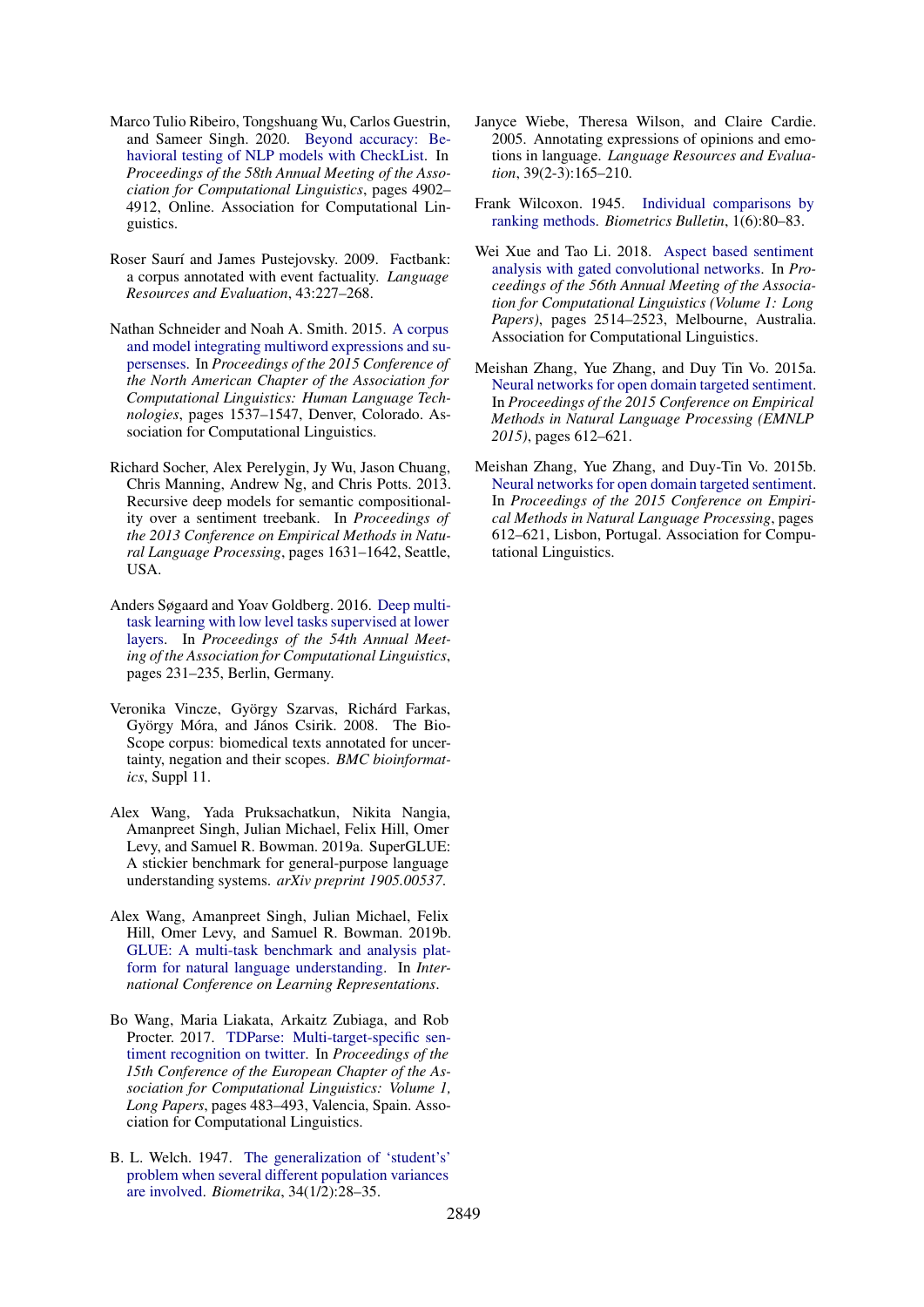<span id="page-12-0"></span>A Class Distribution of the Sentiment **Datasets**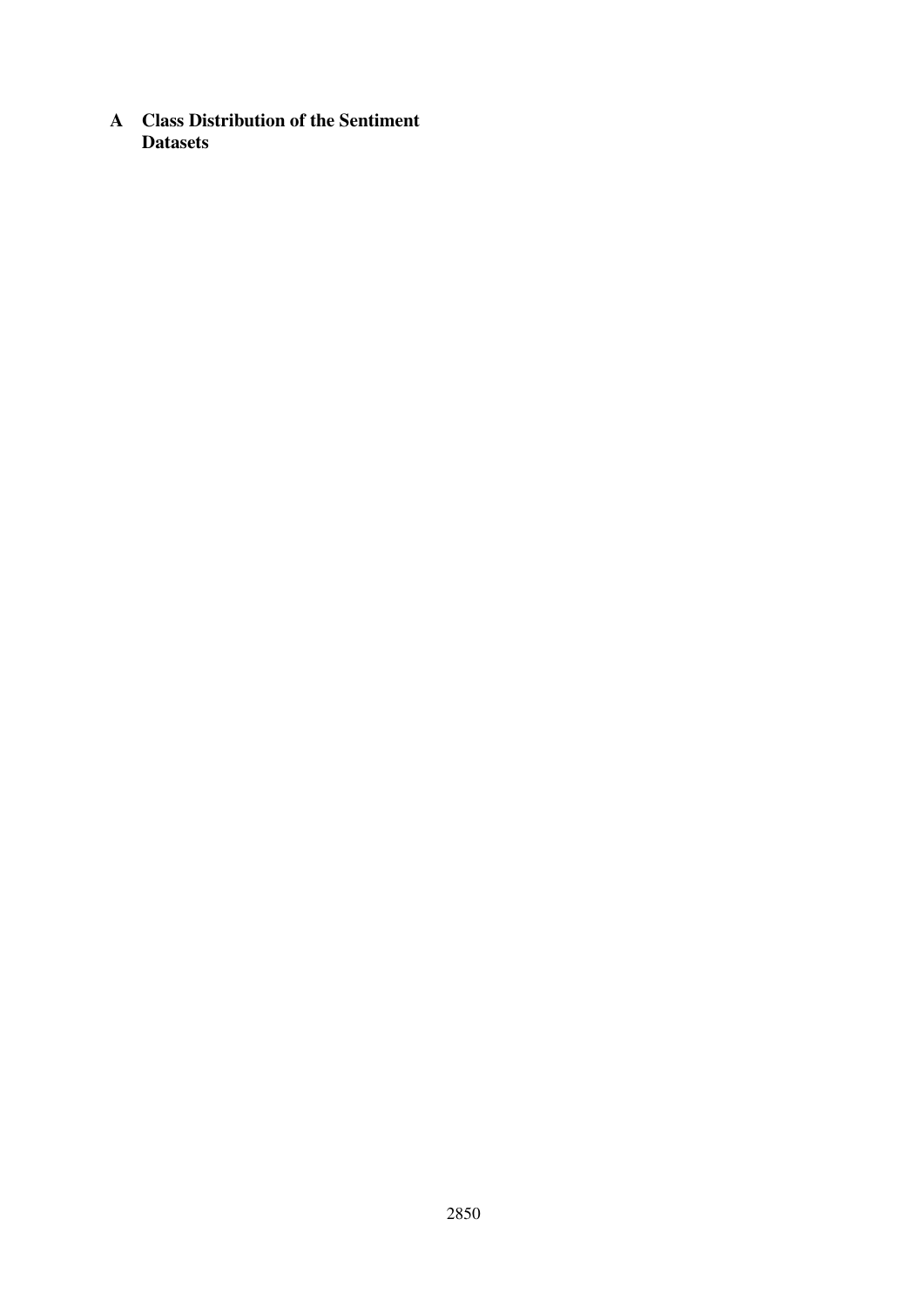<span id="page-13-0"></span>

|                     | <b>Train</b> |      |      |                          |      |      | Dev  |                              | <b>Test</b> |      |      |                          |
|---------------------|--------------|------|------|--------------------------|------|------|------|------------------------------|-------------|------|------|--------------------------|
|                     | pos          | neu  | neg  | both                     | pos  | neu  | neg  | both                         | pos         | neu  | neg  | both                     |
| Laptop              | 19.9         | 43.2 | 36.9 | -                        | 18.0 | 40.6 | 41.4 | $\qquad \qquad \blacksquare$ | 26.0        | 53.5 | 20.5 |                          |
| Laptop $_{Neq}$     | ۰            |      |      |                          | 17.1 | 35.4 | 47.5 | $\qquad \qquad \blacksquare$ | 26.7        | 23.3 | 50.0 | $\overline{\phantom{a}}$ |
| $L$ aptop $_{Spec}$ | -            |      |      | -                        | 50.7 | 16.2 | 33.1 | $\qquad \qquad \blacksquare$ | 38.2        | 20.5 | 41.4 |                          |
| Restaurant          | 15.8         | 60.0 | 24.2 | $\overline{\phantom{0}}$ | 12.3 | 65.2 | 22.5 | $\qquad \qquad \blacksquare$ | 11.5        | 66.6 | 21.9 |                          |
| Restaurant $_{Neq}$ |              |      |      | $\overline{\phantom{0}}$ | 16.4 | 32.5 | 51.1 | ۳                            | 15.0        | 32.2 | 52.8 |                          |
| $Restaurant_{Spec}$ |              |      |      | $\overline{\phantom{a}}$ | 30.0 | 29.0 | 41.0 | $\overline{\phantom{0}}$     | 16.9        | 39.7 | 43.5 |                          |
| <b>MAMS</b>         | 45.1         | 30.2 | 24.7 | -                        | 45.5 | 30.3 | 24.3 | $\qquad \qquad \blacksquare$ | 45.5        | 29.9 | 24.6 |                          |
| <b>MPOA</b>         | 13.3         | 43.9 | 39.1 | 3.7                      | 17.0 | 42.5 | 37.0 | 3.5                          | 19.2        | 33.2 | 41.4 | 6.3                      |

Table 7: Sentiment class distribution statistics as a percentage of the number of targets (samples), for the sentiment datasets used in the experiments. pos, neu, neg, and both represent the sentiment classes positive, neutral, negative, and both respectively.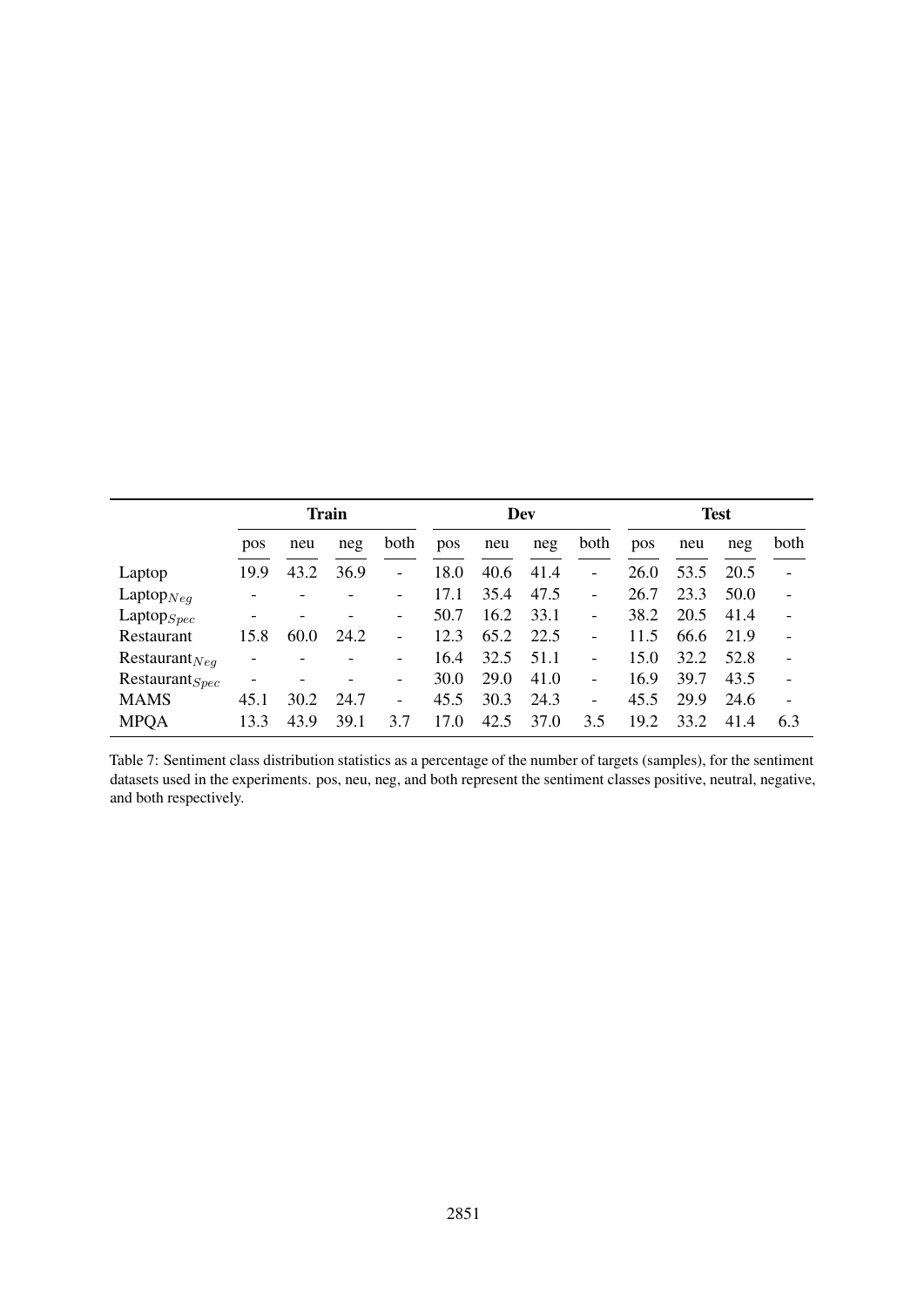# <span id="page-14-0"></span>B Examples of Auxiliary Tasks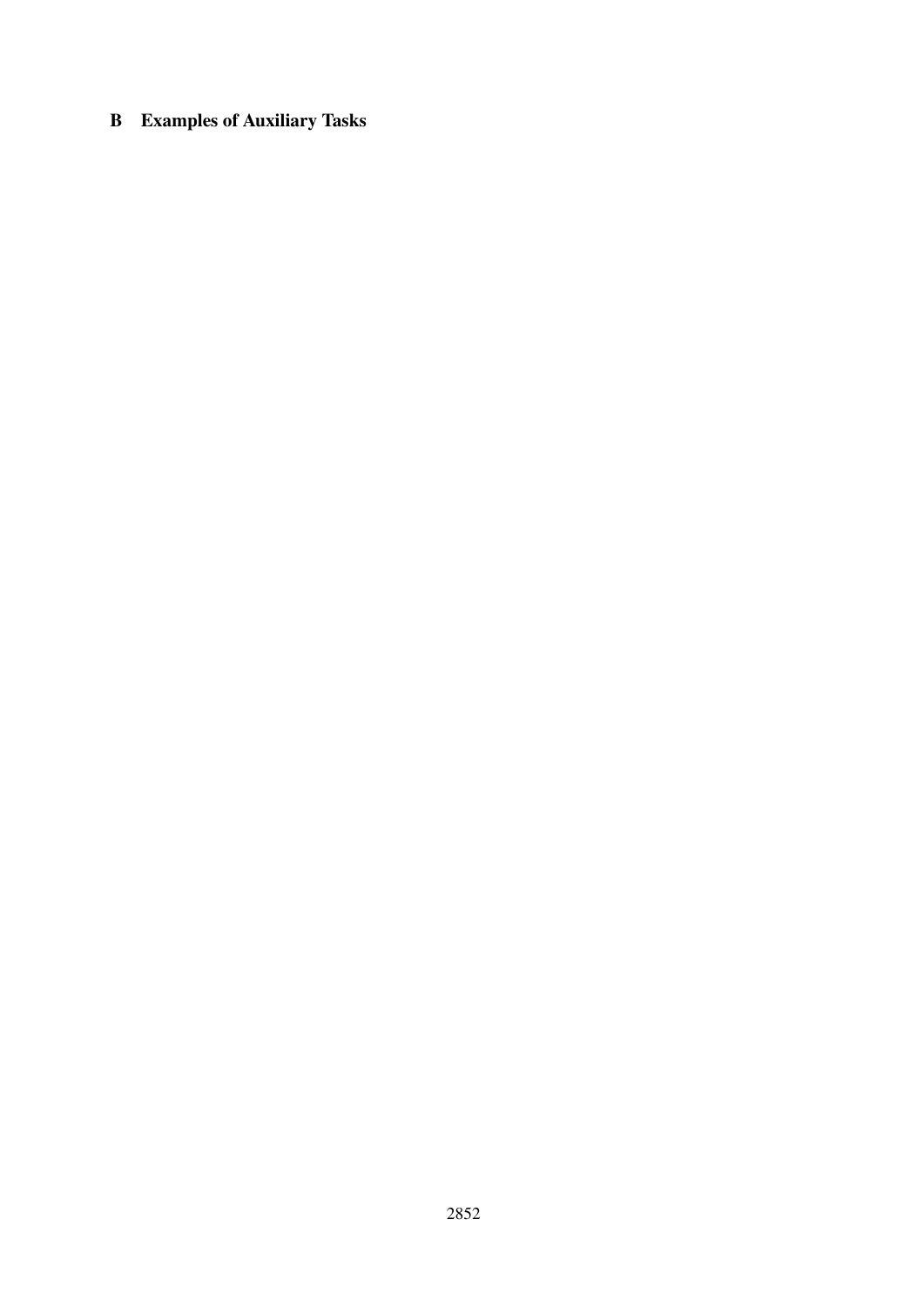|             | you         | might                | not         | like                 | the                  | service              |
|-------------|-------------|----------------------|-------------|----------------------|----------------------|----------------------|
| $NEG_{CD}$  | $B_{scope}$ | $\mathbf{I}_{scope}$ | $B_{cue}$   | $B_{scope}$          | $\mathbf{1}_{scope}$ | $\mathbf{I}_{scope}$ |
| $NEG_{SFU}$ | $B_{scope}$ | $\mathbf{1}_{scope}$ | $B_{cue}$   | $B_{scope}$          | $\mathbf{I}_{scope}$ | $\mathbf{I}_{scope}$ |
| <b>SPEC</b> | $B_{scope}$ | $\mathrm{B}_{cue}$   | $B_{scope}$ | $\mathbf{I}_{scope}$ | $\mathbf{I}_{scope}$ | $I_{scope}$          |
| <b>UPOS</b> | <b>PRON</b> | <b>AUX</b>           | <b>PART</b> | VERB                 | <b>DET</b>           | <b>NOUN</b>          |
| DR          | nsubj       | aux                  | advmod      | root                 | det                  | obi                  |
| <b>LEX</b>  | $O_{PRON}$  | $O_{AUX}$            | $O_{ADV}$   | $B_{V-v. emotion}$   | $O_{DEF}$            | $B_{N-n.ACT}$        |

Table 8: A toy example sentence with the labels from each auxiliary task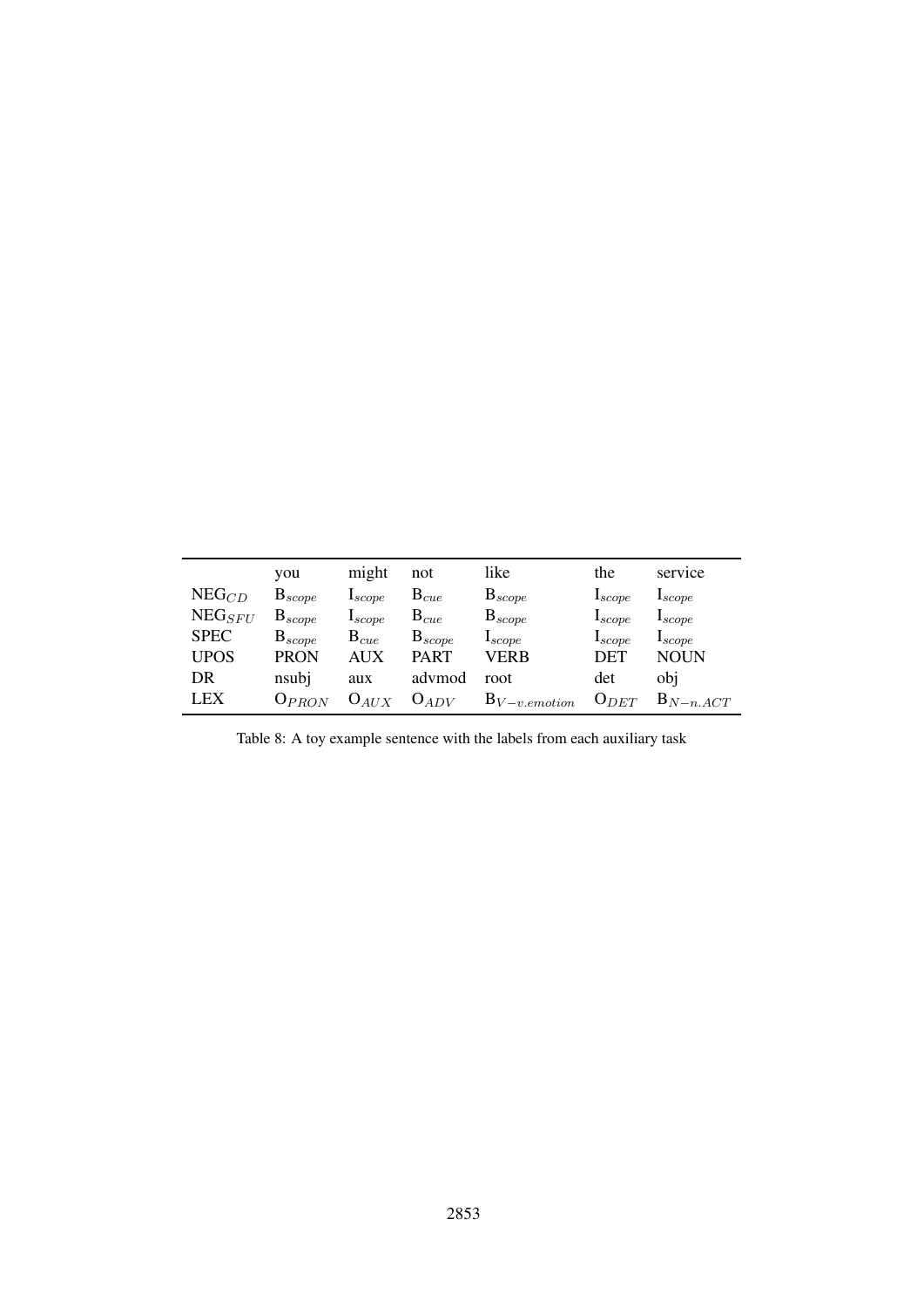## <span id="page-16-0"></span>C Additional Main Result Tables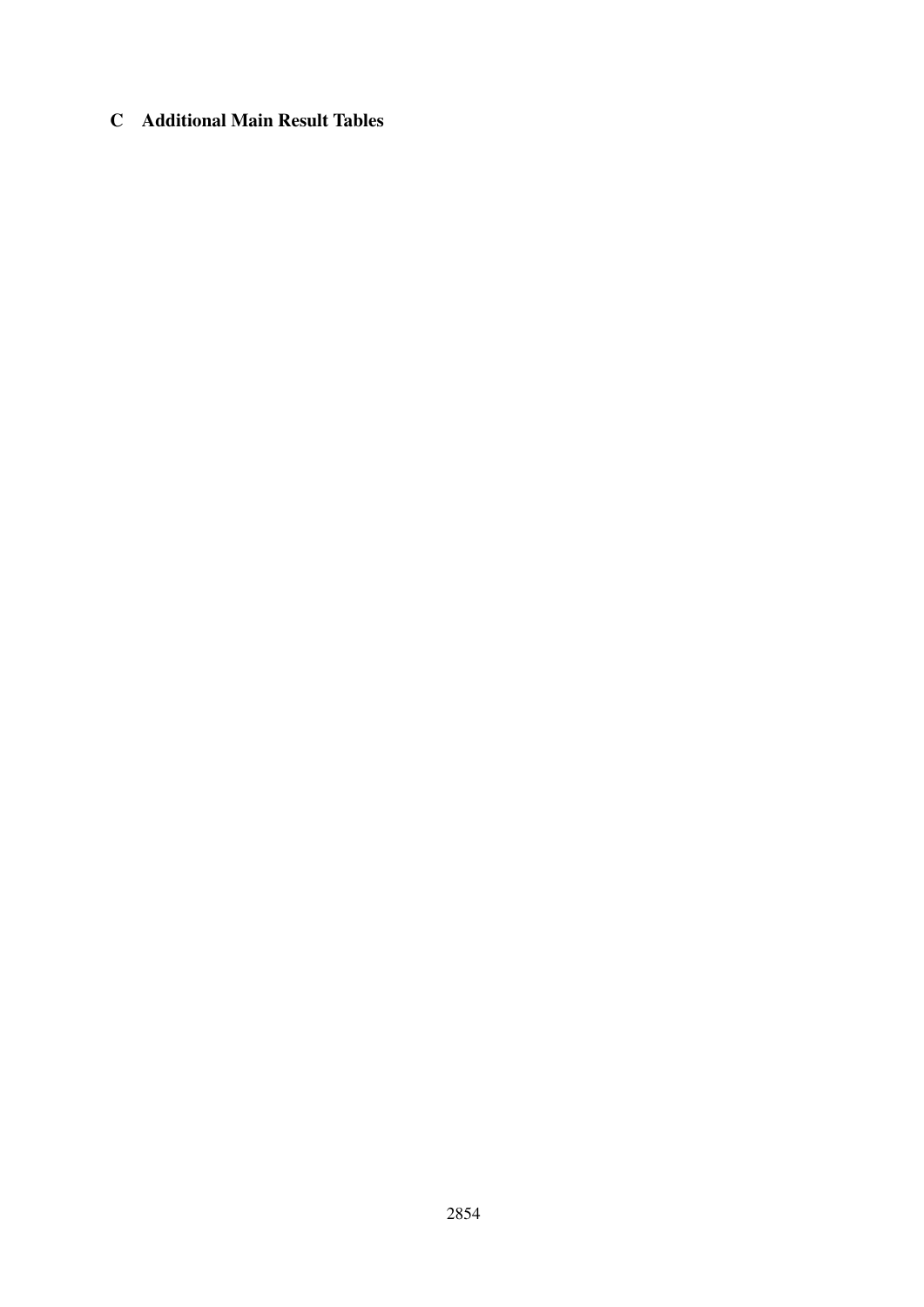<span id="page-17-0"></span>

|        |            |           | $NEG_{CD}$         | DR                 | <b>LEX</b>         | $NEG_{SFU}$        | <b>SPEC</b>        | <b>UPOS</b>        | <b>STL</b>         |
|--------|------------|-----------|--------------------|--------------------|--------------------|--------------------|--------------------|--------------------|--------------------|
|        | acc-s      | GloVe     | 71.90<br>(1.32)    | 70.66<br>(1.55)    | 70.36<br>(2.24)    | 70.30<br>(1.86)    | $68.11*$<br>(2.19) | $69.60*$<br>(1.98) | 70.80<br>(2.02)    |
|        |            | <b>TL</b> | 75.30<br>(0.54)    | 74.75<br>(1.14)    | 74.56<br>(1.49)    | 74.36<br>(1.74)    | $74.47*$<br>(0.82) | $74.70*$<br>(1.02) | 76.85<br>(1.96)    |
| Laptop | $F1-s$     | GloVe     | 65.00<br>(1.36)    | 63.19<br>(2.32)    | 63.07<br>(3.51)    | $62.60*$<br>(2.74) | 59.83*<br>(2.46)   | 61.51<br>(2.66)    | 61.90<br>(3.32)    |
|        |            | TL        | 66.92<br>(2.41)    | 67.76<br>(1.75)    | 67.26<br>(2.27)    | 66.00<br>(3.03)    | $66.92*$<br>(1.21) | $66.63*$<br>(1.61) | 69.91<br>(2.72)    |
|        | extraction | GloVe     | $76.00*$<br>(0.99) | $75.98*$<br>(1.17) | 77.99<br>(1.14)    | 76.43<br>(1.57)    | 75.81<br>(1.57)    | 77.81<br>(1.10)    | 76.76<br>(1.69)    |
|        |            | <b>TL</b> | 83.51<br>(1.09)    | 83.32<br>(0.94)    | 83.88<br>(0.88)    | 84.21<br>(1.81)    | 83.29<br>(1.15)    | 83.48<br>(1.30)    | 82.90<br>(0.72)    |
|        | targeted   | GloVe     | 54.65<br>(1.37)    | 53.67<br>(0.94)    | 54.85<br>(0.99)    | 53.73<br>(1.93)    | $51.65*$<br>(2.32) | 54.17<br>(2.26)    | 54.37<br>(2.56)    |
|        |            | <b>TL</b> | 62.89<br>(1.18)    | 62.29<br>(1.32)    | 62.55<br>(1.66)    | 62.61<br>(1.79)    | 62.03<br>(1.14)    | 62.35<br>(0.77)    | 63.70<br>(1.14)    |
|        | acc-s      | GloVe     | 78.18<br>(2.72)    | 74.37<br>(3.47)    | 75.94<br>(3.02)    | 77.38<br>(4.91)    | $72.82*$<br>(3.88) | $73.83*$<br>(2.30) | $73.01*$<br>(3.41) |
|        |            | <b>TL</b> | 71.84<br>(3.46)    | 72.01<br>(3.01)    | 73.08<br>(4.01)    | 70.96<br>(2.03)    | 72.79<br>(3.13)    | 72.61<br>(3.84)    | 70.47<br>(1.51)    |
| MPQA   | $F1-s$     | GloVe     | 42.03<br>(1.50)    | 39.96<br>(1.66)    | 40.58<br>(1.28)    | 41.16<br>(2.32)    | 39.19<br>(1.94)    | $39.90*$<br>(1.06) | 39.00<br>(1.86)    |
|        |            | <b>TL</b> | 39.92<br>(1.15)    | 40.27<br>(0.80)    | 41.13<br>(3.05)    | 39.17<br>(0.79)    | 39.84<br>(1.56)    | 39.90<br>(1.66)    | 39.25<br>(0.68)    |
|        | extraction | GloVe     | 24.17<br>(1.44)    | $22.93*$<br>(1.57) | 24.58<br>(1.36)    | 22.84*<br>(1.58)   | 22.90*<br>(2.49)   | 25.34<br>(0.46)    | 24.77<br>(3.55)    |
|        |            | TL        | 30.98*<br>(2.40)   | $30.71*$<br>(1.10) | $31.19*$<br>(2.69) | $31.41*$<br>(1.16) | $31.41*$<br>(0.51) | $31.88*$<br>(2.62) | 34.99<br>(1.10)    |
|        | targeted   | GloVe     | 18.88<br>(1.17)    | $17.03*$<br>(1.12) | 18.66<br>(1.22)    | $17.60*$<br>(0.57) | $16.70*$<br>(2.26) | 18.70<br>(0.25)    | 18.11<br>(2.83)    |
|        |            | <b>TL</b> | $22.25*$<br>(2.00) | $22.09*$<br>(0.70) | 22.74<br>(1.68)    | $22.30*$<br>(1.19) | $22.86*$<br>(0.98) | $23.05*$<br>(0.88) | 24.66<br>(1.07)    |

Table 9:  $acc-s$ ,  $F_1-s$ , extraction  $(F_1-a)$  and full targeted  $(F_1-i)$  results for Laptop and MPQA test split, where the values represent the mean (standard deviation) of five runs with a different random seed. The bold values represent the best model, while highlighted models are those that perform better than the single task baseline. The ? represent the models that are statistically significantly worse than the best performing model on the respective dataset, metric and TL at a 95% confidence level.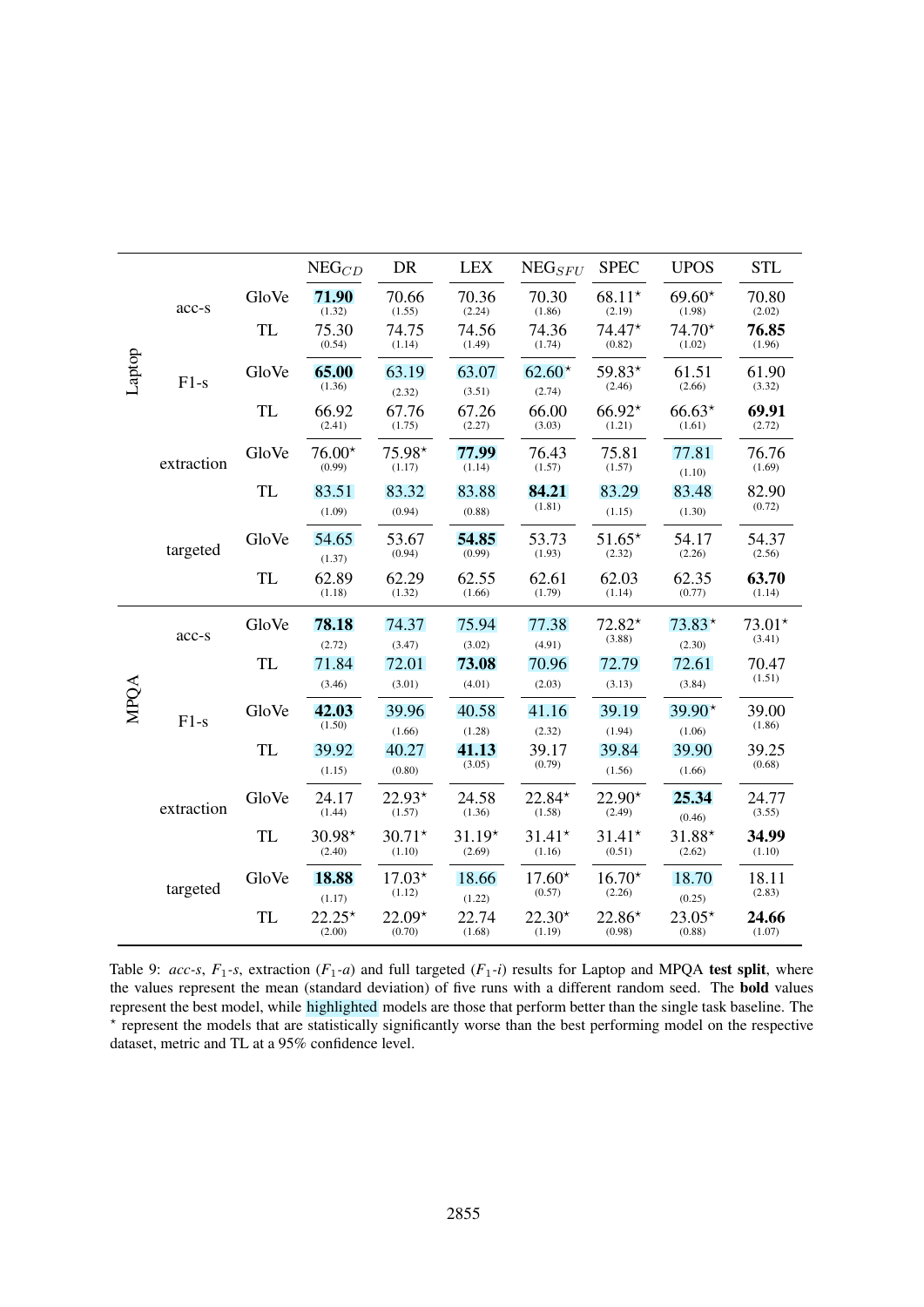<span id="page-18-0"></span>

|             |            |           | $\mathrm{NEG}_{CD}$ | DR                 | <b>LEX</b>         | $NEG_{SFU}$        | <b>SPEC</b>        | <b>UPOS</b>        | <b>STL</b>      |
|-------------|------------|-----------|---------------------|--------------------|--------------------|--------------------|--------------------|--------------------|-----------------|
|             | acc-s      | GloVe     | 81.72<br>(1.12)     | 81.42<br>(0.32)    | 81.24<br>(0.44)    | 81.10<br>(0.46)    | 80.90<br>(0.70)    | 81.58<br>(0.96)    | 81.70<br>(0.79) |
|             |            | <b>TL</b> | 84.59<br>(0.50)     | 84.81<br>(0.78)    | 83.99*<br>(0.84)   | 83.73<br>(0.68)    | 84.28<br>(0.39)    | $83.90*$<br>(0.51) | 84.67<br>(0.56) |
| <b>MAMS</b> | $F1-s$     | GloVe     | 81.05<br>(1.15)     | 80.71<br>(0.43)    | 80.53<br>(0.60)    | 80.39<br>(0.69)    | 80.22<br>(0.80)    | 80.81<br>(1.01)    | 80.94<br>(0.88) |
|             |            | <b>TL</b> | 84.24<br>(0.51)     | 84.39<br>(0.80)    | $83.59*$<br>(0.87) | 83.30<br>(0.67)    | 83.89<br>(0.32)    | 83.44*<br>(0.60)   | 84.24<br>(0.58) |
|             | extraction | GloVe     | 76.49<br>(0.99)     | $76.21*$<br>(0.39) | 76.49<br>(1.06)    | 76.87<br>(0.64)    | 76.83<br>(0.48)    | 76.97<br>(0.54)    | 77.36<br>(0.19) |
|             |            | <b>TL</b> | 77.04<br>(0.35)     | $76.76*$<br>(0.13) | 76.98<br>(0.84)    | 77.64<br>(0.36)    | $76.54*$<br>(0.79) | 77.33<br>(0.61)    | 77.59<br>(0.35) |
|             | targeted   | GloVe     | 62.50<br>(0.42)     | $62.05*$<br>(0.32) | $62.14*$<br>(0.83) | $62.34*$<br>(0.54) | 62.16<br>(0.71)    | 62.79<br>(0.37)    | 63.20<br>(0.65) |
|             |            | <b>TL</b> | 65.17<br>(0.35)     | 65.10<br>(0.63)    | $64.65*$<br>(0.88) | $65.00*$<br>(0.48) | $64.50*$<br>(0.79) | 64.88<br>(0.46)    | 65.70<br>(0.55) |
|             | acc-s      | GloVe     | 83.02<br>(1.82)     | 83.23<br>(1.69)    | 83.26<br>(0.89)    | 83.80<br>(0.78)    | 83.01<br>(1.16)    | 83.36<br>(1.09)    | 83.65<br>(0.48) |
|             |            | <b>TL</b> | 87.40<br>(0.67)     | 87.63<br>(0.76)    | 87.37<br>(0.90)    | 87.26<br>(0.96)    | 87.36<br>(0.48)    | $87.00*$<br>(0.56) | 87.32<br>(0.66) |
| Restaurant  | $F1-s$     | GloVe     | 66.75<br>(3.75)     | 67.79<br>(3.00)    | 67.59<br>(1.39)    | 67.75<br>(1.92)    | 67.35<br>(3.02)    | 67.13<br>(2.31)    | 68.00<br>(1.61) |
|             |            | <b>TL</b> | 72.27<br>(1.14)     | 72.96<br>(1.79)    | 73.73<br>(2.60)    | 72.12<br>(2.30)    | 73.90<br>(2.82)    | 71.61<br>(1.13)    | 73.47<br>(1.10) |
|             | extraction | GloVe     | 78.33<br>(1.55)     | 79.34<br>(1.60)    | 79.13<br>(0.93)    | 78.53<br>(0.96)    | 78.48<br>(0.81)    | 78.84<br>(0.78)    | 78.42<br>(0.85) |
|             |            | <b>TL</b> | 81.27<br>(0.90)     | 81.53<br>(1.01)    | 82.13<br>(1.35)    | 82.08<br>(1.09)    | 81.85<br>(1.22)    | 80.89*<br>(1.37)   | 80.94<br>(1.18) |
|             | targeted   | GloVe     | 65.06<br>(2.66)     | 66.06<br>(2.63)    | 65.89<br>(1.32)    | 65.82<br>(1.31)    | 65.16<br>(1.50)    | 65.73<br>(1.46)    | 65.60<br>(1.06) |
|             |            | <b>TL</b> | 71.04<br>(1.13)     | 71.45<br>(1.47)    | 71.77<br>(1.88)    | 71.63<br>(1.64)    | 71.51<br>(1.16)    | 70.38<br>(1.63)    | 70.68<br>(1.53) |

Table 10:  $acc$ -s,  $F_1$ -s, extraction ( $F_1$ -a) and full targeted ( $F_1$ -i) results for MAMS and Restaurant test split, where the values represent the mean (standard deviation) of five runs with a different random seed. The bold values represent the best model, while highlighted models are those that perform better than the single task baseline. The \* represent the models that are statistically significantly worse than the best performing model on the respective dataset, metric and TL at a 95% confidence level.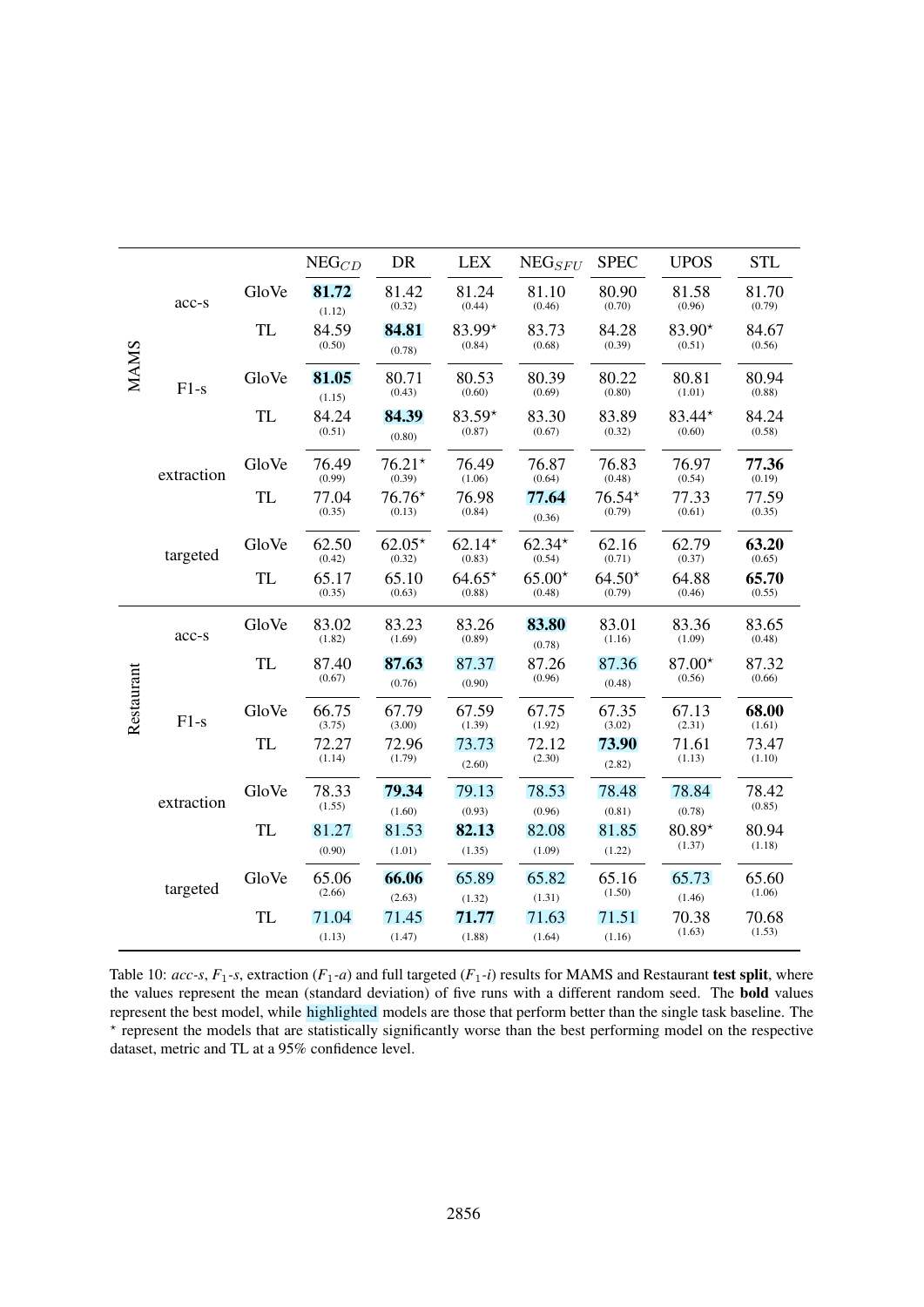<span id="page-19-0"></span>

|        |            |           | $NEG_{CD}$                | DR                        | <b>LEX</b>                | $NEG_{SFU}$               | <b>SPEC</b>               | <b>UPOS</b>                  | <b>STL</b>         |
|--------|------------|-----------|---------------------------|---------------------------|---------------------------|---------------------------|---------------------------|------------------------------|--------------------|
|        | acc-s      | GloVe     | 77.47<br>(1.43)           | 77.53<br>(0.69)           | 76.52<br>(1.38)           | 78.34<br>(2.23)           | 77.32<br>(1.06)           | 76.67<br>(1.77)              | 77.22<br>(1.05)    |
|        |            | <b>TL</b> | 81.22<br>(1.42)           | $79.63*$<br>(1.56)        | 80.54<br>(2.27)           | $80.05*$<br>(1.28)        | 80.87<br>(1.64)           | 79.31*<br>(1.12)             | 81.89<br>(1.07)    |
| Laptop | $F1-s$     | GloVe     | 71.55                     | 70.75                     | 70.61                     | 72.04                     | 70.70                     | 67.82                        | 67.27<br>(2.80)    |
|        |            | <b>TL</b> | (0.81)<br>74.53<br>(3.09) | (2.75)<br>74.84<br>(1.87) | (2.46)<br>74.89<br>(3.32) | (3.85)<br>73.70<br>(1.98) | (1.83)<br>75.22<br>(2.03) | (1.20)<br>$71.90*$<br>(1.77) | 75.33<br>(1.61)    |
|        | extraction | GloVe     | 74.87<br>(1.15)           | 73.55<br>(2.09)           | 75.70<br>(0.96)           | 74.81<br>(1.18)           | 74.75<br>(0.57)           | $74.15*$<br>(1.84)           | 75.06<br>(1.06)    |
|        |            | <b>TL</b> | 80.82<br>(1.35)           | 80.89<br>(0.83)           | 80.39<br>(1.02)           | 81.86<br>(1.24)           | $80.05*$<br>(0.59)        | 81.37<br>(0.99)              | 81.23<br>(0.82)    |
|        | targeted   | GloVe     | 57.99<br>(0.69)           | 57.02<br>(1.53)           | 57.92<br>(1.08)           | 58.62<br>(2.19)           | 57.80<br>(1.10)           | 56.82<br>(0.71)              | 57.97<br>(1.24)    |
|        |            | <b>TL</b> | $65.62*$<br>(0.76)        | 64.42<br>(1.64)           | 64.73<br>(1.30)           | $65.52*$<br>(0.52)        | $64.72*$<br>(0.97)        | $64.55*$<br>(1.53)           | 66.51<br>(0.43)    |
|        | acc-s      | GloVe     | 87.75                     | 88.65                     | 87.64                     | 89.11                     | 86.85                     | 88.16                        | $85.29*$<br>(0.89) |
|        |            | <b>TL</b> | (3.15)<br>88.63<br>(1.83) | (4.20)<br>90.08<br>(2.94) | (3.71)<br>87.23<br>(1.80) | (3.29)<br>85.62<br>(4.14) | (1.46)<br>88.71<br>(2.89) | (3.20)<br>88.75<br>(1.56)    | 88.01<br>(1.36)    |
| MPQA   | $F1-s$     | GloVe     | 54.18<br>(8.15)           | 59.87<br>(14.46)          | 51.51<br>(8.83)           | 56.39<br>(10.28)          | 48.09<br>(4.83)           | 52.32<br>(9.96)              | 45.92<br>(3.06)    |
|        |            | <b>TL</b> | 52.83*<br>(3.40)          | 55.80<br>(5.28)           | 59.03<br>(5.99)           | 54.48<br>(9.33)           | 56.55<br>(3.28)           | 53.82<br>(7.01)              | 55.74<br>(6.52)    |
|        | extraction | GloVe     | 20.68<br>(0.65)           | 21.00<br>(1.73)           | 20.78<br>(1.52)           | $20.48*$<br>(0.85)        | 19.54*<br>(2.18)          | 21.73<br>(0.74)              | 20.11<br>(2.38)    |
|        |            | TL        | 32.33<br>(3.71)           | $30.39*$<br>(1.09)        | 31.75<br>(1.78)           | 32.18<br>(1.29)           | $30.65*$<br>(1.52)        | $31.00*$<br>(1.92)           | 33.38<br>(0.67)    |
|        | targeted   | GloVe     | 18.14<br>(0.58)           | 18.57<br>(1.13)           | 18.18<br>(1.10)           | 18.23<br>(0.55)           | $16.94*$<br>(1.66)        | 19.16<br>(0.89)              | 17.16<br>(2.07)    |
|        |            | <b>TL</b> | 28.60<br>(2.82)           | $27.35*$<br>(0.72)        | $27.67*$<br>(1.29)        | $27.53*$<br>(1.30)        | $27.15*$<br>(0.92)        | $27.49*$<br>(1.38)           | 29.39<br>(0.95)    |

Table 11: *acc-s*, *F*1*-s*, extraction (*F*1*-a*) and full targeted (*F*1*-i*) results for Laptop and MPQA development split, where the values represent the mean (standard deviation) of five runs with a different random seed. The bold values represent the best model, while highlighted models are those that perform better than the single task baseline. The \* represent the models that are statistically significantly worse than the best performing model on the respective dataset, metric and TL at a 95% confidence level.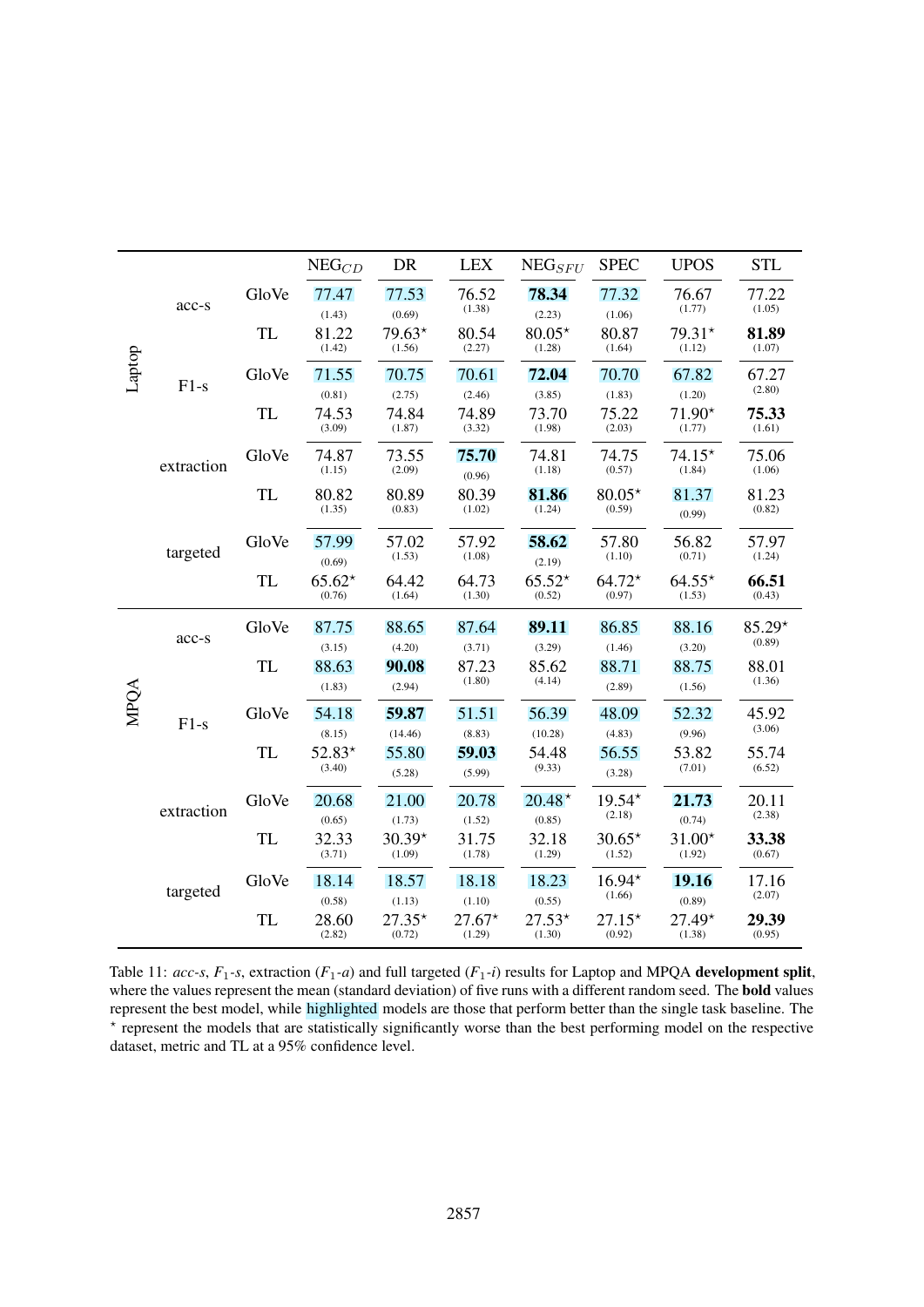<span id="page-20-0"></span>

|             |            |           | $NEG_{CD}$         | DR                 | <b>LEX</b>         | $NEG_{SFU}$        | <b>SPEC</b>        | <b>UPOS</b>        | <b>STL</b>         |
|-------------|------------|-----------|--------------------|--------------------|--------------------|--------------------|--------------------|--------------------|--------------------|
|             | acc-s      | GloVe     | $80.73*$<br>(0.22) | 80.98<br>(1.17)    | $80.89*$<br>(0.45) | $80.68*$<br>(0.48) | 80.87*<br>(0.53)   | 81.36<br>(0.82)    | 82.14<br>(0.77)    |
|             |            | <b>TL</b> | 84.37<br>(0.22)    | 83.99*<br>(0.25)   | 84.73<br>(0.34)    | 84.18<br>(0.49)    | 84.17<br>(0.53)    | $83.79*$<br>(0.40) | 84.43<br>(0.41)    |
| <b>MAMS</b> | $F1-s$     | GloVe     | $80.20*$<br>(0.24) | $80.48*$<br>(1.15) | $80.38*$<br>(0.50) | $80.14*$<br>(0.57) | $80.38*$<br>(0.56) | 80.76<br>(0.95)    | 81.67<br>(0.77)    |
|             |            | <b>TL</b> | $84.14*$<br>(0.24) | 83.72*<br>(0.21)   | 84.46<br>(0.35)    | 83.96*<br>(0.47)   | 83.93<br>(0.47)    | 83.54*<br>(0.42)   | 84.12<br>(0.45)    |
|             | extraction | GloVe     | 78.93<br>(0.66)    | 79.11<br>(0.52)    | 79.24<br>(0.62)    | 79.00<br>(0.47)    | 78.86<br>(0.67)    | 78.68<br>(0.35)    | 79.15<br>(0.39)    |
|             |            | TL        | 77.81<br>(0.48)    | 77.86<br>(0.59)    | $77.62*$<br>(0.34) | 78.32<br>(0.31)    | $77.59*$<br>(0.21) | 78.54<br>(0.38)    | 78.35<br>(0.40)    |
|             | targeted   | GloVe     | $63.72*$<br>(0.63) | $64.06*$<br>(0.66) | $64.10*$<br>(0.48) | $63.74*$<br>(0.28) | $63.76*$<br>(0.21) | $64.01*$<br>(0.62) | 65.01<br>(0.44)    |
|             |            | TL        | 65.65<br>(0.39)    | $65.39*$<br>(0.47) | $65.77*$<br>(0.44) | 65.93<br>(0.20)    | $65.31*$<br>(0.56) | 65.81<br>(0.41)    | 66.15<br>(0.54)    |
|             | acc-s      | GloVe     | 78.42*<br>(0.78)   | 78.78<br>(0.67)    | 79.58<br>(0.89)    | 78.75<br>(0.52)    | $78.31*$<br>(0.78) | 79.14<br>(0.41)    | 78.76<br>(0.37)    |
|             |            | <b>TL</b> | 81.90<br>(0.69)    | 81.90<br>(0.69)    | 81.53<br>(0.86)    | 81.89<br>(0.84)    | 81.02<br>(0.85)    | $80.47*$<br>(1.10) | 81.77<br>(0.46)    |
| Restaurant  | $F1-s$     | GloVe     | 62.89<br>(2.84)    | 64.01<br>(2.56)    | 65.37<br>(1.47)    | $62.49*$<br>(0.86) | $62.54*$<br>(2.28) | $63.00*$<br>(1.64) | $63.15*$<br>(1.94) |
|             |            | TL        | 67.98<br>(3.46)    | 69.26<br>(1.07)    | 69.09<br>(1.72)    | 68.18<br>(1.90)    | 67.54<br>(3.88)    | $67.14*$<br>(1.05) | 69.37<br>(0.97)    |
|             | extraction | GloVe     | $78.22*$<br>(0.78) | 79.20<br>(1.07)    | 78.85<br>(1.08)    | 78.38*<br>(0.73)   | 78.21<br>(1.37)    | 79.62<br>(0.48)    | 79.18<br>(0.76)    |
|             |            | <b>TL</b> | 81.69<br>(0.71)    | 81.84<br>(0.88)    | 82.56<br>(0.79)    | 82.25<br>(0.22)    | 82.07<br>(0.68)    | 82.48<br>(0.61)    | 82.33<br>(0.52)    |
|             | targeted   | GloVe     | $61.34*$<br>(0.73) | 62.39<br>(0.95)    | 62.75<br>(1.26)    | $61.73*$<br>(0.77) | $61.25*$<br>(1.26) | 63.02<br>(0.42)    | 62.36<br>(0.60)    |
|             |            | TL        | 66.90<br>(0.40)    | 67.03<br>(1.06)    | 67.31<br>(0.32)    | 67.36<br>(0.66)    | 66.49<br>(0.52)    | $66.38*$<br>(1.31) | 67.32<br>(0.55)    |

Table 12:  $acc-s$ ,  $F_1$ -s, extraction ( $F_1$ - $a$ ) and full targeted ( $F_1$ - $i$ ) results for MAMS and Restaurant **development** split, where the values represent the mean (standard deviation) of five runs with a different random seed. The bold values represent the best model, while highlighted models are those that perform better than the single task baseline. The  $*$  represent the models that are statistically significantly worse than the best performing model on the respective dataset, metric and embedding at a 95% confidence level.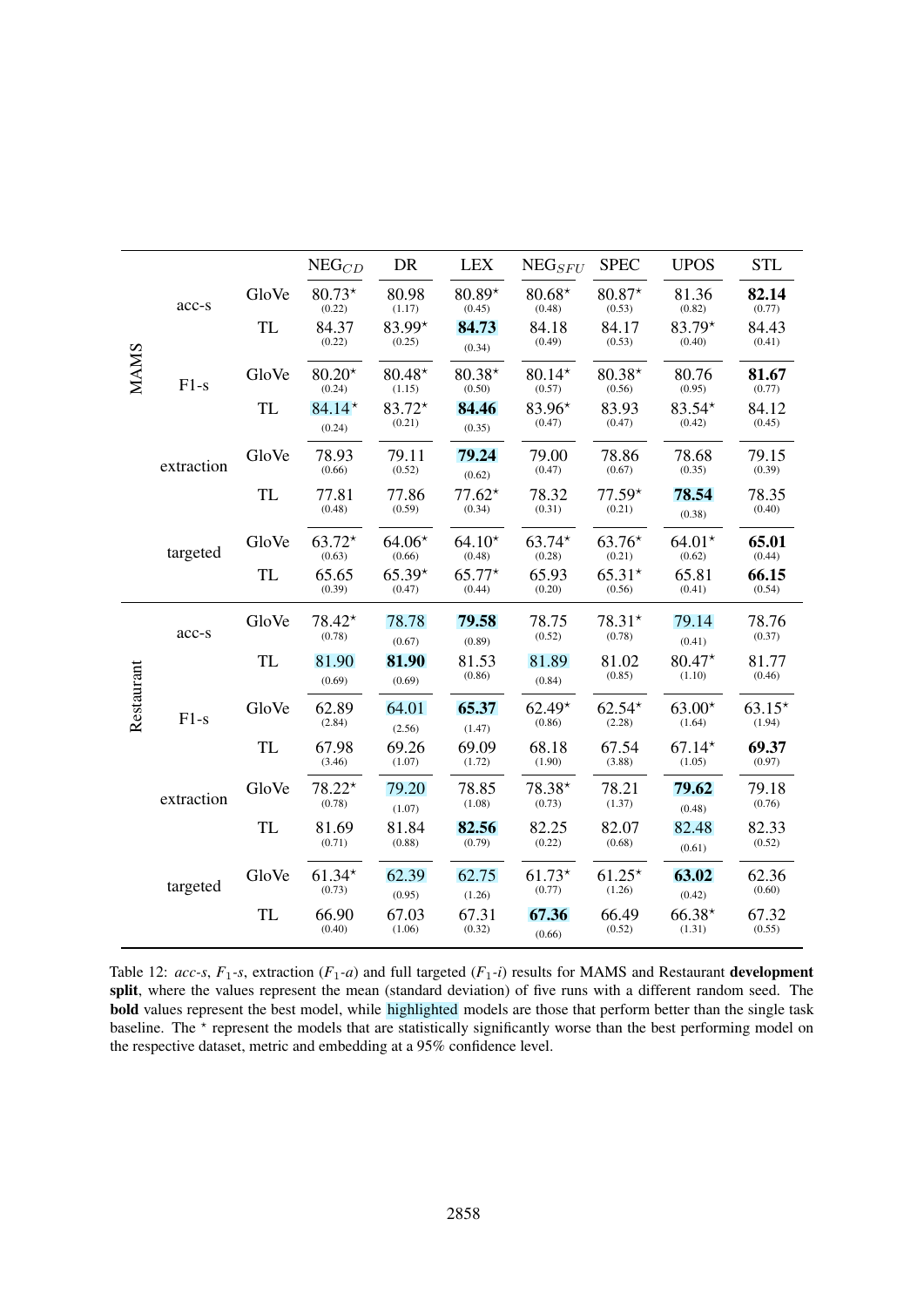<span id="page-21-0"></span>D Additional Negation and Speculation Result Tables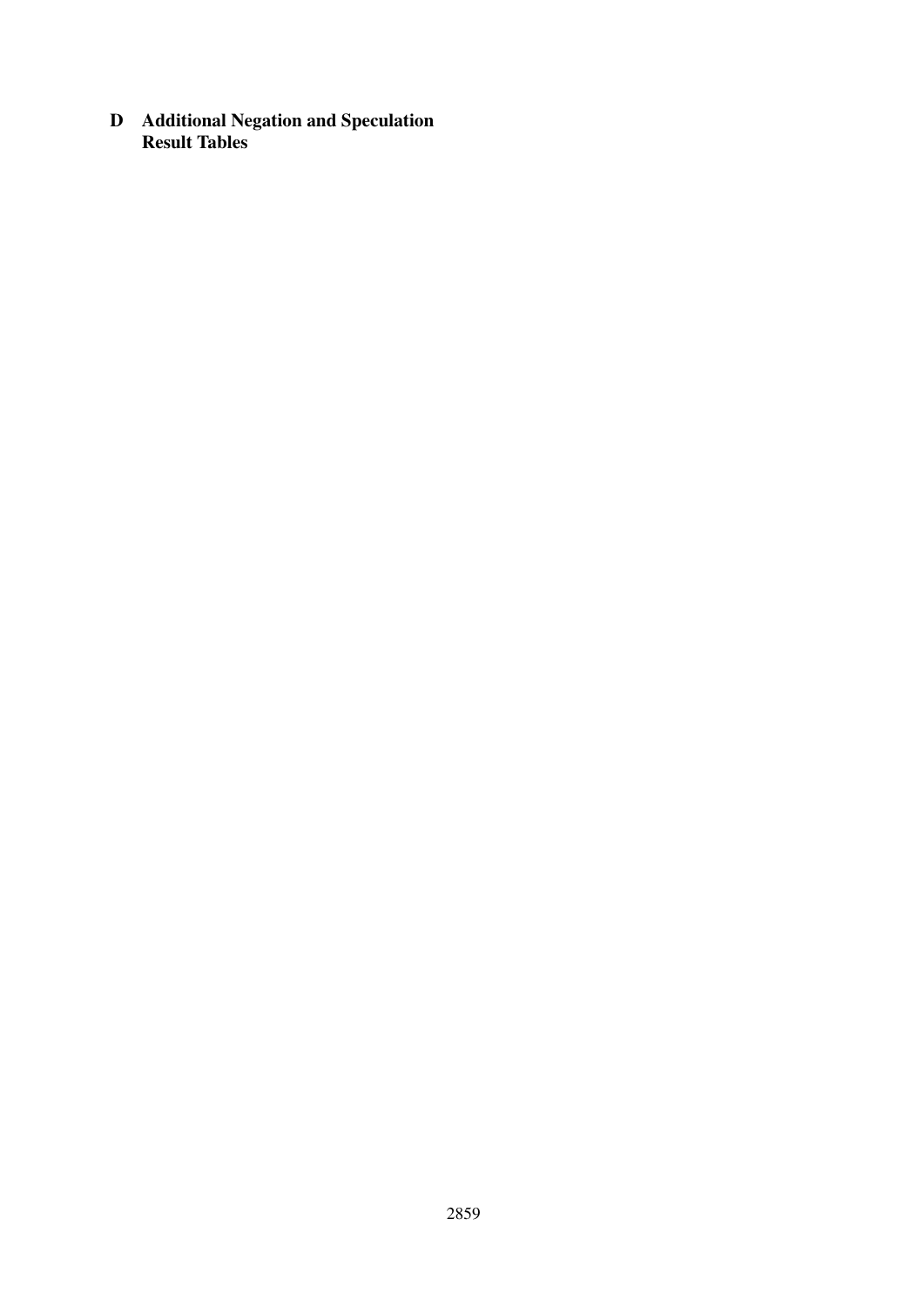|        |       | $NEG_{CD}$         | DR                 | <b>LEX</b>         | $NEG_{SFU}$              | <b>SPEC</b>     | <b>UPOS</b>        | STL                |
|--------|-------|--------------------|--------------------|--------------------|--------------------------|-----------------|--------------------|--------------------|
|        | GloVe | 40.88              | $38.11*$           | 38.89              | Laptop $_{Neq}$<br>42.33 | $39.46*$        | $38.11*$           | $37.13*$           |
| $F1-s$ | TL    | (2.17)<br>44.81    | (1.71)<br>45.05    | (3.32)<br>44.58    | (1.19)<br>43.53          | (2.98)<br>43.83 | (2.02)<br>44.77    | (2.78)<br>45.08    |
|        |       | (2.40)             | (3.47)             | (2.29)             | (2.74)                   | (1.90)          | (1.54)             | (2.68)             |
|        |       |                    |                    |                    | Restaurant $Neq$         |                 |                    |                    |
| $F1-s$ | GloVe | 46.58<br>(3.24)    | $44.16*$<br>(2.18) | $42.74*$<br>(1.09) | 47.65<br>(1.35)          | 44.00<br>(3.99) | 44.78<br>(1.85)    | $44.14*$<br>(1.89) |
|        | TL    | $52.85*$<br>(1.69) | 54.41<br>(1.51)    | 54.08<br>(3.87)    | $52.54*$<br>(1.99)       | 55.63<br>(1.65) | $52.16*$<br>(2.01) | $53.59*$<br>(1.95) |

Table 13:  $F_1$ -s results for the **negation test split**, where the values represent the mean (standard deviation) of five runs with a different random seed. The bold values represent the best model, while highlighted models are those that perform better than the single task baseline. The  $*$  represent the models that are statistically significantly worse than the best performing model on the respective dataset, metric and embedding at a 95% confidence level.

|        |       | $NEG_{CD}$       | DR     | <b>LEX</b> | $NEG_{SFU}$         | <b>SPEC</b> | <b>UPOS</b> | <b>STL</b> |  |  |
|--------|-------|------------------|--------|------------|---------------------|-------------|-------------|------------|--|--|
|        |       | Laptop $_{Spec}$ |        |            |                     |             |             |            |  |  |
|        | GloVe | 32.74            | 33.14  | 35.24      | 33.62               | 33.83       | 33.21       | $31.99*$   |  |  |
| $F1-S$ |       | (2.35)           | (0.98) | (2.16)     | (2.59)              | (1.62)      | (1.00)      | (1.92)     |  |  |
|        | TL    | 33.02            | 33.33  | 33.14      | $31.72*$            | 33.25       | 32.71       | 34.08      |  |  |
|        |       | (4.07)           | (1.56) | (2.10)     | (0.88)              | (2.14)      | (1.38)      | (1.40)     |  |  |
|        |       |                  |        |            | $Restaurant_{Spec}$ |             |             |            |  |  |
| $F1-S$ | GloVe | 55.27            | 57.77  | $56.27*$   | $55.59*$            | 57.35       | 56.55       | 57.32      |  |  |
|        |       | (3.82)           | (2.91) | (2.36)     | (1.09)              | (3.75)      | (3.14)      | (2.30)     |  |  |
|        | TL    | $58.84*$         | 60.95  | 62.36      | $58.44*$            | 60.52       | 59.23       | 60.74      |  |  |
|        |       | (1.58)           | (0.98) | (2.86)     | (2.24)              | (3.25)      | (1.81)      | (2.32)     |  |  |

Table 14:  $F_1$ -s results for the **speculation test split**, where the values represent the mean (standard deviation) of five runs with a different random seed. The bold values represent the best model, while highlighted models are those that perform better than the single task baseline. The  $*$  represent the models that are statistically significantly worse than the best performing model on the respective dataset, metric and embedding at a 95% confidence level.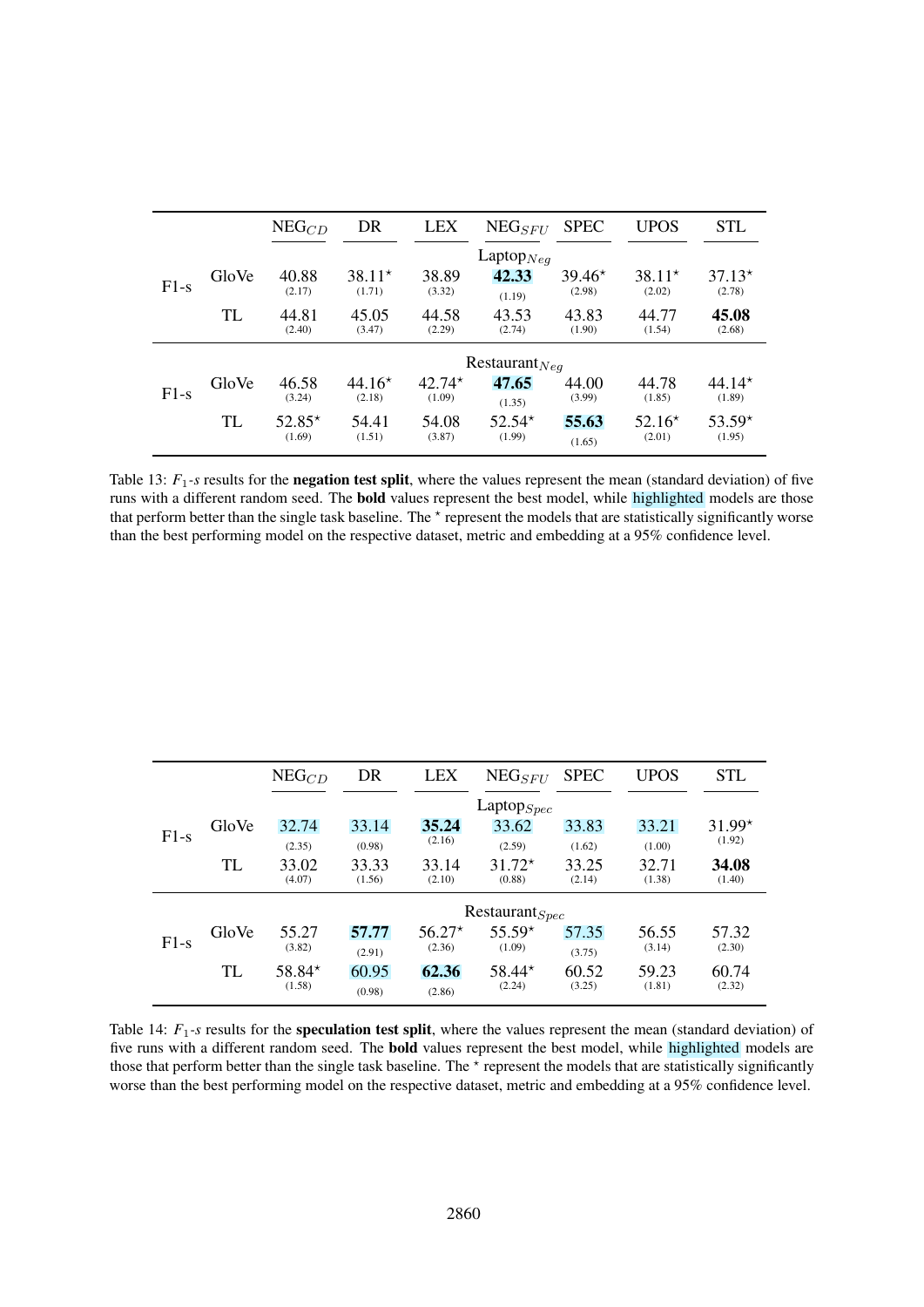|                       |            |           | $NEG_{CD}$         | DR                 | <b>LEX</b>         | $NEG_{SFU}$        | <b>SPEC</b>        | <b>UPOS</b>                | <b>STL</b>         |
|-----------------------|------------|-----------|--------------------|--------------------|--------------------|--------------------|--------------------|----------------------------|--------------------|
|                       | acc-s      | GloVe     | 37.07<br>(3.78)    | $32.99*$<br>(0.96) | 33.98<br>(2.60)    | 36.64<br>(3.17)    | 34.83<br>(1.09)    | $32.09*$<br>(3.41)         | $29.45*$<br>(1.46) |
|                       |            | <b>TL</b> | $41.84*$<br>(0.54) | 39.38*<br>(2.69)   | $40.85*$<br>(2.50) | 45.40<br>(1.70)    | $43.00*$<br>(1.57) | $38.77*$<br>(2.64)         | $41.15*$<br>(3.28) |
| $\text{Laptop}_{Neg}$ | $F1-s$     | GloVe     | 34.02<br>(2.05)    | $31.48*$<br>(2.66) | 33.06<br>(2.21)    | 34.61<br>(3.34)    | 33.66<br>(1.13)    | $28.92*$<br>(4.11)         | $24.92*$<br>(1.33) |
|                       |            | <b>TL</b> | $38.26*$<br>(1.67) | 38.05<br>(3.06)    | 39.42<br>(4.02)    | 42.32<br>(3.45)    | 41.39<br>(1.97)    | 36.73<br>(3.67)            | 38.92<br>(3.45)    |
|                       | extraction | GloVe     | 72.49<br>(1.45)    | 74.40<br>(1.64)    | 73.91<br>(0.99)    | $71.25*$<br>(1.20) | 73.83<br>(0.93)    | 73.33<br>(1.90)            | 74.60<br>(1.51)    |
|                       |            | <b>TL</b> | 80.94<br>(1.64)    | 81.31<br>(1.29)    | 81.21<br>(1.36)    | 81.94<br>(1.46)    | 79.00*<br>(0.87)   | 81.92<br>(1.36)            | 82.75<br>(1.80)    |
|                       | targeted   | GloVe     | 26.87<br>(2.75)    | 24.56<br>(1.21)    | 25.12<br>(1.99)    | 26.14<br>(2.55)    | 25.71<br>(0.68)    | 23.54<br>(2.66)            | 21.98*<br>(1.26)   |
|                       |            | <b>TL</b> | 33.86*<br>(0.71)   | $32.04*$<br>(2.54) | 33.14*<br>(1.56)   | 37.20<br>(1.59)    | 33.98*<br>(1.47)   | $31.78*$<br>(2.46)         | $34.01*$<br>(2.29) |
|                       | acc-s      | GloVe     | 46.02<br>(4.88)    | $43.13*$<br>(3.24) | $41.06*$<br>(3.36) | 49.02<br>(1.31)    | $41.65*$<br>(4.06) | 44.02 $^{\star}$<br>(3.09) | $42.69*$<br>(2.01) |
| Restaurant $_{Neg}$   |            | <b>TL</b> | 53.79<br>(2.56)    | 54.40<br>(3.63)    | 52.25<br>(3.63)    | 54.42<br>(3.18)    | 53.16<br>(1.92)    | 54.31<br>(2.49)            | 52.25<br>(2.51)    |
|                       | $F1-s$     | GloVe     | 40.03<br>(5.30)    | $38.56*$<br>(3.10) | 37.54<br>(3.69)    | 41.05<br>(2.45)    | 37.01<br>(4.16)    | 38.03<br>(3.40)            | 38.45<br>(2.28)    |
|                       |            | <b>TL</b> | 48.03<br>(3.48)    | 49.13<br>(2.62)    | 48.31<br>(3.71)    | 49.18<br>(3.58)    | 48.80<br>(2.03)    | 49.42<br>(2.76)            | 48.06<br>(2.12)    |
|                       | extraction | GloVe     | 81.74<br>(0.77)    | 82.37<br>(0.64)    | 82.36<br>(0.80)    | $80.61*$<br>(0.72) | 81.34<br>(1.48)    | 82.38<br>(1.00)            | 81.32<br>(0.37)    |
|                       |            | <b>TL</b> | 84.08<br>(0.72)    | 82.87*<br>(0.66)   | 84.32<br>(0.68)    | 83.71<br>(0.55)    | 83.45<br>(1.09)    | 84.02<br>(1.12)            | 84.84<br>(0.99)    |
|                       | targeted   | GloVe     | 37.61<br>(3.86)    | $35.54*$<br>(2.81) | 33.82*<br>(2.78)   | 39.51<br>(1.03)    | 33.88*<br>(3.38)   | $36.27*$<br>(2.64)         | $34.71*$<br>(1.58) |
|                       |            | <b>TL</b> | 45.23<br>(2.19)    | 45.07<br>(2.90)    | 44.04<br>(2.77)    | 45.57<br>(2.91)    | 44.38<br>(2.05)    | 45.62<br>(1.88)            | 44.31<br>(1.74)    |

Table 15:  $acc-s$ ,  $F_1$ -s, extraction  $(F_1-a)$  and full targeted  $(F_1-i)$  results for the **negation development split**, where the values represent the mean (standard deviation) of five runs with a different random seed. The bold values represent the best model, while highlighted models are those that perform better than the single task baseline. The ? represent the models that are statistically significantly worse than the best performing model on the respective dataset, metric and embedding at a 95% confidence level.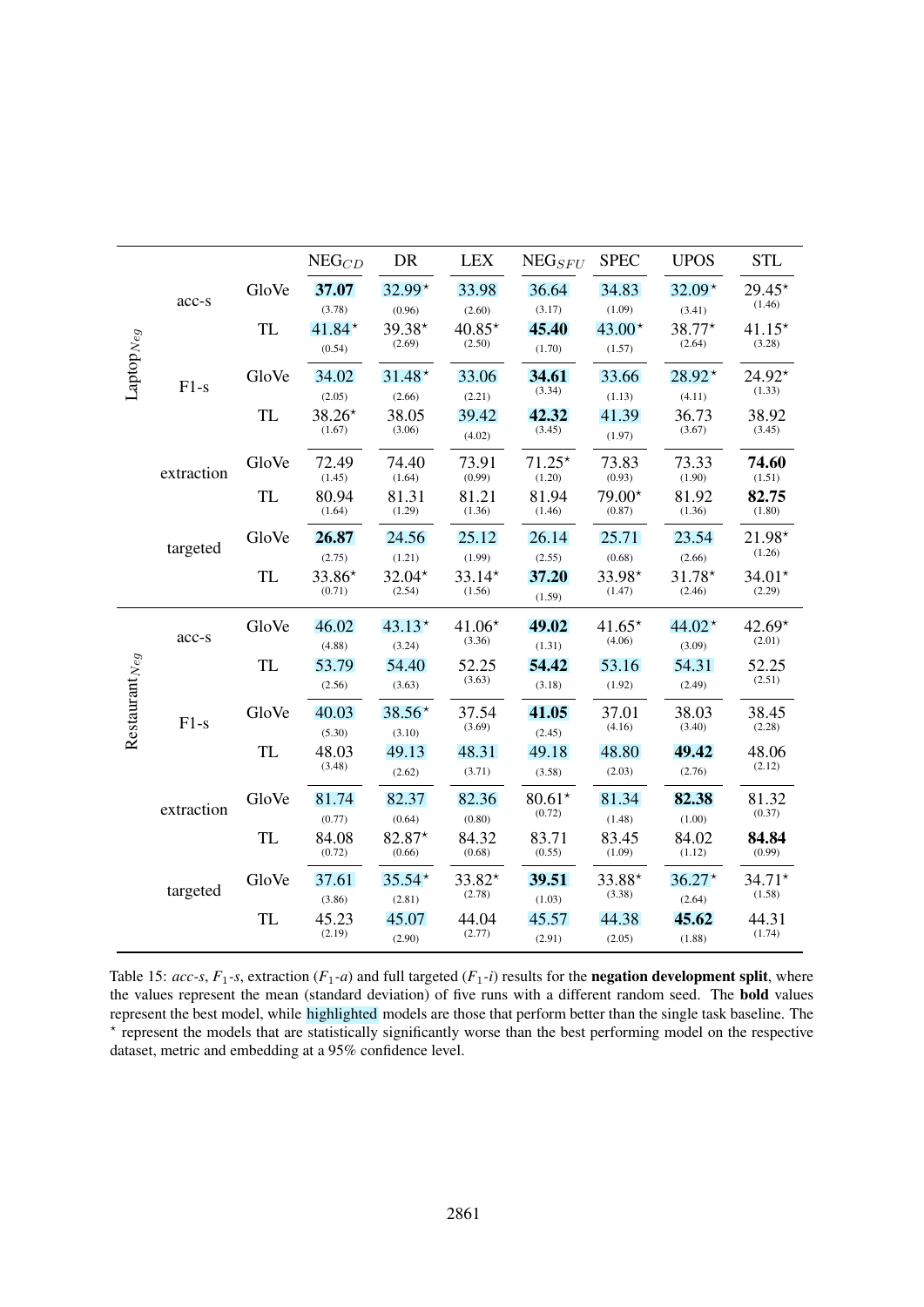|                            |            |           | $NEG_{CD}$         | DR                 | <b>LEX</b>         | $NEG_{SFU}$        | <b>SPEC</b>        | <b>UPOS</b>        | <b>STL</b>         |
|----------------------------|------------|-----------|--------------------|--------------------|--------------------|--------------------|--------------------|--------------------|--------------------|
|                            | acc-s      | GloVe     | $33.56*$<br>(2.39) | 35.00<br>(2.94)    | $31.70*$<br>(1.64) | 34.67<br>(2.21)    | 37.24<br>(2.48)    | $31.59*$<br>(1.57) | $32.57*$<br>(1.94) |
|                            |            | <b>TL</b> | 34.73<br>(1.94)    | 35.02<br>(3.50)    | 35.16<br>(2.48)    | 32.79<br>(1.43)    | 34.24<br>(1.95)    | 34.27<br>(1.56)    | 34.28<br>(1.19)    |
| $Laptop_{Spec}$            | $F1-s$     | GloVe     | 32.66<br>(2.33)    | 33.99<br>(3.14)    | $30.72*$<br>(1.33) | 33.20<br>(2.36)    | 34.99<br>(2.91)    | 29.88*<br>(1.50)   | 30.75<br>(2.02)    |
|                            |            | <b>TL</b> | 33.60<br>(2.30)    | 34.14<br>(3.47)    | 33.83<br>(2.83)    | 30.92<br>(1.48)    | 33.36<br>(1.98)    | 32.45<br>(1.32)    | 32.47<br>(1.67)    |
|                            | extraction | GloVe     | 71.10<br>(1.97)    | 69.42<br>(2.25)    | 72.61<br>(0.95)    | 70.46<br>(1.41)    | $69.33*$<br>(1.58) | $70.58*$<br>(2.46) | 73.04<br>(2.48)    |
|                            |            | <b>TL</b> | 80.50<br>(0.95)    | 80.25<br>(0.90)    | 79.91*<br>(0.61)   | 80.83<br>(0.61)    | 79.35*<br>(1.34)   | 80.95<br>(0.43)    | 82.00<br>(1.32)    |
|                            | targeted   | GloVe     | 23.88<br>(2.05)    | 24.26<br>(1.81)    | $23.02*$<br>(1.35) | $24.44*$<br>(1.81) | 25.82<br>(1.82)    | $22.32*$<br>(1.73) | 23.80<br>(1.77)    |
|                            |            | TL        | 27.96<br>(1.60)    | 28.11<br>(2.92)    | 28.08<br>(1.81)    | 26.51<br>(1.34)    | 27.16<br>(1.39)    | 27.74<br>(1.31)    | 28.12<br>(1.32)    |
|                            | acc-s      | GloVe     | $35.54*$<br>(0.90) | 40.09<br>(2.95)    | 37.98<br>(2.38)    | 37.18<br>(2.14)    | 37.97<br>(2.28)    | 38.32<br>(1.31)    | 37.23<br>(1.65)    |
| Restaurant <sub>Spec</sub> |            | TL        | 38.80<br>(2.17)    | 38.50<br>(1.19)    | 40.72<br>(1.18)    | 40.84<br>(2.30)    | 39.69<br>(1.69)    | 39.49<br>(0.89)    | 40.55<br>(1.16)    |
|                            | $F1-s$     | GloVe     | $31.46*$<br>(1.47) | 35.99<br>(3.98)    | 34.37<br>(2.89)    | 32.53<br>(1.82)    | 34.02<br>(2.03)    | 32.92<br>(1.74)    | 33.18<br>(1.15)    |
|                            |            | <b>TL</b> | 33.00*<br>(3.34)   | 33.28<br>(1.65)    | 35.92<br>(1.84)    | 35.26<br>(3.37)    | 34.47<br>(3.78)    | 35.08<br>(1.78)    | 35.40<br>(1.59)    |
|                            | extraction | GloVe     | 78.26*<br>(0.92)   | 80.38<br>(1.86)    | 80.33<br>(1.13)    | 79.75*<br>(1.05)   | 79.99*<br>(1.20)   | 81.98<br>(1.04)    | 80.59<br>(1.29)    |
|                            |            | <b>TL</b> | 83.91<br>(0.67)    | 83.93<br>(1.03)    | 84.60<br>(0.63)    | 84.77<br>(0.29)    | 83.40<br>(1.58)    | 85.03<br>(1.47)    | 84.85<br>(0.83)    |
|                            | targeted   | GloVe     | 27.82*<br>(0.79)   | 32.25<br>(2.79)    | $30.51*$<br>(2.06) | $29.64*$<br>(1.60) | 30.37<br>(1.91)    | 31.43<br>(1.42)    | 30.02<br>(1.74)    |
|                            |            | TL        | 32.56<br>(1.83)    | $32.31*$<br>(1.13) | 34.45<br>(1.00)    | 34.62<br>(1.96)    | 33.08<br>(1.01)    | 33.59<br>(1.20)    | 34.41<br>(1.23)    |

Table 16: *acc-s*,  $F_1$ -s, extraction ( $F_1$ -*a*) and full targeted ( $F_1$ -*i*) results for the **speculation development split**, where the values represent the mean (standard deviation) of five runs with a different random seed. The **bold** values represent the best model, while highlighted models are those that perform better than the single task baseline. The ? represent the models that are statistically significantly worse than the best performing model on the respective dataset, metric and embedding at a 95% confidence level.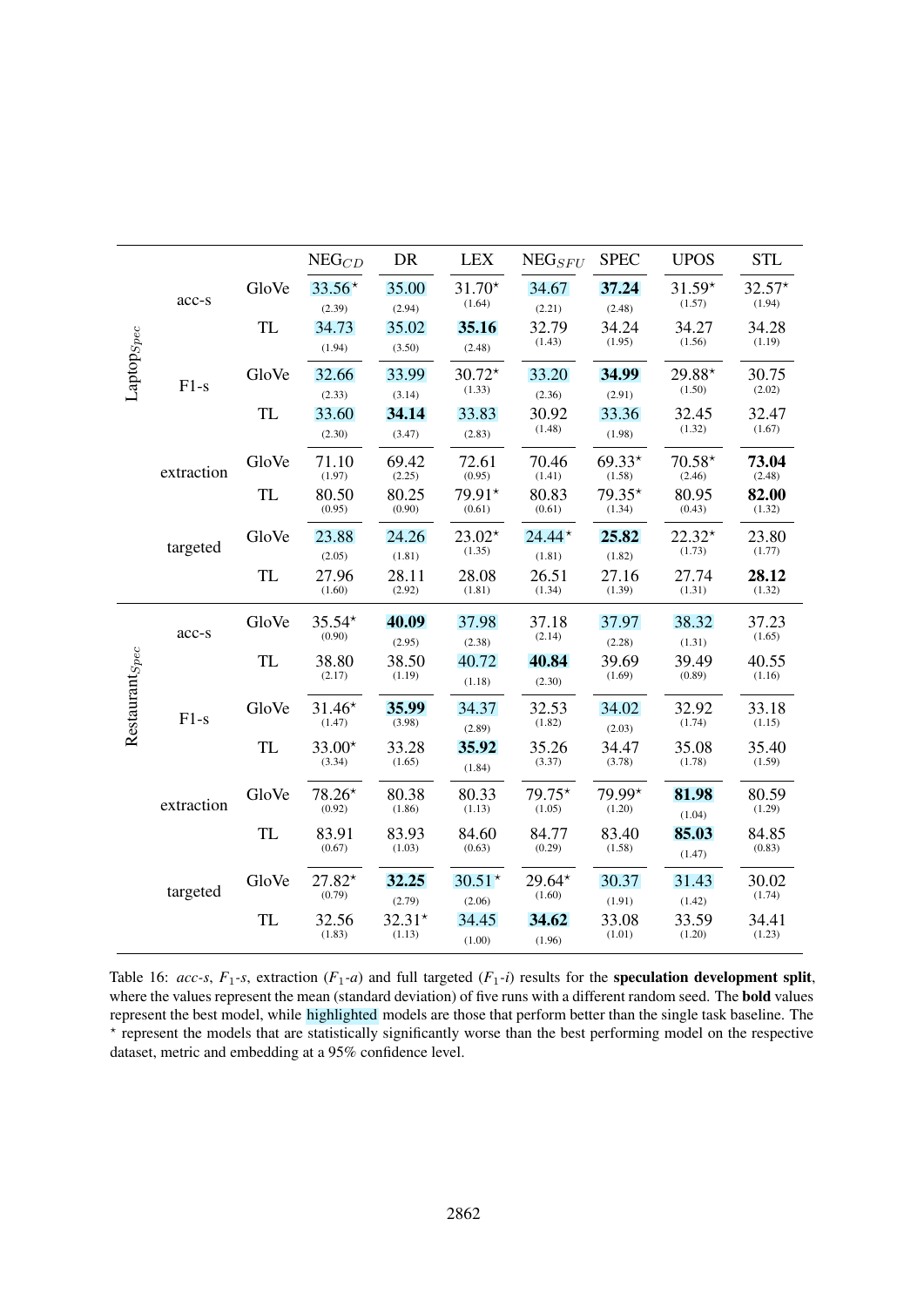# <span id="page-25-0"></span>E Hyperparameter Search Space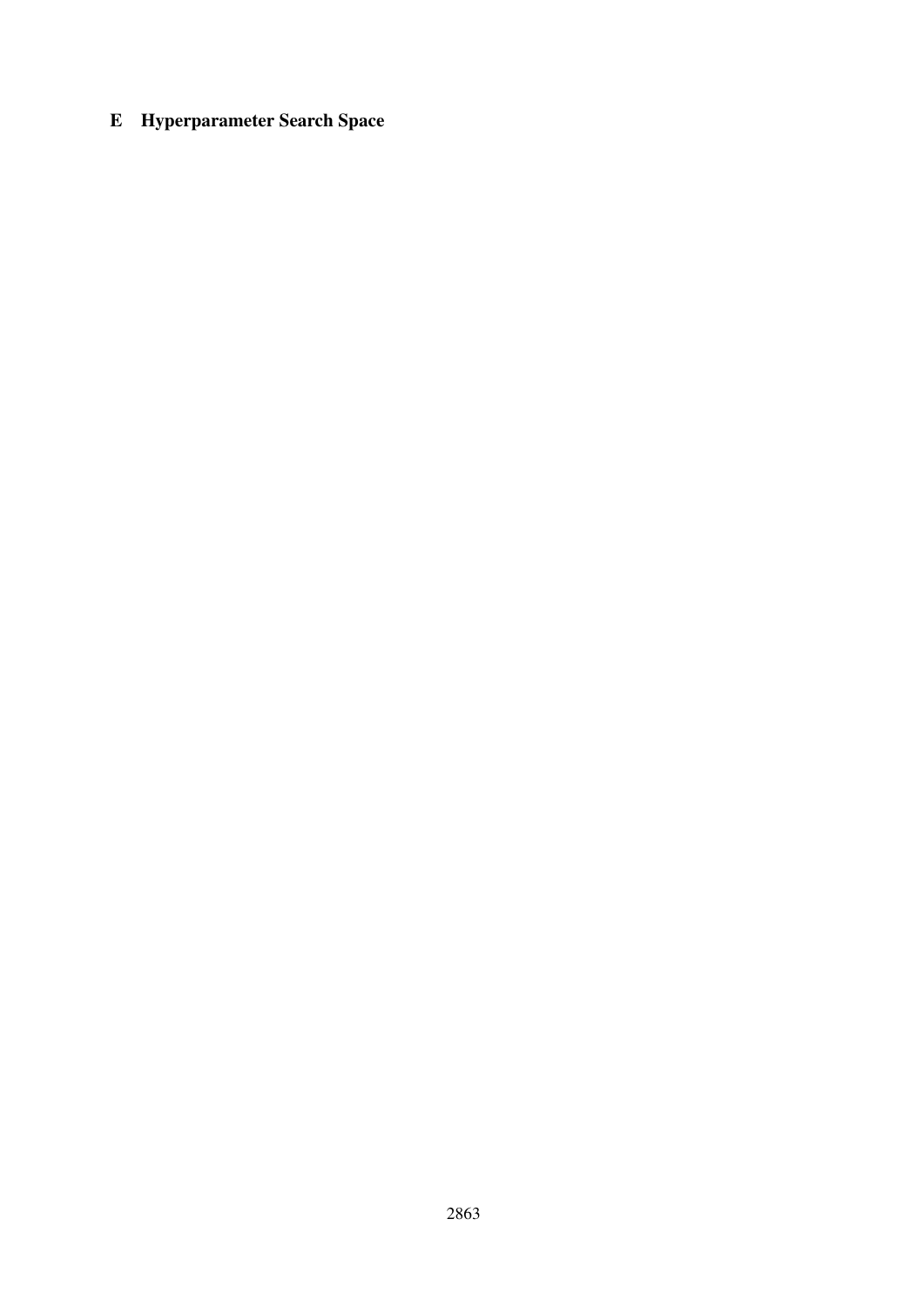<span id="page-26-0"></span>

| <b>GPU</b> Infrastructure           | 1 GeForce GTX 1060 6GB GPU |
|-------------------------------------|----------------------------|
| <b>CPU</b> Infrastructure           | AMD Ryzen 5 1600 CPU       |
| Number of search trials             | 30                         |
| <b>Search strategy</b>              | uniform sampling           |
| <b>Best validation span F1/F1-i</b> | 0.6156                     |
| <b>Training duration</b>            | 14232 sec                  |
| <b>Model implementation</b>         | https://bit.ly/3lAz6yf     |
|                                     |                            |

| Hyperparameter                    | <b>Search space</b>            | <b>Best assignment</b> |
|-----------------------------------|--------------------------------|------------------------|
| embedding                         | GloVe 300D                     | GloVe 300D             |
| embedding trainable               | False                          | False                  |
| number of epochs                  | 150                            | 150                    |
| patience                          | 10                             | 10                     |
| metric early stopping             | Span F1/F1-i                   | Span F1/F1-i           |
| monitored                         |                                |                        |
| batch size                        | 32                             | 32                     |
| dropout                           | $uniform\text{-}float[0, 0.5]$ | 0.5                    |
| 1 <sup>st</sup> layer LSTM hidden | $uniform\t{-}integer[30, 110]$ | 60                     |
| dimension                         |                                |                        |
| main task LSTM hidden             | 50                             | 50                     |
| dimension                         |                                |                        |
| skip connection between           | True                           | True                   |
| embedding and main task layer     |                                |                        |
| learning rate optimiser           | Adam                           | Adam                   |
| learning rate                     | loguniform-float[1e-4, 1e-2]   | $1.5e-3$               |
| gradient norm                     | 5.0                            | 5.0                    |
| regularisation type               | L2                             | L2                     |
| regularisation value              | $1e-4$                         | $1e-4$                 |

Table 17: STL search space and best assignment using the Laptop dataset.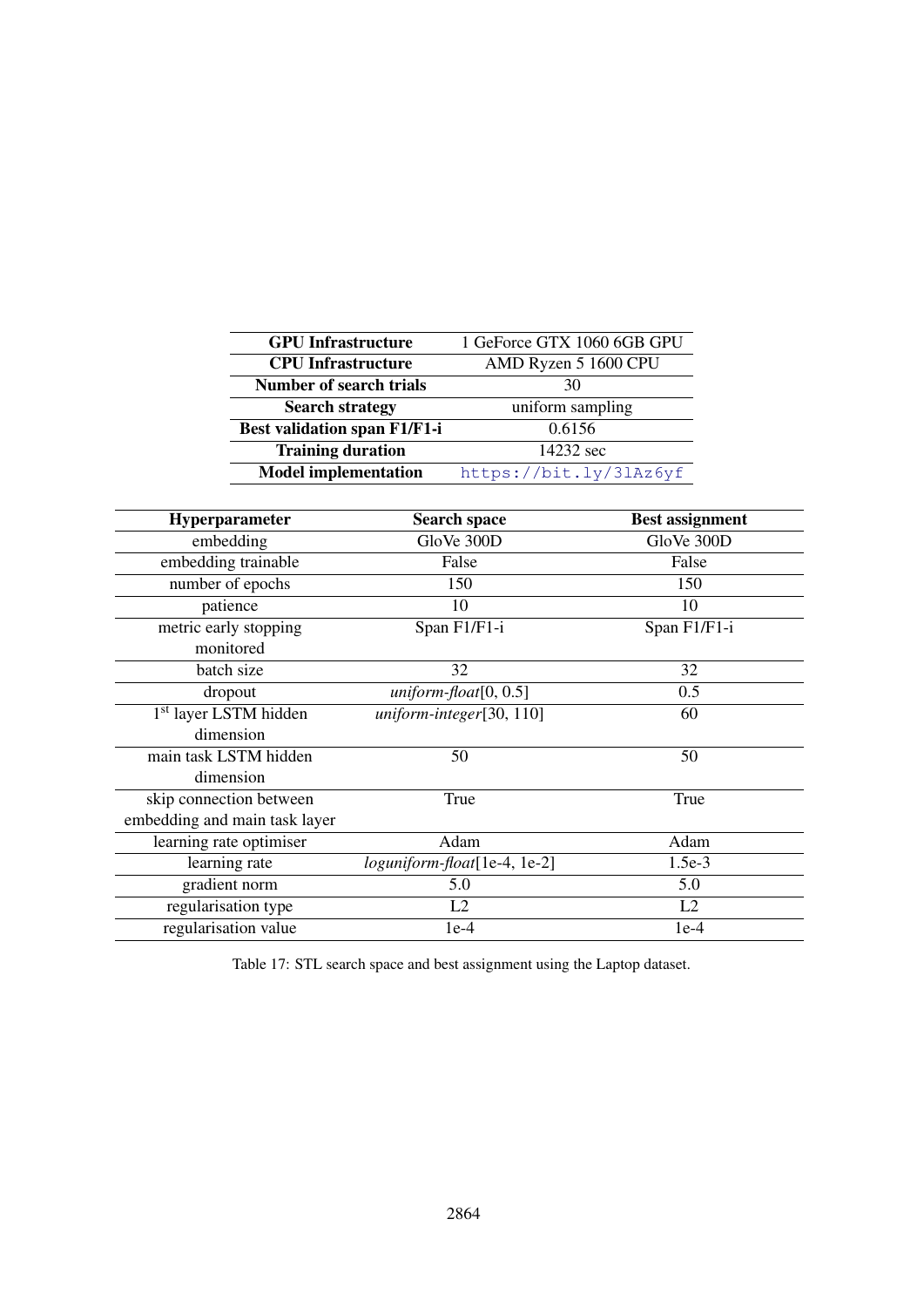<span id="page-27-0"></span>

| 1 GeForce GTX 1060 6GB GPU |
|----------------------------|
| AMD Ryzen 5 1600 CPU       |
| 30                         |
| uniform sampling           |
| 0.6017                     |
| 18473 sec                  |
| https://bit.ly/3lAz6yf     |
|                            |

| Hyperparameter                           | <b>Search space</b>            | <b>Best assignment</b> |
|------------------------------------------|--------------------------------|------------------------|
| embedding                                | GloVe 300D                     | GloVe 300D             |
| embedding trainable                      | False                          | False                  |
| number of epochs                         | 150                            | 150                    |
| patience                                 | 10                             | 10                     |
| metric early stopping                    | Span F1/F1-i                   | Span F1/F1-i           |
| monitored                                |                                |                        |
| batch size                               | 32                             | 32                     |
| dropout                                  | $uniform$ -float[0, 0.5]       | 0.27                   |
| Shared/1 <sup>st</sup> layer LSTM hidden | $uniform\t{-}integer[30, 110]$ | 65                     |
| dimension                                |                                |                        |
| main task LSTM hidden                    | 50                             | 50                     |
| dimension                                |                                |                        |
| skip connection between                  | True                           | True                   |
| embedding and main task layer            |                                |                        |
| learning rate optimiser                  | Adam                           | Adam                   |
| learning rate                            | loguniform-float[1e-4, 1e-2]   | $1.9e-3$               |
| gradient norm                            | 5.0                            | 5.0                    |
| regularisation type                      | L2                             | L2                     |
| regularisation value                     | $1e-4$                         | $1e-4$                 |

Table 18: MTL search space and best assignment using the Laptop dataset. The auxiliary task was negation detection using the Conan Doyle (NEG $_{CD}$ ) dataset.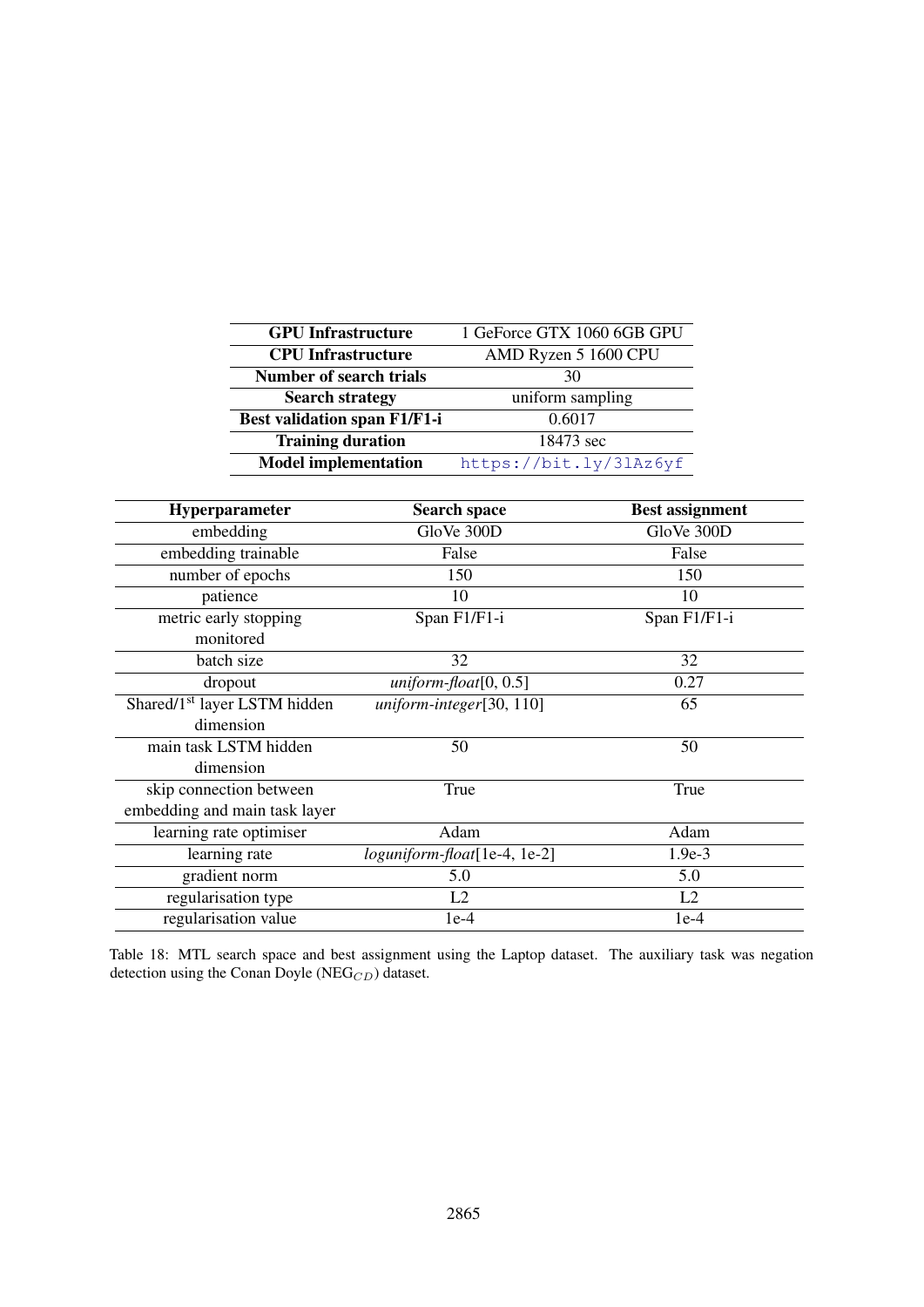<span id="page-28-0"></span>

0 5 10 15 20 25 30<br>
Hyperparameter assignments<br>
get against expected span  $Fl/F_1$ -*i* performance for the STL and<br>
s stated within Tables 17 and 18 for the STL and MTL mode<br>
cited performance  $\pm 1$  standard deviation. Not Figure 2: Hyperparameter budget against expected span F1/*F*1*-i* performance for the STL and MTL models. The hyperparameter search space is stated within Tables [17](#page-26-0) and [18](#page-27-0) for the STL and MTL models respectively. The shaded areas represent the expected performance  $\pm 1$  standard deviation. Note the shaded area does not go beyond the maximum observed validation score as recommended [Dodge et al.](#page-8-15) [\(2019\)](#page-8-15).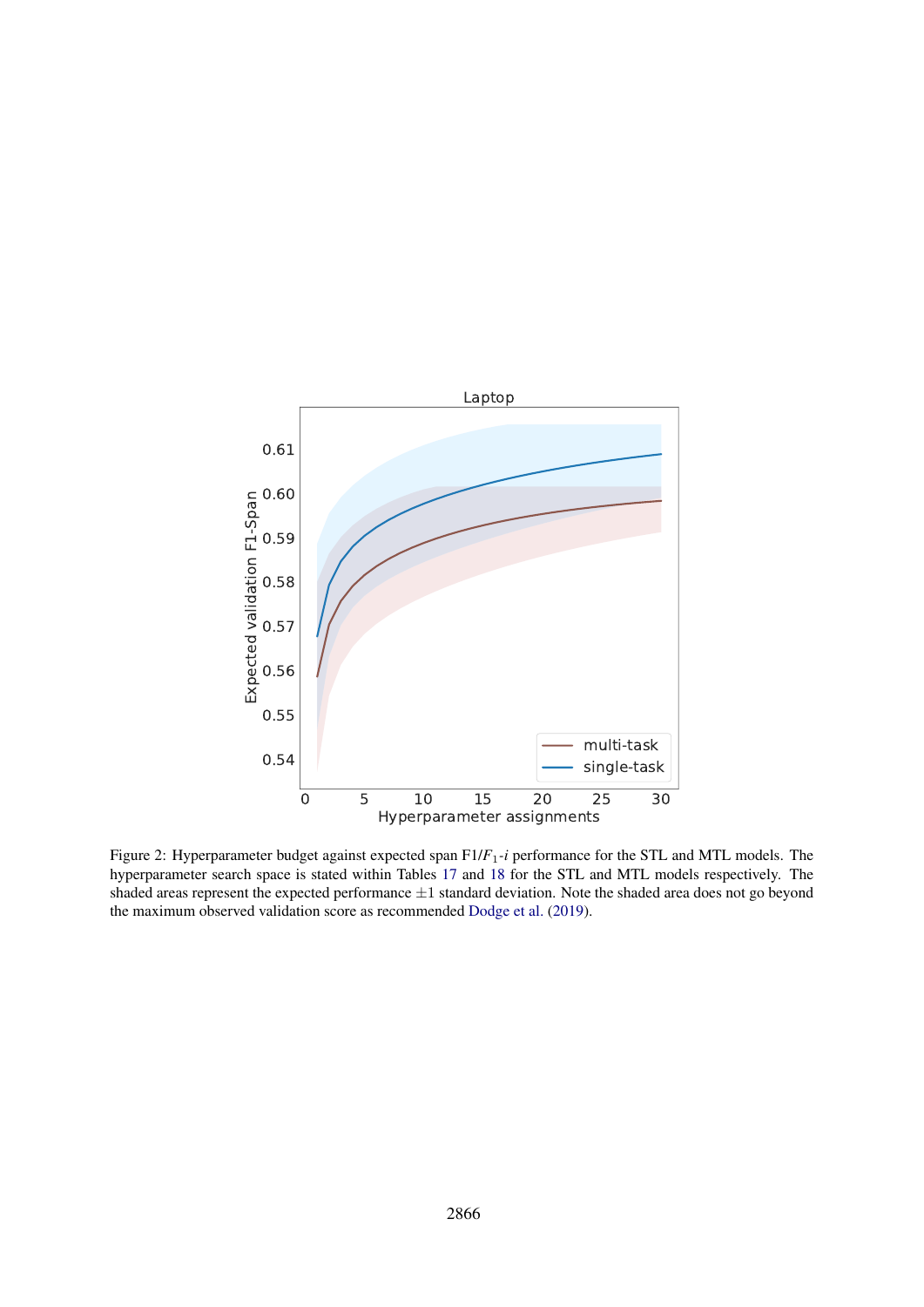# <span id="page-29-0"></span>F Additional Reproducibility Statistics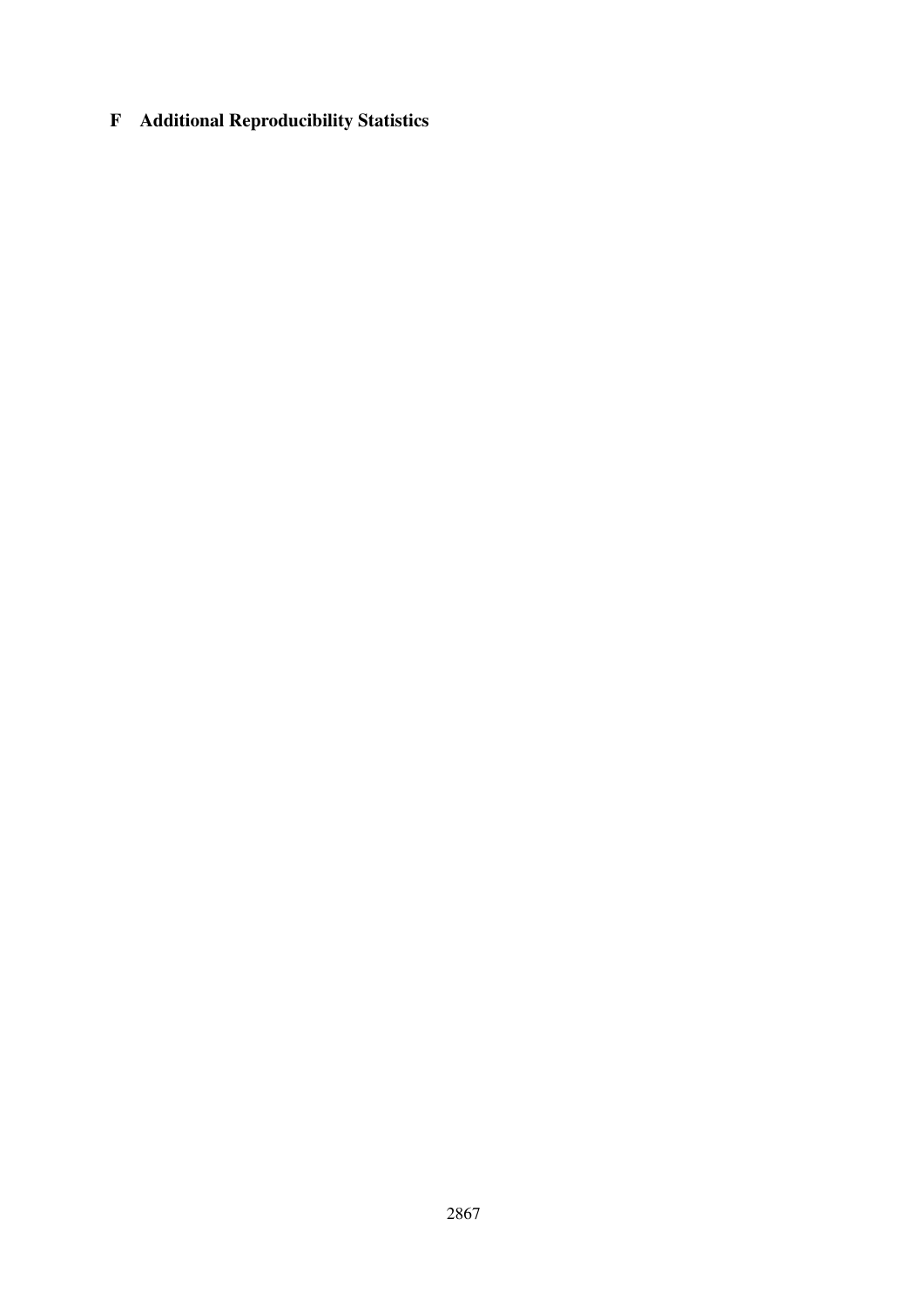<span id="page-30-0"></span>

|           |                                  | <b>Number of Parameters</b>     |            |           |            |  |  |  |
|-----------|----------------------------------|---------------------------------|------------|-----------|------------|--|--|--|
| Embedding | Model                            | <b>Including Auxiliary Task</b> |            |           |            |  |  |  |
|           |                                  |                                 | Yes        | No        |            |  |  |  |
|           |                                  | Trainable                       | A11        | Trainable | A11        |  |  |  |
|           | <b>STL</b>                       | 364,042                         | 1,785,967  | 364,042   | 1,785,967  |  |  |  |
|           | ${\rm \overline{N}\rm{EG}}_{CD}$ | 385,851                         | 2,403,876  | 385,122   | 2,403,147  |  |  |  |
|           | $NEG_{SFU}$                      | 385,851                         | 7,066,176  | 385,122   | 7,065,447  |  |  |  |
| GloVe     | <b>SPEC</b>                      | 385,851                         | 7,066,176  | 385,122   | 7,065,447  |  |  |  |
|           | <b>UPOS</b>                      | 388,413                         | 2,952,738  | 385,122   | 2,949,447  |  |  |  |
|           | DR                               | 397,213                         | 2,961,538  | 385,122   | 2,949,447  |  |  |  |
|           | <b>LEX</b>                       | 1,191,204                       | 3,755,529  | 385,122   | 2,949,447  |  |  |  |
|           | <b>STL</b>                       | 1,001,170                       | 56,870,931 | 1,001,170 | 56,870,931 |  |  |  |
|           | $NEG_{CD}$                       | 1,051,939                       | 56,921,700 | 1,051,210 | 56,920,971 |  |  |  |
|           | $\overline{\text{NEG}_{SFU}}$    | 1,051,939                       | 56,921,700 | 1,051,210 | 56,920,971 |  |  |  |
| ᆸ         | <b>SPEC</b>                      | 1,051,939                       | 56,921,700 | 1,051,210 | 56,920,971 |  |  |  |
|           | <b>UPOS</b>                      | 1,054,501                       | 56,924,262 | 1,051,210 | 56,920,971 |  |  |  |
|           | DR                               | 1,063,301                       | 56,933,062 | 1,051,210 | 56,920,971 |  |  |  |
|           | LEX                              | 1,857,292                       | 57,727,053 | 1,051,210 | 56,920,971 |  |  |  |

Table 19: Number of parameters for each model using different embeddings ordered by number of trainable parameters. The number of parameters is different for the MTL models depending on whether the parameters from the auxiliary task are included or not. The auxiliary task specific layer is shown as the pink layer in Figure [1.](#page-3-1) The number of parameters including and not including the auxiliary task is stated as the MTL models at inference time would not use the auxiliary task parameters. There are many more trainable parameters for the MTL models ignoring the auxiliary task parameters. This is because the hyperparameter search finds a larger shared LSTM hidden dimension to be preferable for the MTL models (see Tables [17](#page-26-0) and [18\)](#page-27-0). For the GloVe MTL models the total number of parameters changes depending on the auxiliary task. This is because the GloVe embeddings contain different numbers of vocabulary words, as we filter words based on those in the auxiliary and main task datasets/corpora. The large difference in the number of trainable parameters between GloVe and TL models is due to the fact that the TL is 724 parameters larger than the 300 parameter GloVe embeddings. Lastly, the number of trainable parameters is dataset agnostic, the number of all parameters is not dataset agnostic for the GloVe models due to the vocabulary size, for clarification the model parameters reported here are for those trained on the Laptop dataset.